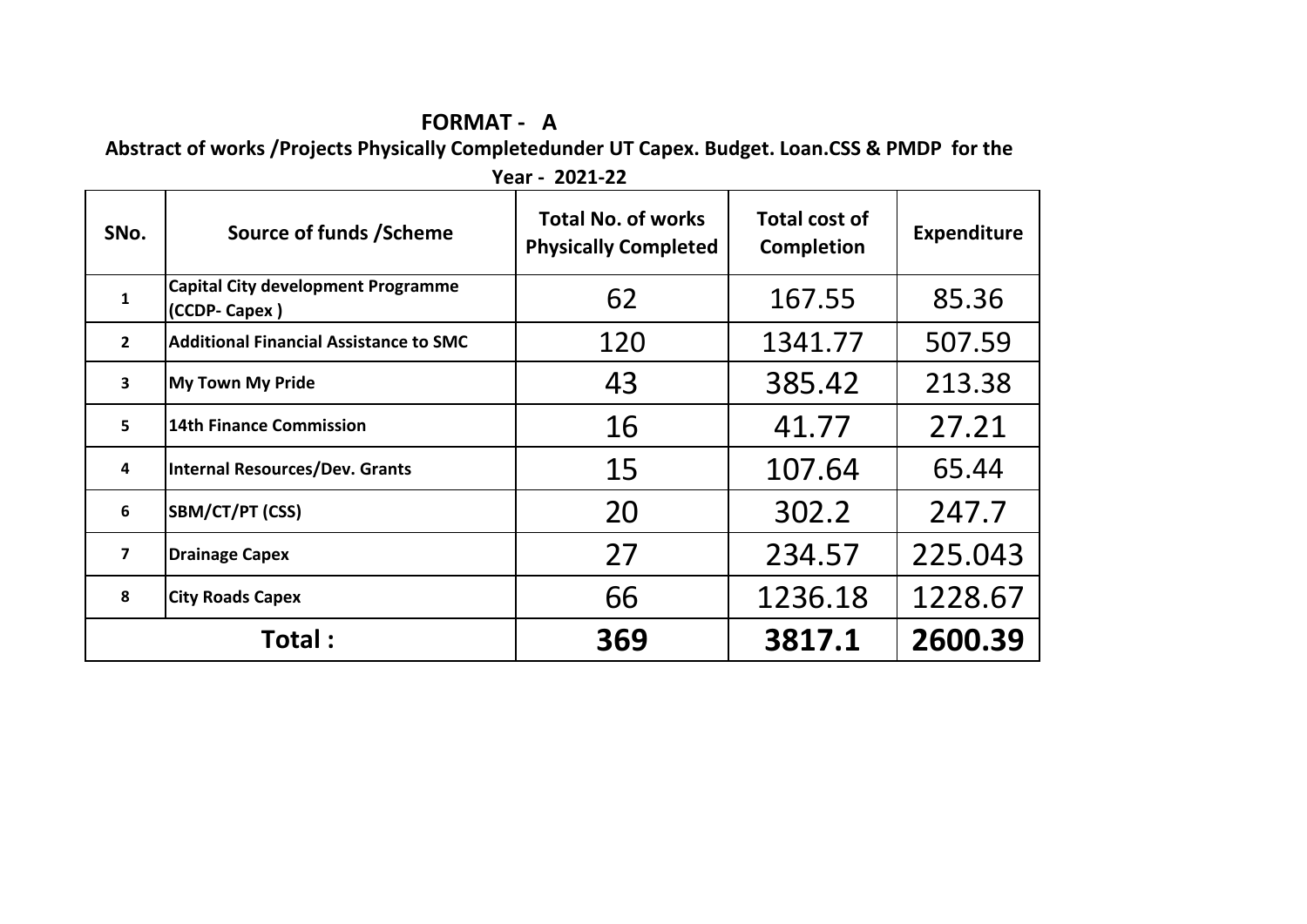|                |                       |                                                                                                                       |                               |                  | <b>Format-B</b>                                                |                            |                                             |                |                                                               |                        |                                |
|----------------|-----------------------|-----------------------------------------------------------------------------------------------------------------------|-------------------------------|------------------|----------------------------------------------------------------|----------------------------|---------------------------------------------|----------------|---------------------------------------------------------------|------------------------|--------------------------------|
| S.NO.          | Sector/<br><b>HOD</b> | Name of the Project / Scheme                                                                                          | Location/<br><b>Ward No</b>   | <b>Distrcict</b> | <b>Source</b><br>(UTCapex<br>/Loan/CSS/<br>PMDP/B2V<br>others) | <b>Executing</b><br>Agency | Date of<br><b>Start</b><br>(Month<br>/year) | <b>AA Cost</b> | <b>Total Cost of</b><br>Completion/E Completion<br>xpenditure | Date of<br>Month/Year) | No. of<br><b>Beneficiaries</b> |
| $\mathbf{1}$   | $\overline{2}$        | $\overline{\mathbf{3}}$                                                                                               | 4                             | 5                | 6                                                              | $\overline{7}$             | 8                                           | 9              | 10                                                            | 11                     | 12                             |
| А.             |                       | Capital City development Programme (CCDP-Capex)                                                                       |                               |                  |                                                                |                            |                                             |                |                                                               |                        |                                |
| $\mathbf{1}$   | <b>RRWD</b>           | Construction of lane drain<br>from link road upto h/o<br>Bashir Ahmad Bhat at<br>Haidiya Colony Arabal<br>Shalimar.   | <b>HARWAN</b>                 | SRINAGAR         | <b>CCDP</b>                                                    | <b>SMC</b>                 | ########                                    | 2.70           | 1.56                                                          | 10.09.2021             | 50-100                         |
| $\overline{2}$ | <b>RRWD</b>           | Construction of surface drain<br>at Nishat Enclave                                                                    | <b>NISHAT</b>                 | SRINAGAR         | <b>CCDP</b>                                                    | <b>SMC</b>                 | ########                                    | 3.66           | 2.14                                                          | 25.09.2021             | 50-100                         |
| 3              | <b>RRWD</b>           | Reconstruction of lane/path<br>from h/o Mohamamd Shafi<br>upto Ab. Hamid Sheikh at<br>Zestyar Mandir Brane            | <b>BRANE</b>                  | SRINAGAR         | <b>CCDP</b>                                                    | <b>SMC</b>                 | ########                                    | 2.92           | 1.40                                                          | 25.09.2021             | 50-100                         |
| 4              | <b>RRWD</b>           | Construction of steps from<br>the h/o Mohammad Rafiq<br>Sheikh upto Masjid Bialiya at<br>Sheikh Mohalla Pandrethan    | <b>PANTHA</b><br><b>CHOWK</b> | SRINAGAR         | <b>CCDP</b>                                                    | SMC                        | ########                                    | 3.32           | 1.22                                                          | 03.12.2021             | 35                             |
| 5              | <b>RRWD</b>           | Reconstruction of lane from<br>the shop of Mohammad<br>Yaqoob Bhat upto Parvez<br>Ahmad Jan at Abi Guzar Lal<br>Chowk | LAL<br><b>CHOWK</b>           | SRINAGAR         | <b>CCDP</b>                                                    | <b>SMC</b>                 | ########                                    | 2.77           | 1.27                                                          | 21.09.2021             | 50-100                         |
| 6              | <b>RRWD</b>           | Construction of Lane and<br>Drain from the h/o Dr. Ali<br>Mohammad Khan to h/o<br>Molvi Haji Aftab at Basant<br>Bagh. | <b>BASANT</b><br><b>BAGH</b>  | SRINAGAR         | <b>CCDP</b>                                                    | <b>SMC</b>                 | #########                                   | 2.12           | 0.80                                                          | 25.10.2021             | 120                            |
| 7              | <b>RRWD</b>           | Construction of pipe Drain<br>from the h/o Abdul Ahmad<br>Bakshi upto Zakir Hussain<br>Bhat at Basant Bagh.           | <b>BASANT</b><br><b>BAGH</b>  | SRINAGAR         | <b>CCDP</b>                                                    | <b>SMC</b>                 | ########                                    | 0.64           | 0.22                                                          | 20.09.2021             | 110                            |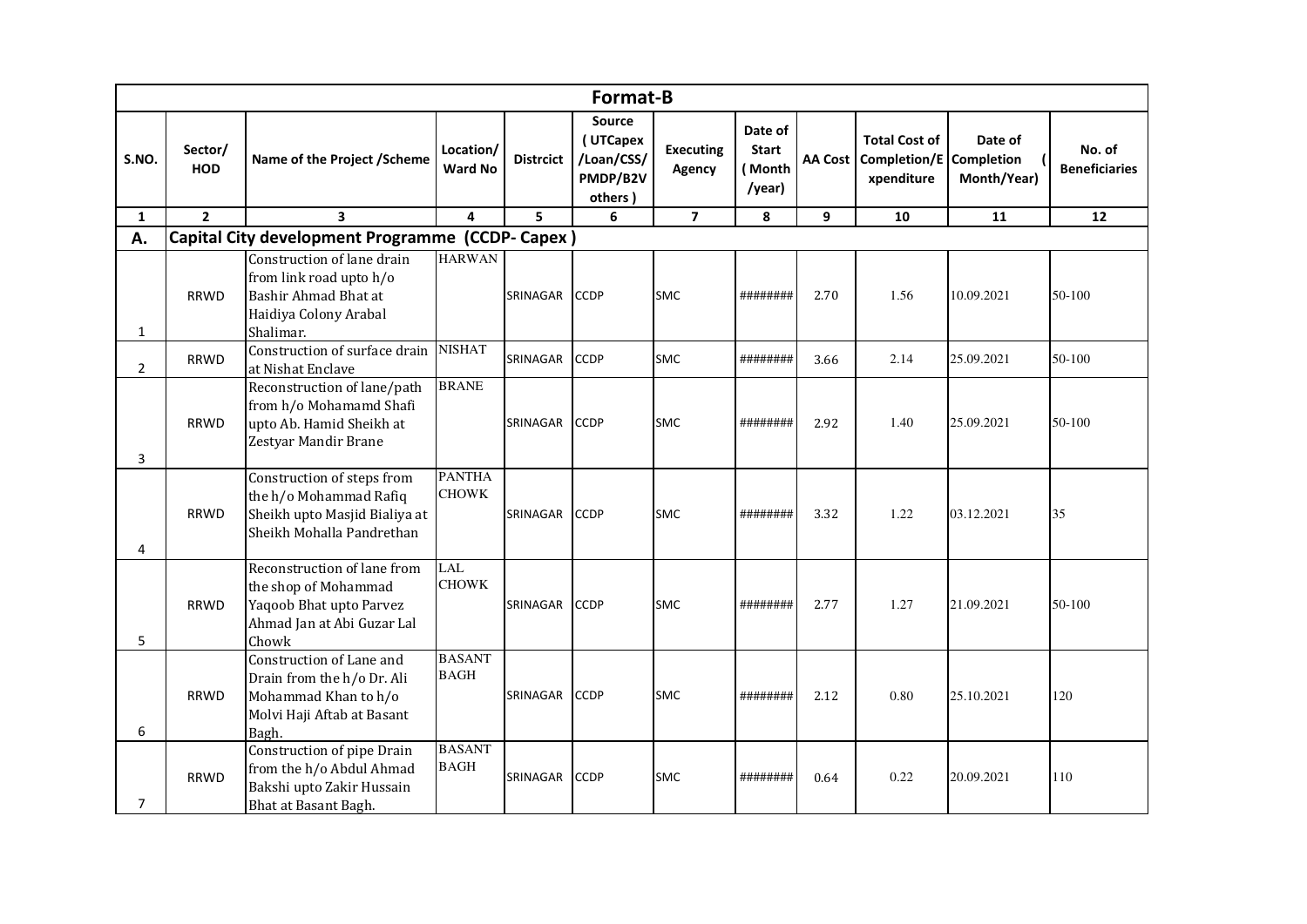| 8  | <b>RRWD</b> | Construction of L/D from the<br>h/o Manzoor Ahmad Deen,<br>Riyaz Ahmad Chicken upto<br>Abdul Rashid Dat at Chinkral<br>Mohalla (Opposite Tower),<br>Habba Kadal.                     | <b>FATEHKA</b><br>DAL                      | SRINAGAR | <b>CCDP</b> | <b>SMC</b> | ########  | 3.28 | 1.69 | 25.12.2021 | 35 |
|----|-------------|--------------------------------------------------------------------------------------------------------------------------------------------------------------------------------------|--------------------------------------------|----------|-------------|------------|-----------|------|------|------------|----|
| 9  | <b>RRWD</b> | Construction of Lane/Drain<br>from the h/o Mohammad<br>Sultan Dar upto Abdul Rashid<br>Sheikh and from h/o Farooq<br>Ahmad Shalla upto h/o Mir<br>Niyaz at Baghwanpora,<br>Babademb. | <b>MUNAWA</b><br><b>RABAD</b>              | SRINAGAR | <b>CCDP</b> | <b>SMC</b> | ######### | 3.33 | 1.61 | 22.12.2021 | 55 |
| 10 | <b>RRWD</b> | Re-construction of Lane near<br>the h/o Javaid Ahmad Mir<br>and Farooq Ahmad at<br>Shamswari, Baghe-Dilawar<br>Opposite I.T.I Ground K.K<br>Mohalla.                                 | <b>KK</b><br><b>MOHALL</b><br>A            | SRINAGAR | <b>CCDP</b> | <b>SMC</b> | ########  | 2.70 | 1.33 | 10.10.2021 | 65 |
| 11 | <b>RRWD</b> | Re-construction of Lane<br>Drain tilling from the h/o<br>Bashir Ahmad Wani upto the<br>h/o Ghulam Mohammad<br>Gujree at Maichimar, S.R<br>Gunj.                                      | <b>MAHARAJ</b><br><b>GUNJ</b>              | SRINAGAR | <b>CCDP</b> | <b>SMC</b> | ########  | 2.73 | 1.47 | 31.12.2021 | 30 |
| 12 | <b>RRWD</b> | <b>Construction of Surface drain</b><br>at Sheikh Colony Sector-1                                                                                                                    | <b>JAMIA</b><br><b>MASJID</b>              | SRINAGAR | <b>CCDP</b> | <b>SMC</b> | ########  | 2.76 | 1.43 | 20.11.2021 | 30 |
| 13 | <b>RRWD</b> | Re-construction of Lane<br>Drain tilling from the h/o<br>Mohammad Yaseen Khan,<br>Showkat Ahmad Khan &<br>others at Mohalla Makhdoom<br>Sahib near main Deed Bashi<br>Darwaza.       | <b>MAKHDO</b><br><b>OM</b><br><b>SAHIB</b> | SRINAGAR | <b>CCDP</b> | <b>SMC</b> | ########  | 2.73 | 1.07 | 23.09.2021 | 45 |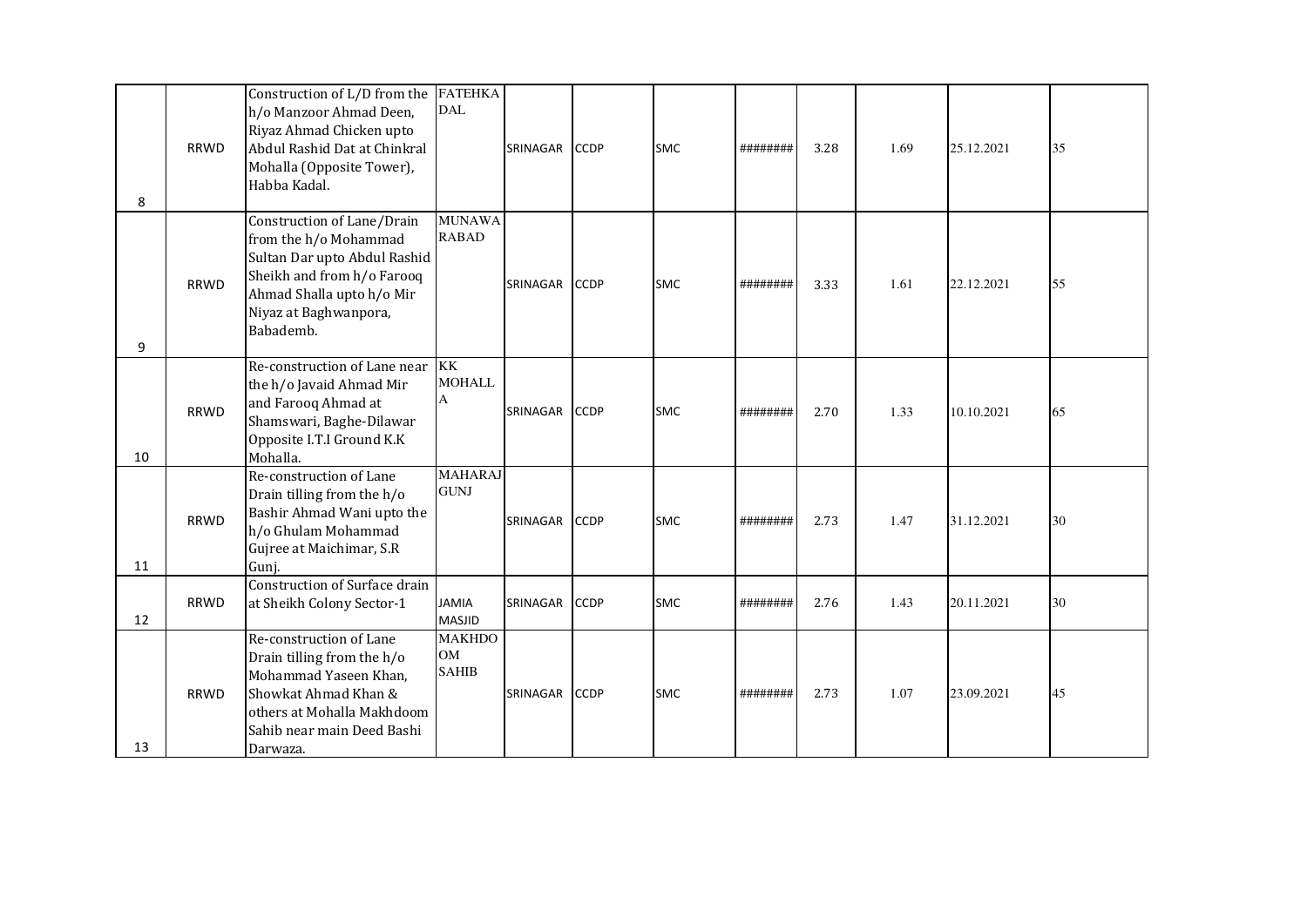|    |             | Repairment/Restoration of          | <b>KHAWJA</b>  |          |             |            |          |      |      |            |         |
|----|-------------|------------------------------------|----------------|----------|-------------|------------|----------|------|------|------------|---------|
|    |             | Lane and Drain from the h/o        | <b>BAZAR</b>   |          |             |            |          |      |      |            |         |
|    | <b>RRWD</b> | Abdul Rashid Hakak via             |                | SRINAGAR | <b>CCDP</b> | <b>SMC</b> | ######## | 2.38 | 1.09 | 21.10.2021 | 35      |
|    |             | Bandsa to h/o Lateef Ahmad         |                |          |             |            |          |      |      |            |         |
| 14 |             | at Hamambal.                       |                |          |             |            |          |      |      |            |         |
|    |             | <b>Construction of Cement</b>      | <b>SAFAKAD</b> |          |             |            |          |      |      |            |         |
|    |             | concrete pipe drain from the       | AL             |          |             |            |          |      |      |            |         |
|    |             | h/o Ghulam Mohammad                |                |          |             |            |          |      |      |            |         |
|    |             | Gujree to Zahoor Ahmad Haji        |                |          |             |            |          |      |      |            |         |
|    | <b>RRWD</b> | and Mohammad Abdullah to           |                | SRINAGAR | <b>CCDP</b> | <b>SMC</b> | ######## | 3.03 | 1.74 | 25.12.2021 | 35      |
|    |             | Showkat Ahmad Gojri and            |                |          |             |            |          |      |      |            |         |
|    |             | others inside Zadi Masjid          |                |          |             |            |          |      |      |            |         |
|    |             | Sharief Safa Kadal.                |                |          |             |            |          |      |      |            |         |
| 15 |             |                                    |                |          |             |            |          |      |      |            |         |
|    |             | Construction of link road          | <b>RATHPOR</b> |          |             |            |          |      |      |            |         |
|    |             | from the h/o Hilal Ahmad           | A              |          |             |            |          |      |      |            |         |
|    |             | Ahanger near Back side of          |                |          |             |            |          |      |      |            |         |
|    | <b>RRWD</b> | Hospital at Tulla Maidan           |                | SRINAGAR | <b>CCDP</b> | <b>SMC</b> | ######## | 2.70 | 1.49 | 10.01.2022 | 30      |
|    |             | Gulshanabad, Rathpora Phase-       |                |          |             |            |          |      |      |            |         |
| 16 |             |                                    |                |          |             |            |          |      |      |            |         |
|    |             | Devlopement of link lane           | <b>EIDGAH</b>  |          |             |            |          |      |      |            |         |
|    |             | from the h/o Bashir Ahmad          |                |          |             |            |          |      |      |            |         |
|    | <b>RRWD</b> | Dar upto the h/o Abdul             |                | SRINAGAR | <b>CCDP</b> | <b>SMC</b> | ######## | 2.84 | 1.67 | 02.11.2021 | 120     |
|    |             | Khaliq Deva at Saidpora            |                |          |             |            |          |      |      |            |         |
| 17 |             | Eidgah.                            |                |          |             |            |          |      |      |            |         |
|    |             | Devlopement of lane from the GILLI |                |          |             |            |          |      |      |            |         |
|    |             | h/o Mohammad Shafi Bhat to KADAL   |                |          |             |            |          |      |      |            |         |
|    | <b>RRWD</b> | Feroz Ahmad and others at          |                | SRINAGAR | <b>CCDP</b> | SMC        | ######## | 2.95 | 1.69 | 13.01.2022 | 30      |
|    |             | Zaripora, Zoonimar.                |                |          |             |            |          |      |      |            |         |
| 18 |             |                                    |                |          |             |            |          |      |      |            |         |
|    |             | Devlopement/Upgardation of NOWSHE  |                |          |             |            |          |      |      |            |         |
|    |             | lane from the h/o                  | RA             |          |             |            |          |      |      |            |         |
|    |             | Mohammad Saleem Khan               |                |          |             |            |          |      |      |            |         |
|    | RRWD        | upto the h/o Shakeel Ahmad         |                | SRINAGAR | <b>CCDP</b> | <b>SMC</b> | ######## | 2.82 | 1.27 | 16.09.2021 | 125-175 |
|    |             | Sheikh & others at Mandibal,       |                |          |             |            |          |      |      |            |         |
|    |             | Nowshera, Srinagar.                |                |          |             |            |          |      |      |            |         |
| 19 |             |                                    |                |          |             |            |          |      |      |            |         |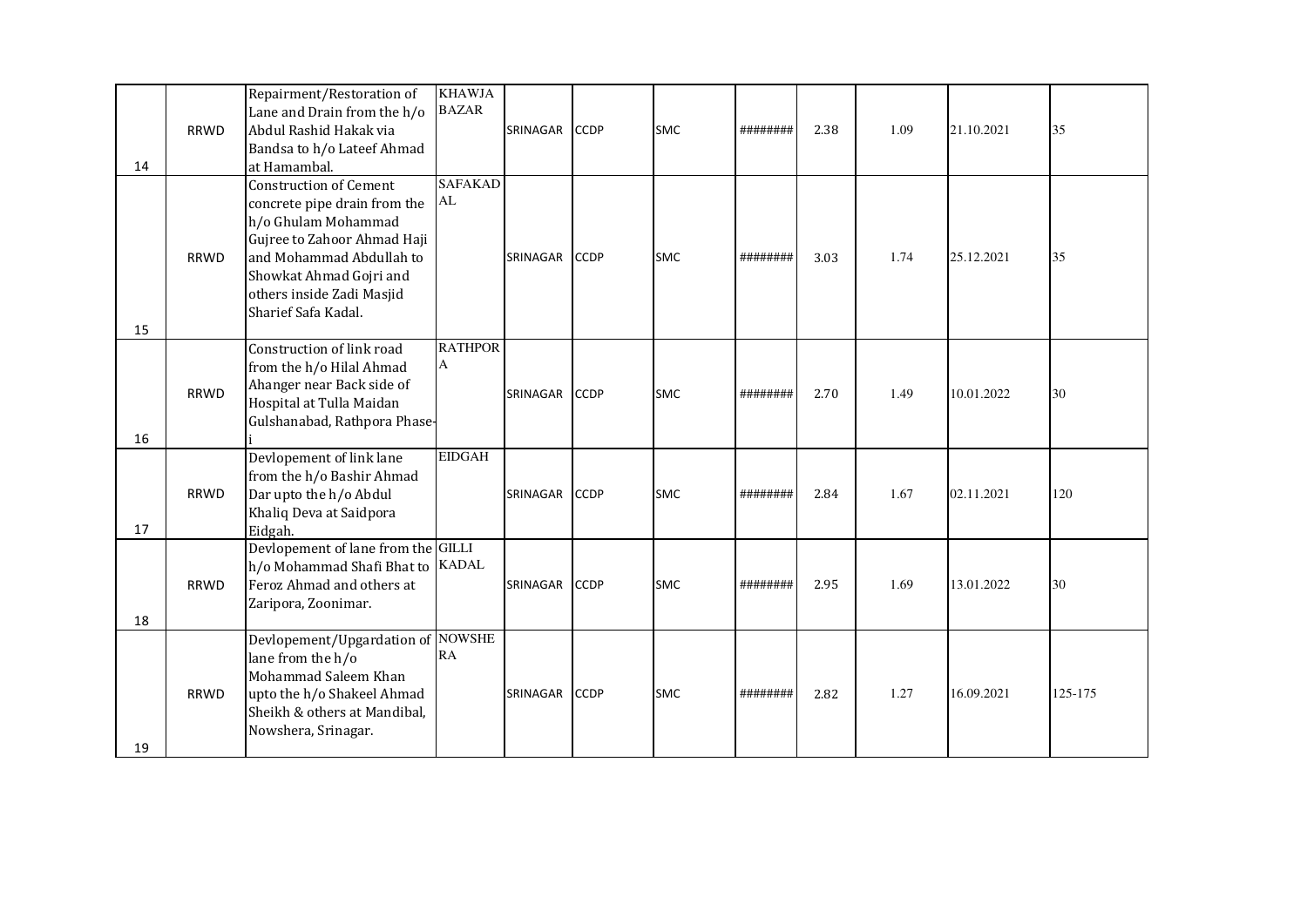| 20 | <b>RRWD</b> | Construction of pipe drain<br>from Shaheed Maqbara to the<br>h/o Mohammad Ashraf<br>Magloo via shop of Nazir<br>Ahmad at New Colony Lal<br>Bazar                                                       | <b>LAL</b><br><b>BAZAR</b>           | <b>SRINAGAR</b> | <b>CCDP</b> | <b>SMC</b> | ########  | 2.96 | 1.52 | 29.11.2021 | 30      |
|----|-------------|--------------------------------------------------------------------------------------------------------------------------------------------------------------------------------------------------------|--------------------------------------|-----------------|-------------|------------|-----------|------|------|------------|---------|
| 21 | <b>RRWD</b> | Construction of Lane/Drain<br>near the h/o Fayaz Ahmad<br>Baba to Syed Shafat Ahmad<br>Rizvi & from the h/o<br>Mohammad Maqbool Joo to<br>Zahid Yousuf & others at<br>Sheikh Bagh Botashah<br>Mohalla. | <b>BOTSHAH</b><br><b>MOHALL</b><br>A | SRINAGAR        | <b>CCDP</b> | <b>SMC</b> | ########  | 2.86 | 1.74 | 15.10.2021 | 125-175 |
| 22 | <b>RRWD</b> | Constrction of Lane from the<br>h/o Jalal-ud-din Gujree to the<br>h/o Ghulam Mohammad at<br>Kalwal Mohalla, Rainawari.                                                                                 | <b>JOGILAN</b><br><b>KER</b>         | <b>SRINAGAR</b> | <b>CCDP</b> | <b>SMC</b> | ######### | 2.24 | 0.83 | 21.10.2021 | 25      |
| 23 | <b>RRWD</b> | Devlopement of Graveyard<br>near the h/o Ali Mohammad<br>Sofi, Ghulam Mohi-ud-din<br>Bhat and others Firdous lane<br>opposite Electric<br>Transformer at Mallabagh<br>Hazratbal Ward No. 66            | <b>HAZRATB</b><br>AL                 | SRINAGAR        | <b>CCDP</b> | <b>SMC</b> | ########  | 2.44 |      | 20.11.2021 | 25      |
| 24 | <b>RRWD</b> | Construction Lane/Drain<br>from the h/o Mohammad<br>Amin Dar to h/o Abdul<br>Hamid Dar at Gasoo Tailbal.                                                                                               | <b>TAILBAL</b>                       | SRINAGAR        | <b>CCDP</b> | <b>SMC</b> | ########  | 2.77 | 1.53 | 08.09.2021 | 50-100  |
| 25 | <b>RRWD</b> | <b>Construction of Balance</b><br>portion of lane from link road<br>to h/o Abdul Rashid Bazaz at<br>Habbak.                                                                                            | <b>HABBAK</b>                        | SRINAGAR        | <b>CCDP</b> | <b>SMC</b> | ########  | 2.70 | 1.69 | 15.11.2021 | 30      |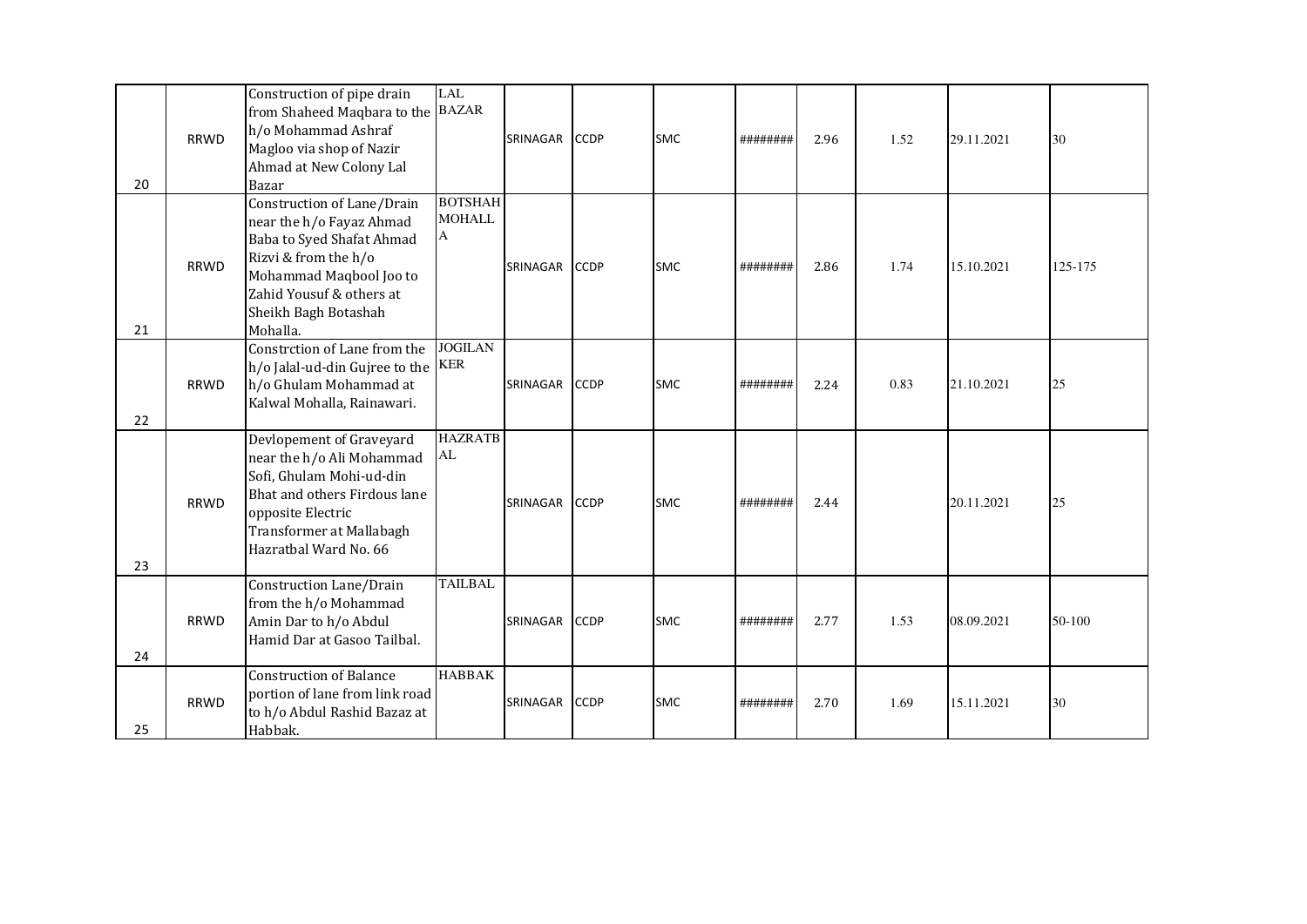| 26 | <b>RRWD</b> | Devlopement of lane/drain<br>from the h/o Bashir Ahmad<br>Malik uppto the h/o Abdul<br>Majeed Moharkar via the h/o<br>Mohammad Amin Masoodi at<br>Shah Faisal Colony Soura<br>Opposite Masjid Usman<br>Zanurain Lane. | <b>SOURA</b>                  | SRINAGAR | <b>CCDP</b> | <b>SMC</b> | ######### | 2.78 | 1.63 | 02.11.2021 | $100 - 150$ |
|----|-------------|-----------------------------------------------------------------------------------------------------------------------------------------------------------------------------------------------------------------------|-------------------------------|----------|-------------|------------|-----------|------|------|------------|-------------|
| 27 | <b>RRWD</b> | Construction of path, Surface<br>drain and edge wall near the<br>h/o Ghulam Rasool Wani,<br>Mohammad Amin Shah,<br>Darasgah Masjid-e-Aisha at<br>Dar Mohallas Buchpora.                                               | <b>BUCHPOR</b>                | SRINAGAR | <b>CCDP</b> | <b>SMC</b> | ########  | 2.73 | 1.22 | 11.12.2021 | 30          |
| 28 | <b>RRWD</b> | Copnstruction of path near<br>State Bank and the h/o Haji<br>Abdul Rashid Bhat and others<br>at Gulab Bagh Zakura.                                                                                                    | <b>ZAKURA</b>                 | SRINAGAR | <b>CCDP</b> | <b>SMC</b> | ######### | 2.74 | 1.05 | 12.11.2021 | 30          |
| 29 | <b>RRWD</b> | <b>Construction of RCC Slab</b><br>culvert across nallah at<br>Shoper Bagh Chatterhama.                                                                                                                               | <b>CHATTER</b><br><b>HAMA</b> | SRINAGAR | <b>CCDP</b> | <b>SMC</b> | ########  | 2.70 | 1.74 | 30.11.2021 | 30          |
| 30 | <b>RRWD</b> | Reconstruction of lane from<br>the h/o Altaf Ahmad Beigh<br>upto h/o Habib Ullah at<br>Dalgate Buchwara near<br>Rangar Kocha                                                                                          | <b>DALGATE</b>                | SRINAGAR | <b>CCDP</b> | <b>SMC</b> | ######### | 4.13 | 2.22 | 10.12.2021 | 45          |
| 31 | <b>RRWD</b> | Improvement to Masjid Abu<br>Bakar Mir Masjid New Colony<br>by way Construction Canopy<br>tilling and other allied works<br>Rozbal.                                                                                   | <b>ROZBAL</b>                 | SRINAGAR | <b>CCDP</b> | <b>SMC</b> | ########  | 2.77 | 1.83 | 12.01.2022 | 30          |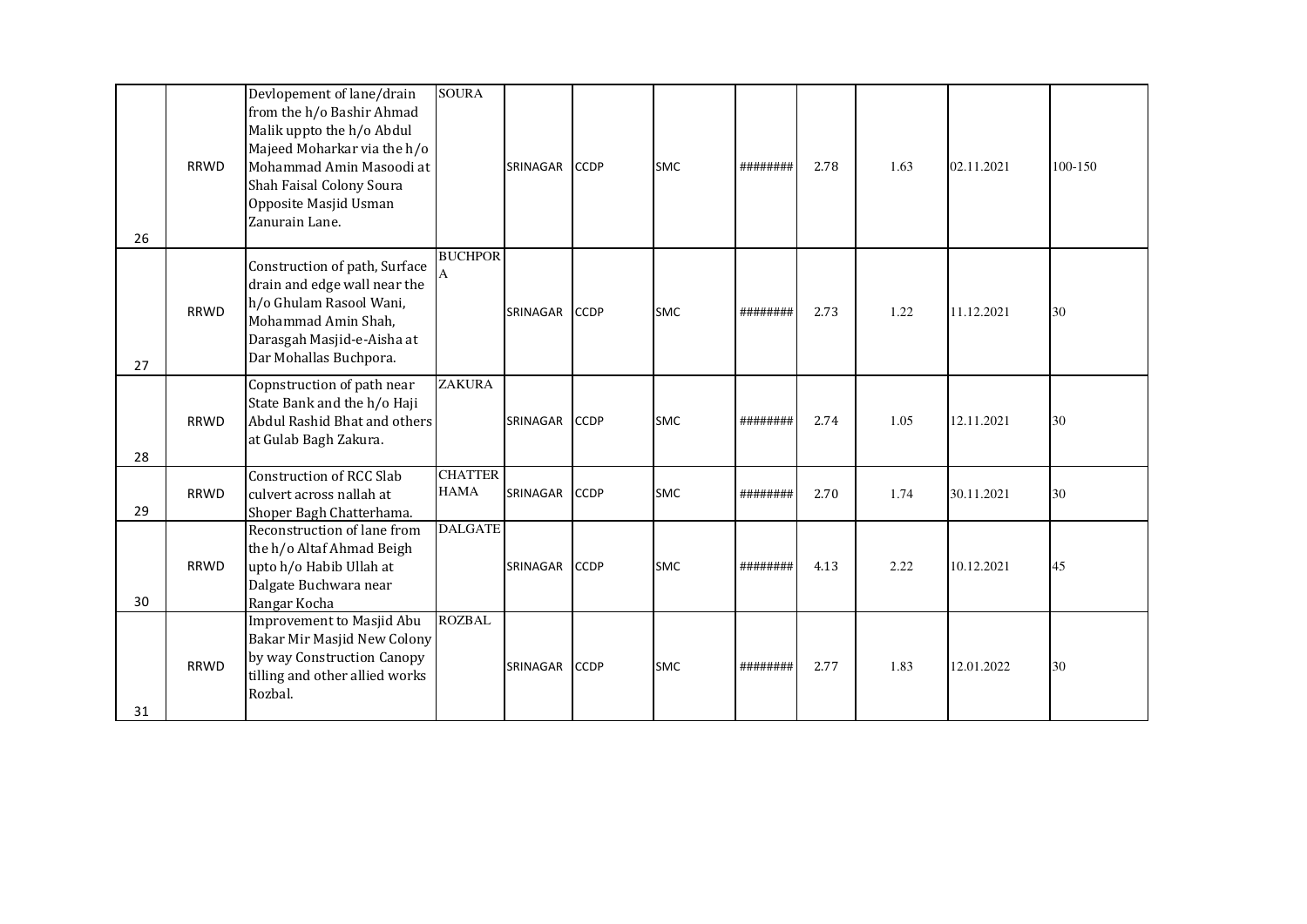|    |             | Construction of pipe                | <b>TARBAL</b>       |                 |             |            |            |      |      |            |                       |
|----|-------------|-------------------------------------|---------------------|-----------------|-------------|------------|------------|------|------|------------|-----------------------|
|    |             | drain/lane from the h/o             |                     |                 |             |            |            |      |      |            |                       |
|    |             | Farooq Ahmad Malik to Ali           |                     |                 |             |            |            |      |      |            |                       |
|    | <b>RRWD</b> | Mohammad Najar via Farooq           |                     | SRINAGAR        | <b>CCDP</b> | <b>SMC</b> | ########   | 2.91 | 1.66 | 16.03.2022 | 30                    |
|    |             | Ahmad Kuchey at Tarabal             |                     |                 |             |            |            |      |      |            |                       |
|    |             | Reshanhar Nallamar road,            |                     |                 |             |            |            |      |      |            |                       |
| 32 |             | Nawakadal.                          |                     |                 |             |            |            |      |      |            |                       |
|    |             | Re-construction of                  | <b>KAWDAR</b>       |                 |             |            |            |      |      |            |                       |
|    | <b>RRWD</b> | Lane/Drain at Different spots $A$   |                     | SRINAGAR        | <b>CCDP</b> | <b>SMC</b> | ########   | 2.94 | 1.46 | 25.03.2022 | 30                    |
| 33 |             | of Kawdara.                         |                     |                 |             |            |            |      |      |            |                       |
|    |             | Re-construction of lane drain       | <b>ALAMGA</b>       |                 |             |            |            |      |      |            |                       |
|    |             | tilling from the h/o Ghulam         | <b>RI BAZAR</b>     |                 |             |            |            |      |      |            |                       |
|    | <b>RRWD</b> | Rasool Dar upto the h/o             |                     | SRINAGAR        | <b>CCDP</b> | <b>SMC</b> | ########   | 2.49 | 1.07 | 21.03.2022 | 25                    |
|    |             | Shujahat Hussain Dr at              |                     |                 |             |            |            |      |      |            |                       |
| 34 |             | Doonipora Zadibal.                  |                     |                 |             |            |            |      |      |            |                       |
|    |             | Fencing of Maqbara Syed             | <b>UMAR</b>         |                 |             |            |            |      |      |            |                       |
|    | <b>RRWD</b> | Sahib at Syed Colony Bagat-e-       | <b>COLONY</b>       | SRINAGAR        | <b>CCDP</b> | <b>SMC</b> | ########   | 2.82 | 1.89 | 04.03.2022 | 30                    |
| 35 |             | shoor Lal Bazar                     |                     |                 |             |            |            |      |      |            |                       |
|    |             | Re-construction of Lane from        | <b>KATHIDA</b>      |                 |             |            |            |      |      |            |                       |
|    |             | the h/o Mohammad Saleem             | <b>RWAZA</b>        |                 |             |            |            |      |      |            |                       |
|    | <b>RRWD</b> | Khan upto the h/o Ali               |                     | <b>SRINAGAR</b> | <b>CCDP</b> | <b>SMC</b> | ########   | 2.90 | 0.72 | 28.02.2022 | 30                    |
|    |             | Mohammad Beigh at Mohalla           |                     |                 |             |            |            |      |      |            |                       |
|    |             | Mum Khan at Kathidarwaza.           |                     |                 |             |            |            |      |      |            |                       |
| 36 |             |                                     |                     |                 |             |            |            |      |      |            |                       |
|    |             | Renovation/Beautification of AHMAD  |                     |                 |             |            |            |      |      |            |                       |
|    | <b>RRWD</b> | Darrasgah at Masjid Gousia at NAGAR |                     | SRINAGAR        | <b>CCDP</b> | <b>SMC</b> | ########   | 2.51 | 1.60 | 31.12.2021 | 30                    |
|    |             | Rangpora Ahmad Nagar.               |                     |                 |             |            |            |      |      |            |                       |
| 37 |             |                                     |                     |                 |             |            |            |      |      |            |                       |
|    |             | Construction of lane from the       | <b>AQUILMI</b>      |                 |             |            |            |      |      |            |                       |
|    |             | h/oAbdul Ahad Bhat upto the $ R$    |                     |                 |             |            |            |      |      |            |                       |
|    | <b>RRWD</b> | h/o Ghulam Nabi Baba at             | KHANYA              | SRINAGAR        | <b>CCDP</b> | <b>SMC</b> | #########  | 2.74 | 1.22 | 28.02.2022 | 30                    |
|    |             | Sheeshgari Mohalla Khanyar.         | R                   |                 |             |            |            |      |      |            |                       |
| 38 |             |                                     |                     |                 |             |            |            |      |      |            |                       |
|    |             | Up-Gradation of graveyard           | Ikhrajpora          |                 |             |            |            |      |      |            | <b>Benificial</b> for |
|    | LRWD        | B/W of tile path and edges          | $W-08$              | Srinagar        | <b>CCDP</b> | <b>SMC</b> | 13.08.2021 | 2.69 | 1.24 | 20.08.2021 | general public        |
| 39 |             | walls at Ikhrajpora W-08            |                     |                 |             |            |            |      |      |            |                       |
|    |             | Construction of Soakage pits        | <b>Baght</b>        |                 |             |            |            |      |      |            | <b>Benificial</b> for |
|    | LRWD        | at Singh Saba Rambagh (W-           | Barzulla W-Srinagar |                 | <b>CCDP</b> | <b>SMC</b> | 20.08.2021 | 2.57 | 1.26 | 17.11.2021 | general public        |
| 40 |             | 13)                                 | 13                  |                 |             |            |            |      |      |            |                       |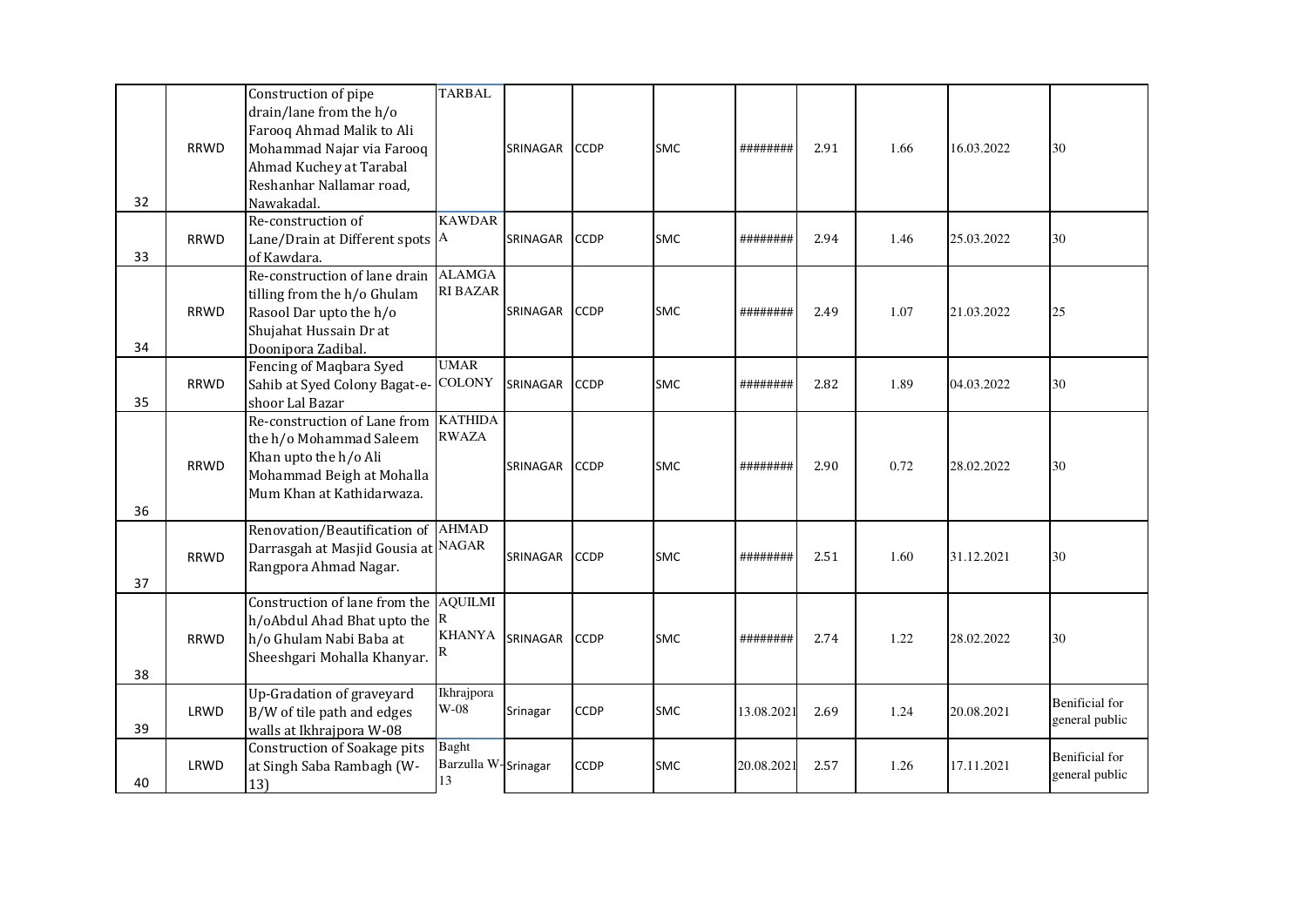| 41 | LRWD | Up gradation of lane by way<br>of GSB /G-II from main road<br>Via Gas Agency Via Bashir<br>Ahmad Ahanger Via Daru-<br>Uloom and others at Khawja<br>Bagh Gung Bagh (W-15)                                                  | Hyderpora<br>$W-15$            | Srinagar | <b>CCDP</b> | <b>SMC</b> | 28.08.2021 | 2.79 | 1.52 | 30.08.2021 | <b>Benificial</b> for<br>general public |
|----|------|----------------------------------------------------------------------------------------------------------------------------------------------------------------------------------------------------------------------------|--------------------------------|----------|-------------|------------|------------|------|------|------------|-----------------------------------------|
| 42 | LRWD | Construction of fencing by<br>way of chain link fencing at<br>Markazi Jamia Masjid Airport<br>road Humhamma (W-16)                                                                                                         | Humhamm<br>$a(W-16)$           | Srinagar | <b>CCDP</b> | <b>SMC</b> | 28.09.2021 | 2.72 | 1.77 | 04.10.2021 | <b>Benificial</b> for<br>general public |
| 43 | LRWD | Construction of road by way<br>of gsb filling and grade II<br>from H/O Gul Malik and<br>others at Irfan Colony<br>Natipora (Ward-10 PART - A                                                                               | Natipora                       | Srinagar | <b>CCDP</b> | <b>SMC</b> | 19.12.2021 | 2.70 | 1.48 | 22.12.2021 | <b>Benificial</b> for<br>general public |
| 44 | LRWD | <b>Upgradation of lane from Ab</b><br>Aziz Tantray Ali Mohammad<br>Sofi and others H/o Md<br>Lateef Dobi, Bashir Ahmad<br>Wani at Tantray Mohalla<br>Rawalpora (W-14)                                                      | Rawalpora                      | Srinagar | <b>CCDP</b> | <b>SMC</b> | 17.12.2021 | 2.76 | 1.58 | 21.12.2021 | <b>Benificial</b> for<br>general public |
| 45 | LRWD | <b>Upgradation of lanes at Iqbal</b><br>Colony left Budshah Nagar<br>$(W-12)$                                                                                                                                              | <b>Budshah</b><br>Nagar        | Srinagar | <b>CCDP</b> | <b>SMC</b> | 20.12.2021 | 2.79 | 1.51 | 22.12.2021 | <b>Benificial</b> for<br>general public |
| 46 | LRWD | Construction of lane & Pipe<br>drain from main road House<br>of Shabir Ahmad Wani, Via<br>House of Mohammad Ibrahim<br>and Fida Hussain Dar &<br>others at Sector 12, lane No<br>08 at Hamaniya Colony<br>Bemina (Ward-17) | Hamaniya<br>Colony<br>$(W-17)$ | Srinagar | <b>CCDP</b> | <b>SMC</b> | 01.02.2022 | 2.67 | 0.90 | 07.02.2022 | <b>Benificial</b> for<br>general public |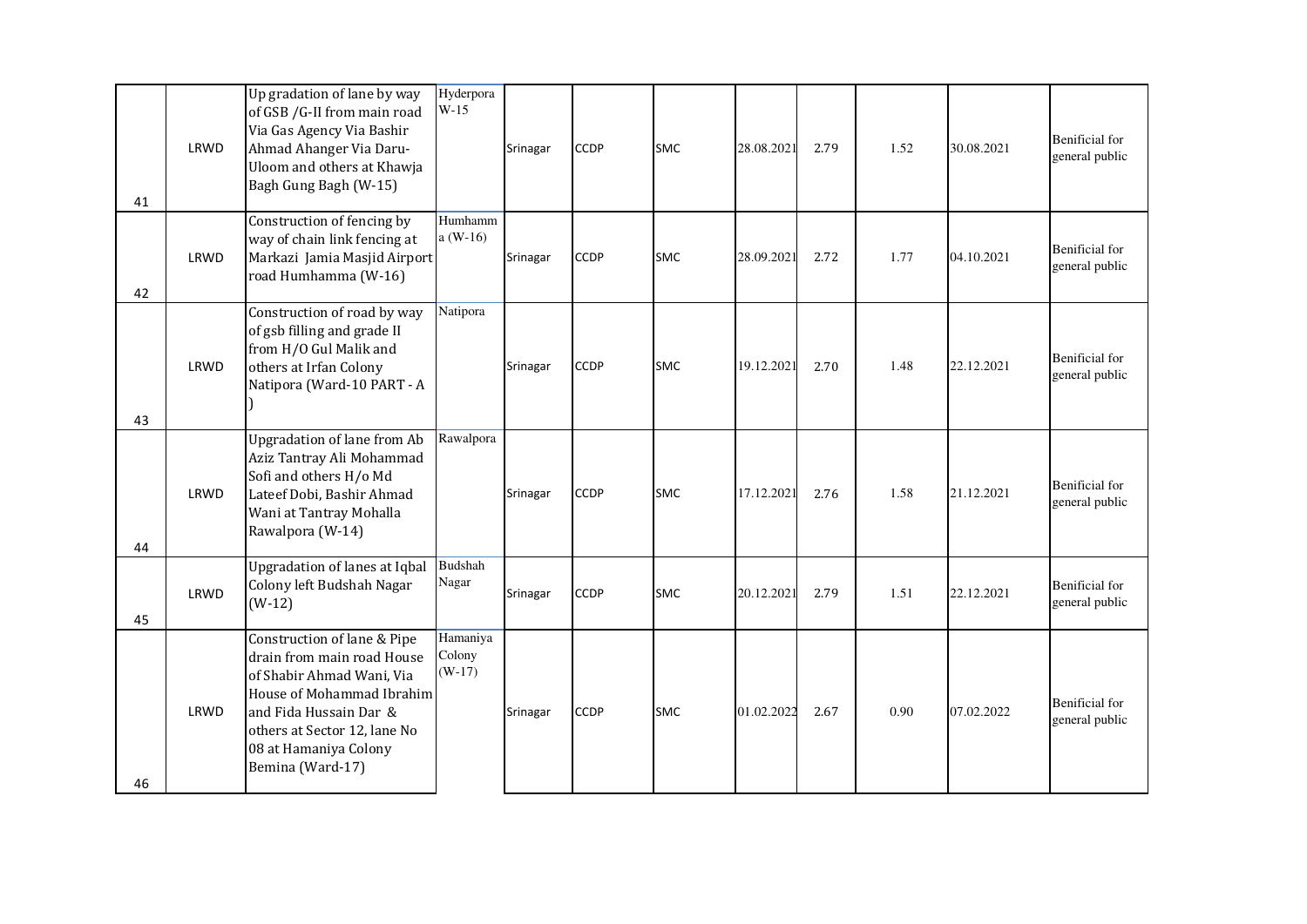| 47 | LRWD | Up gradation/Re<br>Construction of surface drain<br>at Bemina West, Srinagar<br>$(Ward-27)$                                                                                                                      | <b>Bemina</b><br>West<br>Ward-27 | Srinagar | <b>CCDP</b> | <b>SMC</b> | 22.11.2021 | 2.69 | 1.70 | 28.11.2021 | <b>Benificial</b> for<br>general public |
|----|------|------------------------------------------------------------------------------------------------------------------------------------------------------------------------------------------------------------------|----------------------------------|----------|-------------|------------|------------|------|------|------------|-----------------------------------------|
| 48 | LRWD | Construction of deep drain<br>form House Mohammad<br>Yousuf Sirdar upto House of<br>Zahoor Ahmad Rah at Firdous<br>abad lane No.15 sector -S.D<br>Colony (Ward-20)                                               | S.D Colony<br>$(Ward-20)$        | Srinagar | <b>CCDP</b> | <b>SMC</b> | 25.09.2021 | 2.74 | 1.57 | 02.10.2021 | <b>Benificial</b> for<br>general public |
| 49 | LRWD | Development of lane from<br>link road via H/o Mushtaq<br>Ahmad to H/o Parveez<br>Ahmad Sheikh at Rampora<br>near Tabeal, Qamarwari (W-<br>25)                                                                    | Qamarwari<br>$W-26$              | Srinagar | <b>CCDP</b> | <b>SMC</b> | 03.12.2021 | 0.94 | 0.66 | 12.12.2021 | <b>Benificial</b> for<br>general public |
| 50 | LRWD | Construction of pipe drain<br>from House of Basharat<br>Ahmad Mir Via Mohammad<br>Ramzan Mir upto Ghulam<br>Ahmad Bhat and<br>Construction tile lane at<br>Astan Mohalla Gund Hassi<br>Bhat, Srinagar (Ward -31) | Lawaypora<br>$W-31$              | Srinagar | <b>CCDP</b> | <b>SMC</b> | 15.01.2022 | 2.70 | 1.10 | 21.01.2022 | <b>Benificial</b> for<br>general public |
| 51 | LRWD | Construction of lane, from<br>main road upto House of<br>Razaq Alahi, Firdous Ahmad<br>Sheikh and others at<br>Mukdam Mohalla,<br>Mujgund, Srinagar (Ward-32)                                                    | Mujgund<br>$(Ward-32)$           | Srinagar | <b>CCDP</b> | <b>SMC</b> | 01.02.2022 | 2.68 | 0.97 | 05.02.2022 | <b>Benificial</b> for<br>general public |
| 52 | LRWD | Development of lane from<br>H/o Mohammad Shafi to H/o<br>Arshid Hussain Wani at<br>Rampora near Tabeal,<br>Qamarwari W-25)                                                                                       | Qamarwari<br>$W-25$              | Srinagar | <b>CCDP</b> | <b>SMC</b> | 16.09.2021 | 1.33 | 0.72 | 22.09.2021 | <b>Benificial</b> for<br>general public |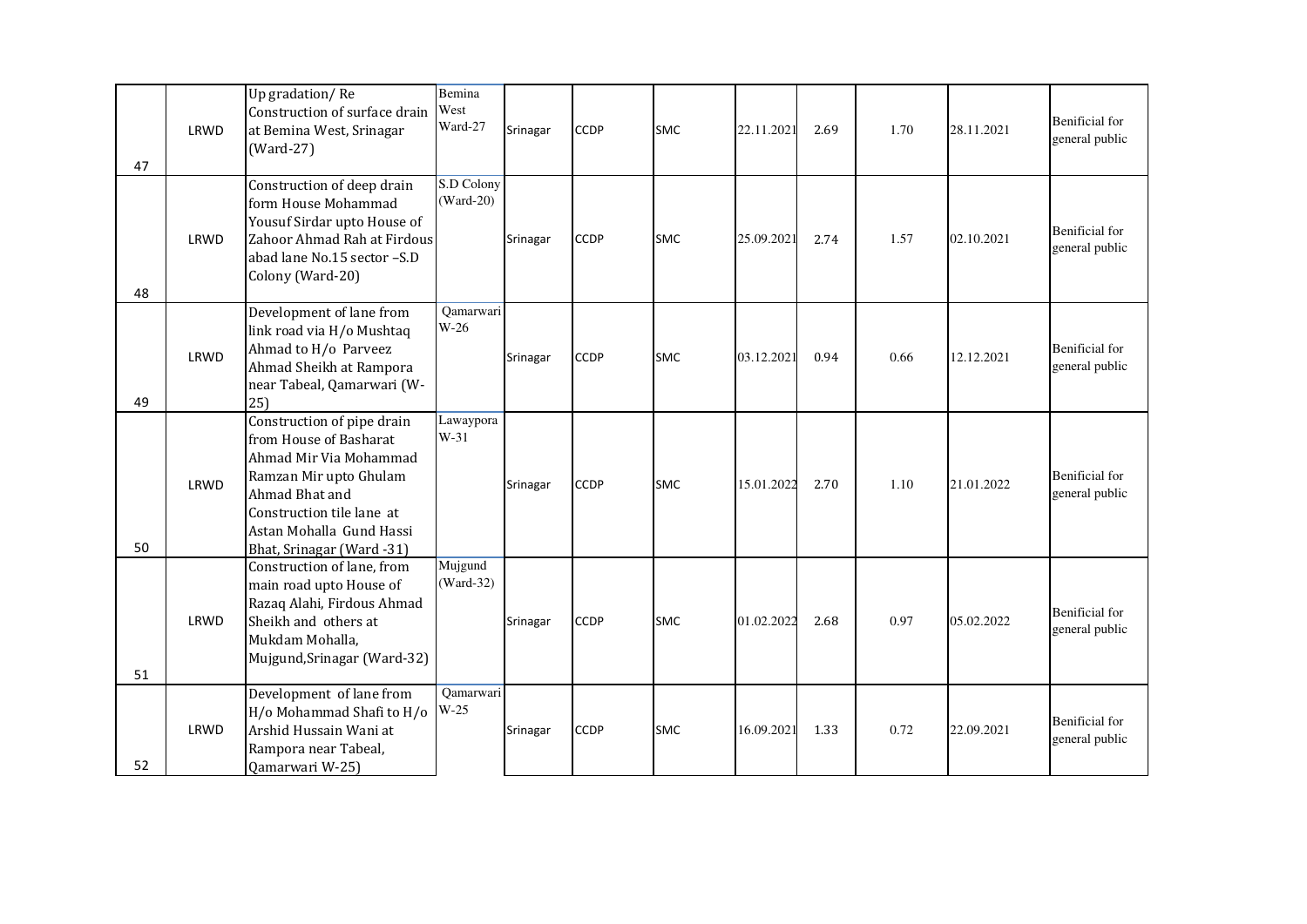| 53 | LRWD | Development of lane from<br>H/o Mohammad Aslam Baigh<br>to H/o Mohammad Yousuf<br>Shah at Babapora near<br>Shakur Colony Barthana<br>Parimpora (W-29)                                                                             | Parimpora<br>$(W-29)$           | Srinagar | <b>CCDP</b> | <b>SMC</b> | 12.01.2022 | 2.74 | 1.02 | 19.01.2022 | <b>Benificial</b> for<br>general public |
|----|------|-----------------------------------------------------------------------------------------------------------------------------------------------------------------------------------------------------------------------------------|---------------------------------|----------|-------------|------------|------------|------|------|------------|-----------------------------------------|
| 54 | LRWD | Up gradation of lane/drain<br>H/o Gulzar Ahmad and Mohd<br>Ashraf Zargar near Qazi<br>Masjid at Dalhassanyar<br>Tankipora W-33                                                                                                    | <b>Tankipora</b><br>$W-33$      | Srinagar | <b>CCDP</b> | <b>SMC</b> | 16.11.2021 | 2.70 | 2.06 | 01.12.2021 | <b>Benificial</b> for<br>general public |
| 55 | LRWD | Tilling of path to grave yard<br>near K.G Polytechnic Goggi<br>Bagh Solina (Ward-18)                                                                                                                                              | Solina<br>$(Ward-18)$           | Srinagar | <b>CCDP</b> | <b>SMC</b> | 25.11.2021 | 2.82 | 1.04 | 01.12.2021 | <b>Benificial</b> for<br>general public |
| 56 | LRWD | Construction of of lane drain<br>from House of Mohammad<br><b>Yousuf Rather to House</b><br>Khursheed Ahmad Shah and<br>from House of Mohammad<br>Yaqoob Reshi to Mohammad<br>Younis Shah at Shallapora<br>Allochi Bagh (Ward-19) | Allochi<br>Bagh<br>$( Ward-19)$ | Srinagar | <b>CCDP</b> | <b>SMC</b> | 20.11.2021 | 2.71 | 1.22 | 27.11.2021 | <b>Benificial</b> for<br>general public |
| 57 | LRWD | Construction of Semi deep<br>drain near House of Manzoor<br>Ahmad Malik, Feroz Ahmad<br>Khan and others at Nund<br>Resh Colony -B, Bemina<br>(Ward 28)                                                                            | Nund Resh<br>Colony<br>$(W-28)$ | Srinagar | <b>CCDP</b> | <b>SMC</b> | 07.12.2021 | 2.76 | 1.65 | 13.12.2021 | <b>Benificial</b> for<br>general public |
| 58 | LRWD | Construction of drain at main<br>thana Zainakadal ward<br>Islamyarbal (W-46)                                                                                                                                                      | Islamyarbal<br>$(W-46)$         | Srinagar | <b>CCDP</b> | <b>SMC</b> | 03.11.2021 | 2.65 | 1.81 | 09.11.2021 | <b>Benificial</b> for<br>general public |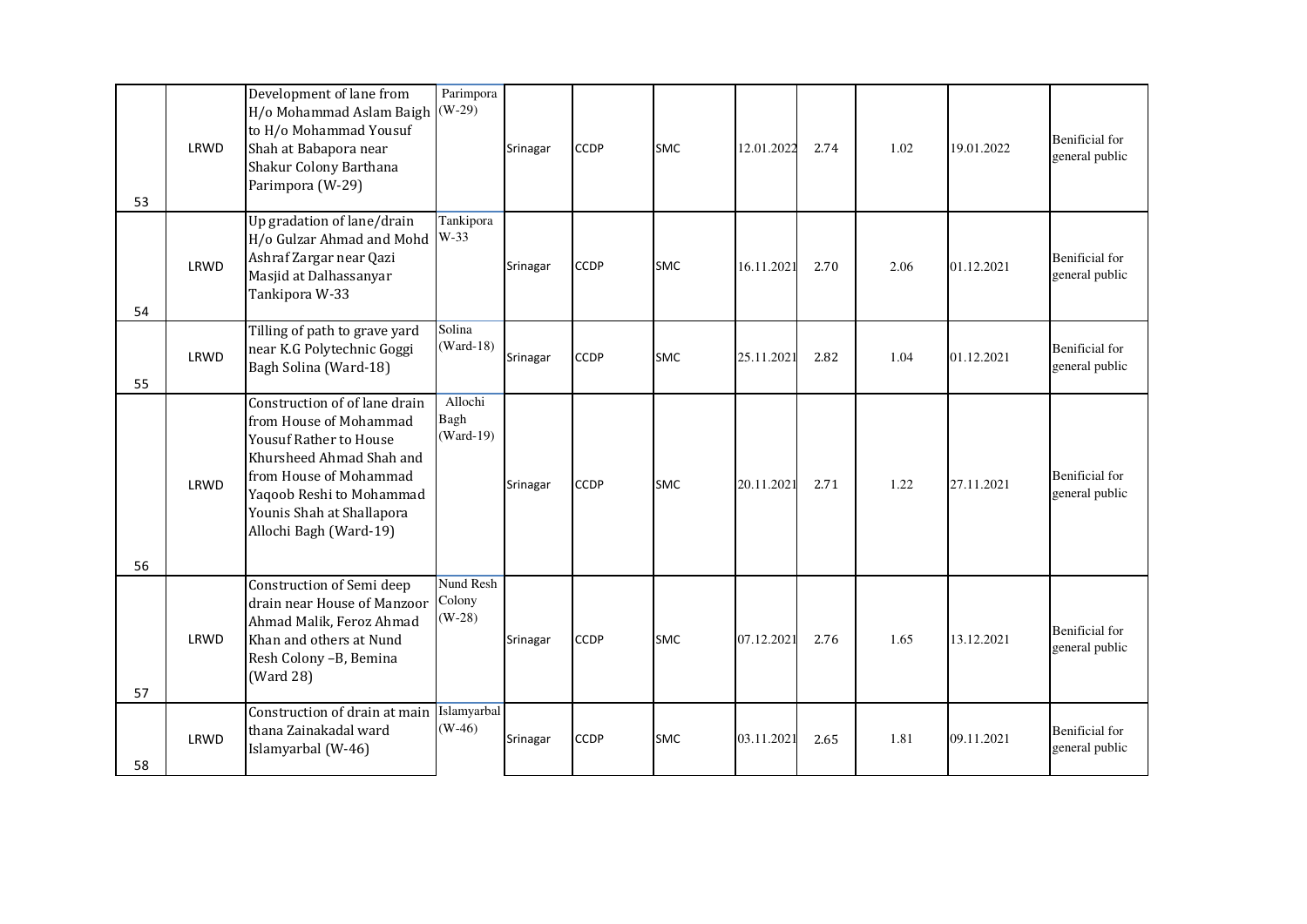| 59 | LRWD | Construction of lane /drain<br>from shop of Nazar Waldrees<br>via Bashir Ahmad Shah and<br>others at W-No23 Karan<br>Nagar SMC Sgr                                                                    | Karan<br>Nagar<br>$(W-23)$  | Srinagar | <b>CCDP</b> | <b>SMC</b> | 01.12.2021 | 2.69 | 1.93 | 10.12.2021 | <b>Benificial</b> for<br>general public |
|----|------|-------------------------------------------------------------------------------------------------------------------------------------------------------------------------------------------------------|-----------------------------|----------|-------------|------------|------------|------|------|------------|-----------------------------------------|
| 60 | LRWD | Construction of lane and<br>drain from H/o Sjad Ahmad<br>Dichoo upto H/o Noor<br>Mohammad Bhat via H/o<br>Masood Ahmad at Patlipora<br>bala at Chattabal Ward No.24<br><b>SMC</b>                     | Chattabal<br>$(W-24)$       | Srinagar | <b>CCDP</b> | <b>SMC</b> | 22.12.2021 | 2.70 | 1.47 | 03.01.2022 | <b>Benificial</b> for<br>general public |
| 61 | LRWD | Reconstruction of surface<br>drain near House of Fayaz<br>Ahmad via of House of Gulzar<br>Ahamd Patloo, Mohammad<br>Shafi Mir, Mohammad Afzal<br>Dar and others at Boatman<br>Colony Bemina (Ward-26) | Bemina<br>east<br>$(W-26)$  | Srinagar | <b>CCDP</b> | <b>SMC</b> | 15.02.2022 | 2.70 | 1.56 | 21.02.2022 | <b>Benificial</b> for<br>general public |
| 62 | LRWD | Construction of drain by way<br>of Slab at Dumsum Bagh -e-<br>Mehtab (W-74)                                                                                                                           | Baghi<br>Mehtab<br>$(W-74)$ | Srinagar | <b>CCDP</b> | <b>SMC</b> | 25.12.2021 | 2.80 | 0.84 | 02.01.2022 | <b>Benificial</b> for<br>general public |
|    |      |                                                                                                                                                                                                       | Total:                      |          | 167.55      | 85.36      |            |      |      |            |                                         |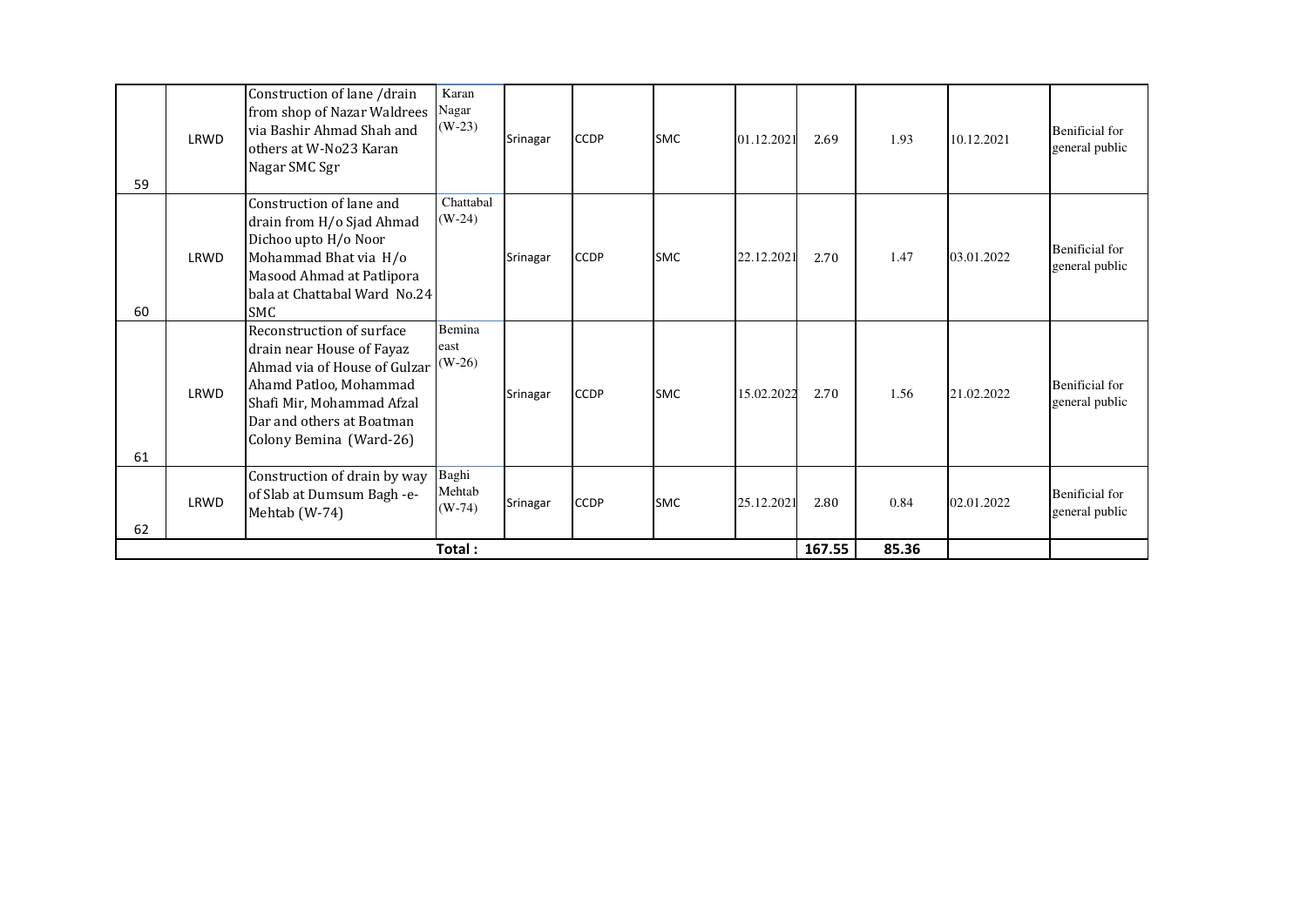|                | SNO Sector/H<br><b>OD</b> | Name of the Project / Scheme                                                                                                                               | Location/<br><b>Ward No</b>   | <b>Distrcict</b> | Source (<br>UTCapex/L<br>oan/CSS/P<br>MDP/B2V<br>others) | <b>Executin</b><br>g Agency | <b>Date of Start</b><br>(Month<br>/year) |      | <b>Total Cost</b><br>of<br>AA Cost   Completion<br>Expenditur   Month/Ye<br>e | Date of<br>Completio<br>n (<br>ar) | No. of<br><b>Beneficia</b><br>ries |
|----------------|---------------------------|------------------------------------------------------------------------------------------------------------------------------------------------------------|-------------------------------|------------------|----------------------------------------------------------|-----------------------------|------------------------------------------|------|-------------------------------------------------------------------------------|------------------------------------|------------------------------------|
| B              |                           | Adl. Finance Assistance to Muncipalities (Capex)                                                                                                           |                               |                  |                                                          |                             |                                          |      |                                                                               |                                    |                                    |
| $\mathbf{1}$   | <b>RRWD</b>               | Construction of path/chain link fencing<br>near Dispensary Ishbar near Jamia Masjid<br>(Nishat)                                                            | <b>NISHAT</b>                 | SRINAGAR         | Addl<br>Financial<br>Assistance                          | <b>SMC</b>                  | 29.11.2021                               | 5.46 | 2.84                                                                          | 06.02.2022                         | 100                                |
| $\overline{2}$ | <b>RRWD</b>               | Construction of lane from h/o Mohammad<br>Rafiq Kaloo upto h/o Mohammad Shafi<br>Chopan at Chopan Mohalla Ishber Nishat<br>Ward No. 02                     | <b>NISHAT</b>                 | SRINAGAR         | Addl<br>Financial<br>Assistance                          | <b>SMC</b>                  | 25.08.2021                               | 3.63 | 1.74                                                                          | 13.09.2021                         | 50-100                             |
| 3              | <b>RRWD</b>               | Construction of lane from the h/o Haji<br>Abdul Salam Dar upto Mohammad Yousuf<br>Sheikh at Khallapora Dalgate                                             | <b>DALGATE</b>                | SRINAGAR         | Addl<br>Financial<br>Assistance                          | <b>SMC</b>                  | 28.08.2021                               | 5.66 | 2.65                                                                          | 15.09.2021                         | 50-100                             |
| 4              | <b>RRWD</b>               | Construction of lane drain from h/o Haji<br>Bashir Ahmad Sheikh upto Mohammad<br>Ishaq at Sonwar near Petrol Pump                                          | <b>DALGATE</b>                | SRINAGAR         | Addl<br>Financial<br>Assistance                          | <b>SMC</b>                  | 30.08.2021                               | 5.42 | 2.82                                                                          | 20.11.2021                         | 100                                |
| 5              | <b>RRWD</b>               | Construction of lane from the h/o Ghulam<br>Nabi upto h/o Gh. Mohammad Ganie at<br>Sonwar near Petrol Pump                                                 | <b>DALGATE</b>                | SRINAGAR         | Addl<br>Financial<br>Assistance                          | <b>SMC</b>                  | 05.10.2021                               | 3.61 | 1.81                                                                          | 25.10.2021                         | 50-100                             |
| 6              | <b>RRWD</b>               | Chain link near Noor Mohammad at Khala<br>pora Buchwara                                                                                                    | <b>DALGATE</b>                | SRINAGAR         | Addl<br>Financial<br>Assistance                          | <b>SMC</b>                  | 21.09.2021                               | 3.90 | 2.49                                                                          | 27.01.2022                         | 40                                 |
| 7              | <b>RRWD</b>               | Development of graveyard at zewan<br>Payeen near h/o Abdul Khaliq kumar near<br>Madni Chowk (athwajan)                                                     | <b>PANTHA</b><br><b>CHOWK</b> | SRINAGAR         | Addl<br>Financial<br>Assistance                          | <b>SMC</b>                  | 08.12.2021                               | 6.67 | 4.44                                                                          | 03.01.2022                         | 125                                |
| 8              | <b>RRWD</b>               | Construction of chain link fencing to<br>graveyard at Zaffron Colony / Bilaliya<br>Colony Sector A near h/o Mohammad<br>Ayoub near Wani provisional store. | <b>PANTHA</b><br><b>CHOWK</b> | SRINAGAR         | Addl<br>Financial<br>Assistance                          | <b>SMC</b>                  | 01.10.2021                               | 4.81 | 3.06                                                                          | 20.11.2021                         | 70                                 |
| 9              | <b>RRWD</b>               | Construction of drain near Bud Shah<br><b>Bridge Lal Chowk</b>                                                                                             | <b>LAL</b><br><b>CHOWK</b>    | SRINAGAR         | Addl<br>Financial<br>Assistance                          | <b>SMC</b>                  | 13.12.2021                               | 2.79 | 1.92                                                                          | 14.12.2021                         | 30                                 |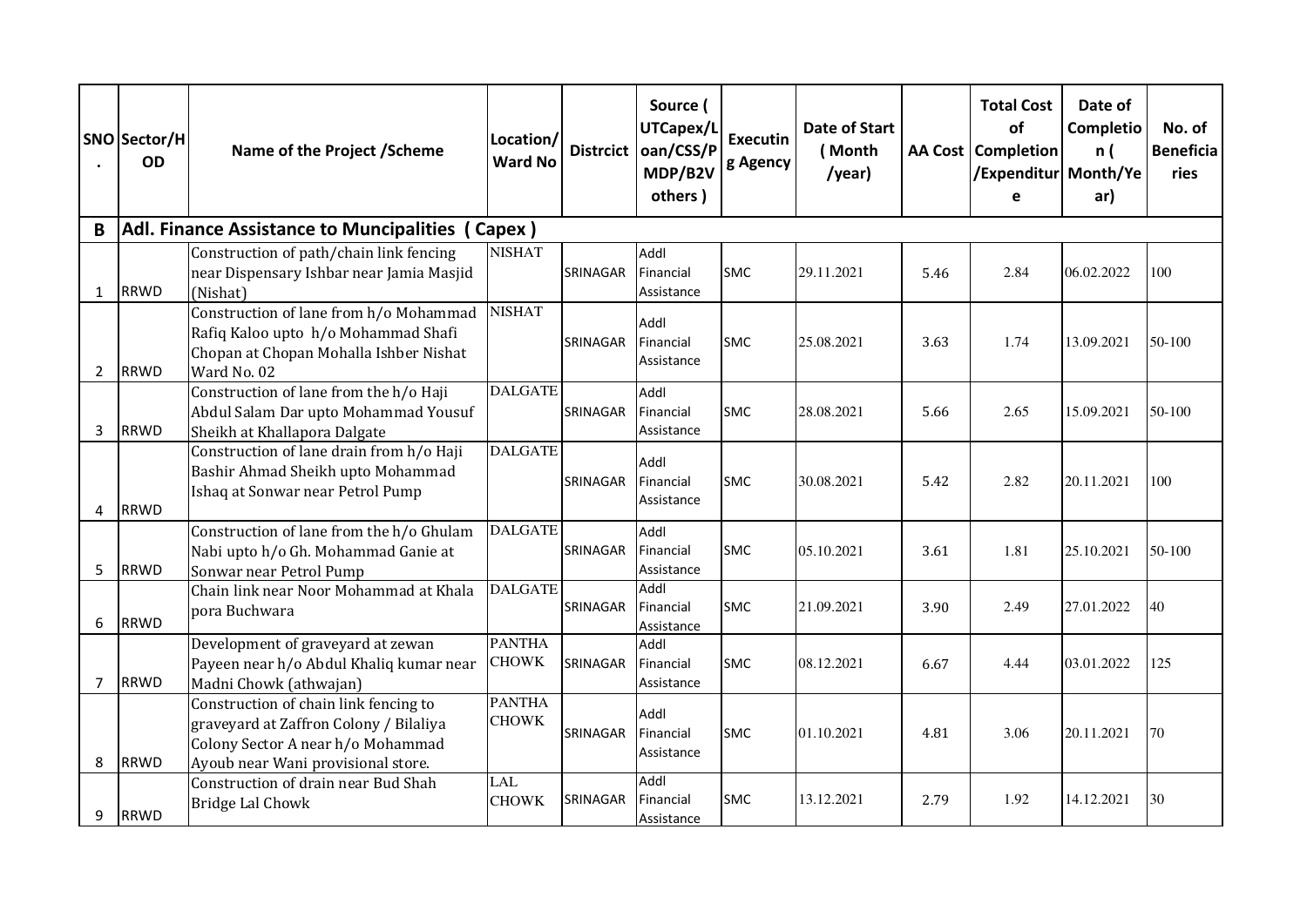| 10 | <b>RRWD</b> | Construction/development of lane/drain<br>from the h/o Gh. Rasool Mir upto h/o Ali<br>Mohammad Mir and others and near the<br>Ghat at Nalbal Nowshera(Phase 2nd) Ward<br>No. 58                                 | <b>NOWSHE</b><br>RA       | <b>SRINAGAR</b> | Addl<br>Financial<br>Assistance | <b>SMC</b> | 23.10.2021 | 6.80  | 2.67 | 20.11.2021 | 300-350 |
|----|-------------|-----------------------------------------------------------------------------------------------------------------------------------------------------------------------------------------------------------------|---------------------------|-----------------|---------------------------------|------------|------------|-------|------|------------|---------|
| 11 | <b>RRWD</b> | Development/upgradation of lane/drain<br>from main road opposite Astan Sharief<br>Nowshera Sahib upto h/o Gh. Nabi Shah,<br>Gh. Mohammad Mir and others at<br>Khawajapora Nowshera, Srinagar Ward<br>No. 58     | <b>NOWSHE</b><br>RA       | <b>SRINAGAR</b> | Addl<br>Financial<br>Assistance | <b>SMC</b> | 10.10.2021 | 14.58 | 5.92 | 10.12.2021 | 160     |
| 12 | <b>RRWD</b> | Panelling / Khatamband ceiling of Masjid<br>Jafari Zaildar Mohalla Boud Dal Ward No.<br>65                                                                                                                      | <b>BOUD</b><br><b>DAL</b> | <b>SRINAGAR</b> | Addl<br>Financial<br>Assistance | <b>SMC</b> | 07.12.2021 | 8.52  | 5.82 | 15.01.2022 | 140     |
| 13 | <b>RRWD</b> | Development of Graveyard at Govt.<br>Housing Colony Illahi Bagh Srinagar Ward<br>No. 69                                                                                                                         | <b>SOURA</b>              | SRINAGAR        | Addl<br>Financial<br>Assistance | <b>SMC</b> | 12.10.2021 | 10.39 | 5.40 | 02.12.2021 | 160     |
| 14 | <b>RRWD</b> | Construction of lane near h/o Gh.<br>Mohammad Neka, Abdul Wahid Wani, Haji<br>Sheikh Abdul Ahad, Gh. Hassan Aashaie<br>and others at Firdous Colony Ashaie Kocha<br>Buchpora Ward No. 70                        | <b>BUCHPOR</b><br>IA      | SRINAGAR        | Addl<br>Financial<br>Assistance | <b>SMC</b> | 07.01.2021 | 9.26  | 4.59 | 12.02.2022 | 150     |
| 15 | <b>RRWD</b> | Construction of lane near h/o Abdu.<br>Rehman Kandoo, Mehraj-ud Din Kandoo,<br>Fayaz Ahmad Kandoo, Nazir Ahmad<br>Kandoo and others at Kandoo Mohalla<br>(Kandoo Kocha) shalbaf mohalla Buchpora<br>Ward No. 70 | <b>BUCHPOR</b><br>A       | SRINAGAR        | Addl<br>Financial<br>Assistance | <b>SMC</b> | 25.08.2021 | 5.95  | 2.84 | 01.09.2021 | 275-325 |
| 16 | RRWD        | Construction of lane drain near h/o<br>Mohammad Qasim Shah, Mohammad<br>Sultan Kandoo, Ab. Gani Dar, Gh.<br>Mohammad Shalbaf and others at Shalbaf<br>Mohalla Buchpora Ward No. 70                              | <b>BUCHPOR</b><br>A       | SRINAGAR        | Addl<br>Financial<br>Assistance | <b>SMC</b> | 05.11.2021 | 5.52  | 2.49 | 27.11.2021 | 120     |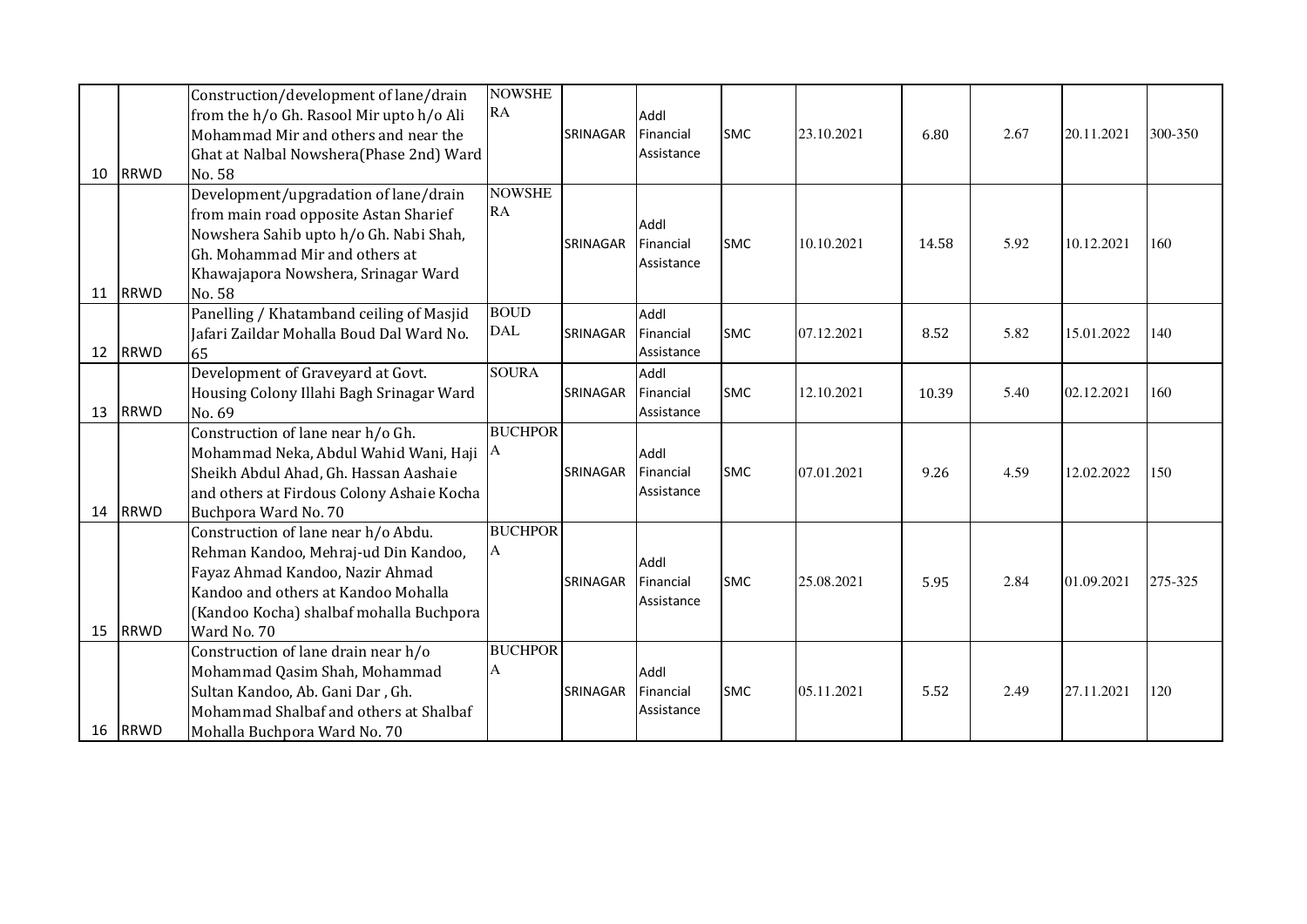| 17 | <b>RRWD</b> | Construction of lane near h/o Aashiq<br>Hussain Khanday, Gh. Rasool Magray,<br>Khazir Mohammad Magray and others at<br>Gulababad DD Nowbugh Zakura Ward No.<br>72                                                 | <b>ZAKURA</b>                   | SRINAGAR | Addl<br>Financial<br>Assistance | <b>SMC</b> | 28.08.2021 | 4.09  | 1.93 | 10.09.2021 | 175-225 |
|----|-------------|-------------------------------------------------------------------------------------------------------------------------------------------------------------------------------------------------------------------|---------------------------------|----------|---------------------------------|------------|------------|-------|------|------------|---------|
| 18 | <b>RRWD</b> | Construction of lane/ drain from the h/o<br>(1) Abdul Ganie Dar, Bilal Ahmad Sofi upto<br>H/o Farooq Ahmad Bhat (2) From the h/o<br>Zahoor Ahmad Malik upyo H/o Mushtaq<br>Ahmad Khan at Bana Mohalla Fateh Kadal | <b>FATEHKA</b><br><b>DAL</b>    | SRINAGAR | Addl<br>Financial<br>Assistance | <b>SMC</b> | 25.11.2021 | 9.38  | 4.59 | 22.12.2021 | 150     |
| 19 | <b>RRWD</b> | Construction of Lane Drain from the H/o<br>Imtiyaz Khan to h/o Abdul Rashid Bhat at<br>Mallpora (Near Masjid Ibrahim<br>Habbakadal part (A)                                                                       | <b>FATEHKA</b><br><b>DAL</b>    | SRINAGAR | Addl<br>Financial<br>Assistance | <b>SMC</b> | 09.09.2021 | 4.00  | 1.81 | 31.10.2021 | 70      |
| 20 | <b>RRWD</b> | Construction of Lane Drain from the H/o<br>Mohammad Yousuf Wachka, Ab Rashid<br>Khalla upto h/o Mohammad Ashraf Wani<br>at Mallpora (Near Masjid Ibrahim<br>Habbakadal part (B)                                   | <b>FATEHKA</b><br><b>DAL</b>    | SRINAGAR | Addl<br>Financial<br>Assistance | <b>SMC</b> | 16.10.2021 | 8.22  | 3.92 | 23.11.2021 | 140     |
| 21 | <b>RRWD</b> | development of lanes near Ghulam Hussan<br>Fashoo shoping Complex and others at<br>New Zaina Kadal Qaziyar W.No 38                                                                                                | KK<br><b>MOHALL</b><br>А        | SRINAGAR | Addl<br>Financial<br>Assistance | <b>SMC</b> | 16.11.2021 | 9.85  | 3.76 | 14.12.2021 | 150     |
| 22 | <b>RRWD</b> | Re-Construction of Lane/drain from the<br>H/o Ab Ahad Dhobi, Showkat Gareesaz and<br>others at Chalpan Kocha KK mohalla                                                                                           | <b>KK</b><br><b>MOHALL</b><br>A | SRINAGAR | Addl<br>Financial<br>Assistance | <b>SMC</b> | 18.11.2021 | 8.26  | 3.97 | 04.12.2021 | 140     |
| 23 | <b>RRWD</b> | Construction of lane drain with allied<br>works at Malchimar Near Government<br>Girls High School Budhgir S.R. Gunj Ward<br>No. 39                                                                                | <b>MAHARA</b><br><b>J GUNJ</b>  | SRINAGAR | Addl<br>Financial<br>Assistance | <b>SMC</b> | 11.08.2021 | 6.83  | 3.63 | 04.09.2021 | 125     |
| 24 | RRWD        | Re-construction of lane/drain /tile at<br>Jiladgari Mohalla Jamia Masjid Srinagar<br>Ward No. 40                                                                                                                  | <b>JAMIA</b><br><b>MASJID</b>   | SRINAGAR | Addl<br>Financial<br>Assistance | <b>SMC</b> | 22.12.2021 | 20.00 | 9.21 | 10.12.2021 | 180     |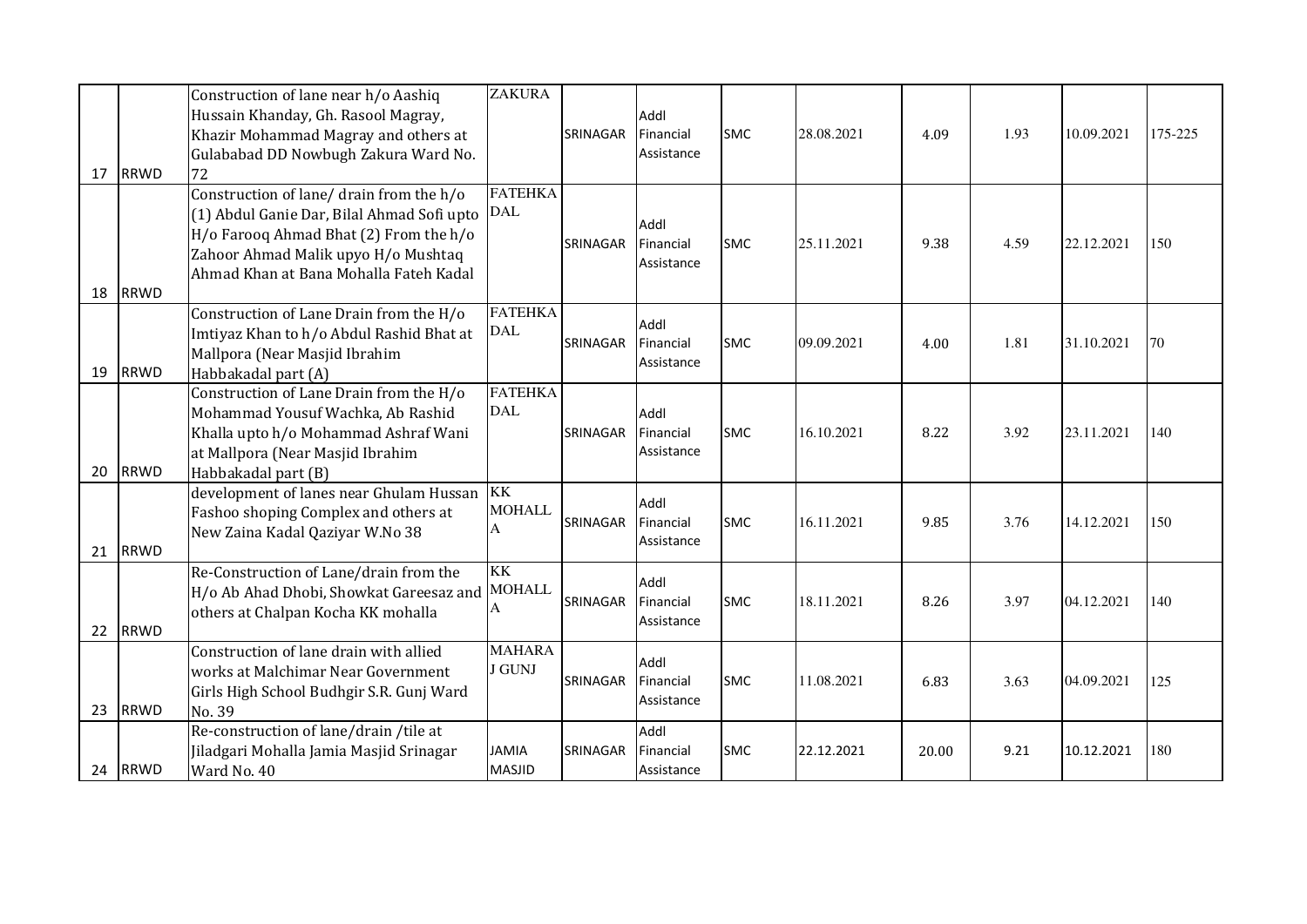| 25 | <b>RRWD</b> | Reconstruction of lane drain near the h/o<br>Nissar Ahmad Gilkar Gulzar Ahmad<br>Daagoo, M Shafi and others at<br>Sikanderpora Ward No. 41                                                                                                                                                                                         | <b>MAKHDO</b><br><b>OM</b><br><b>SAHIB</b> | SRINAGAR | Addl<br>Financial<br>Assistance | <b>SMC</b> | 04.11.2021 | 9.83  | 4.60 | 05.12.2021 | 150 |
|----|-------------|------------------------------------------------------------------------------------------------------------------------------------------------------------------------------------------------------------------------------------------------------------------------------------------------------------------------------------|--------------------------------------------|----------|---------------------------------|------------|------------|-------|------|------------|-----|
| 26 | <b>RRWD</b> | Reconstruction of drain from the h/o<br>Mushtaq Ahmad Chicken upto h/o Zahoor<br>Ahmad Chashoo at mohalla Mir masjid<br>Rozabal Ward No. 44                                                                                                                                                                                        | <b>ROZBAL</b>                              | SRINAGAR | Addl<br>Financial<br>Assistance | <b>SMC</b> | 28.10.2021 | 9.94  | 7.16 | 22.12.2021 | 150 |
| 27 | <b>RRWD</b> | Construction of lane near the house of<br>Nissar Ahmad Magray and others upto<br>Wisdom Public school                                                                                                                                                                                                                              | <b>RATHPOR</b><br>A                        | SRINAGAR | Addl<br>Financial<br>Assistance | <b>SMC</b> | 27.12.2021 | 6.78  | 2.89 | 15.01.2022 | 125 |
| 28 | <b>RRWD</b> | Construction of lane at Alama Iqbal Colony<br>Saidpora Eidgah                                                                                                                                                                                                                                                                      | <b>EIDGAH</b>                              | SRINAGAR | Addl<br>Financial<br>Assistance | SMC        | 26.11.2021 | 6.66  | 3.06 | 04.12.2021 | 125 |
| 29 | <b>RRWD</b> | Construction of steel gate with allied works PALPORA<br>at graveyard Astan Mohalla Kreshbal (A)<br>Palpora                                                                                                                                                                                                                         |                                            | SRINAGAR | Addl<br>Financial<br>Assistance | <b>SMC</b> | 20.10.2021 | 4.02  | 3.35 | 01.11.2021 | 20  |
| 30 | <b>RRWD</b> | Construction of link road with 300mm dia<br>RCC pipes drain from the h/o Bashir<br>Ahmad Bhat upto Gh. Rasool Bhat Kreshbal<br>(B) Palpora                                                                                                                                                                                         | <b>PALPORA</b>                             | SRINAGAR | Addl<br>Financial<br>Assistance | <b>SMC</b> | 25.11.2021 | 2.02  | 1.87 | 06.12.2021 | 25  |
| 31 | <b>RRWD</b> | Construction of lane drain from h/o Gh.<br>Rasool Wani to Mohammad Aslam Baba at<br>Kani Dewar and pipe drain at Main Road<br>Gojwara near Mohua Exports at Hawal                                                                                                                                                                  | <b>HAWAL</b>                               | SRINAGAR | Addl<br>Financial<br>Assistance | <b>SMC</b> | 07.11.2021 | 7.99  | 2.87 | 25.11.2021 | 135 |
| 32 | <b>RRWD</b> | Construction of lane drain from h/o Rafiq<br>Ahmad Khan via h/o Mohammad Abdullah<br>to Ali Mohammad Bhat, Islam -ud - Din<br>Wani to Mohd Ganaie at Tibetian Colony,<br>Naseer ud Din Beigh to Nissar Ahmad Raja<br>Bashir Ahmad Shouda to Fayaz Ahmad at<br>DD Bagh and from the h/o Dr. Mohammad<br>Maqbool at Devi Angan Hawal | <b>HAWAL</b>                               | SRINAGAR | Addl<br>Financial<br>Assistance | <b>SMC</b> | 20.09.2021 | 14.58 | 6.27 | 30.11.2021 | 160 |
| 33 | <b>RRWD</b> | Construction of lane/drain at fisherman<br>colony Habbak Part A                                                                                                                                                                                                                                                                    | <b>HABBAK</b>                              | SRINAGAR | Addl<br>Financial<br>Assistance | <b>SMC</b> | 27.10.2021 | 5.98  | 2.35 | 01.12.2021 | 120 |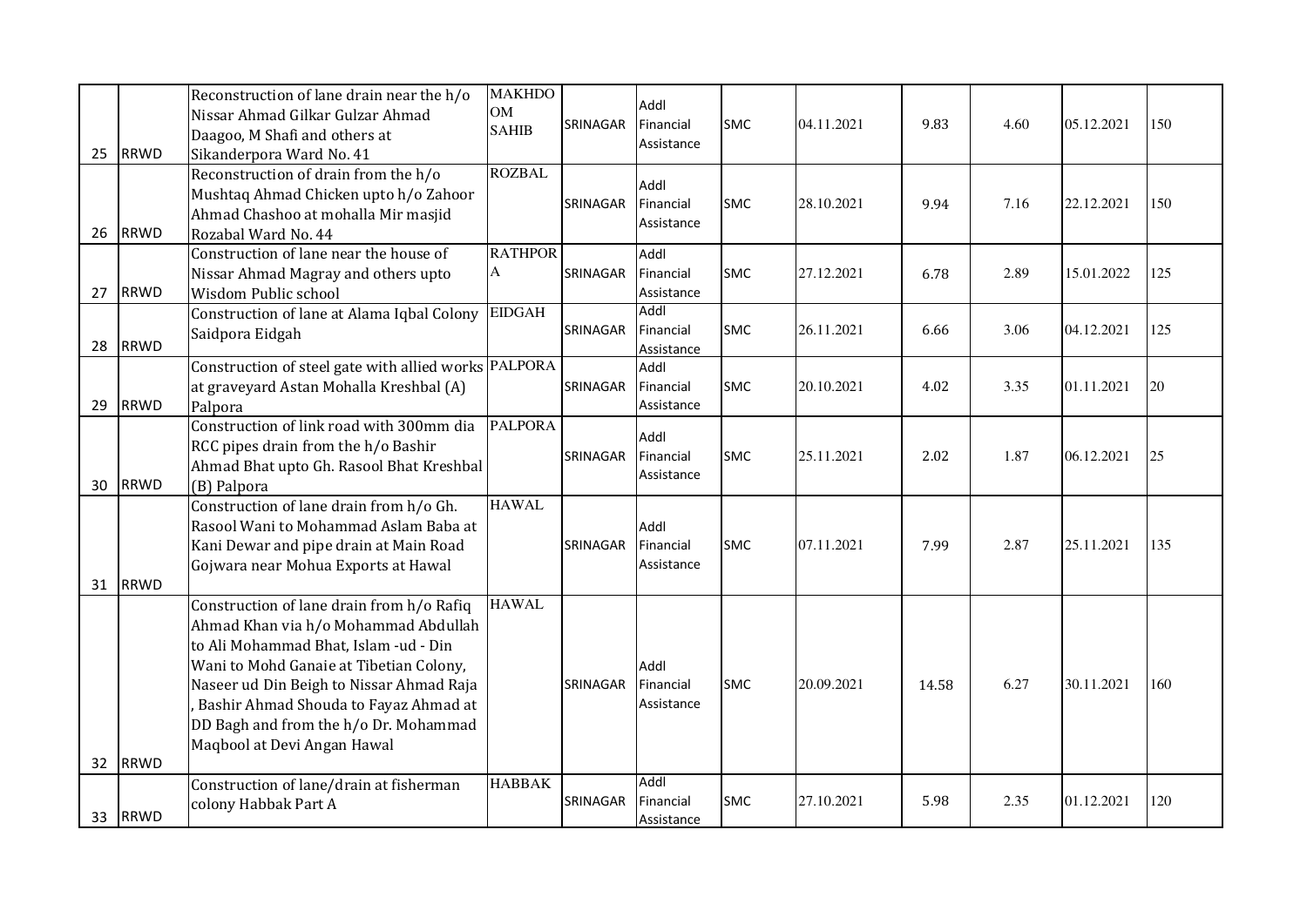|    |             | Upgradation of Astanie Alia Syed Jaffer<br>Sahib at Chatterhama | <b>CHATTER</b><br><b>HAMA</b> | SRINAGAR | Addl<br>Financial       | <b>SMC</b> | 19.09.2021 | 20.00 | 13.76 | 31.12.2021 | 180 |
|----|-------------|-----------------------------------------------------------------|-------------------------------|----------|-------------------------|------------|------------|-------|-------|------------|-----|
| 34 | <b>RRWD</b> |                                                                 |                               |          | Assistance              |            |            |       |       |            |     |
|    |             | Construction of lane near the h/o Showkat JOGILAN               |                               |          | Addl                    |            |            |       |       |            |     |
|    |             | Ahmad Naqash, zindshah Mohalla Ward                             | <b>KER</b>                    | SRINAGAR | Financial               | <b>SMC</b> | 13.11.2021 | 2.74  | 1.54  | 27.12.2021 | 30  |
| 35 | <b>RRWD</b> | no. 62 Jogi Lanker                                              |                               |          | Assistance              |            |            |       |       |            |     |
|    |             | Construction of lane/drain masjid Ali Sani                      | <b>EIDGAH</b>                 |          | Addl                    |            |            |       |       |            |     |
|    |             | (RA) near Al-Qudus shop via h/o Aadil                           |                               | SRINAGAR | Financial               | <b>SMC</b> | 13.12.2021 | 7.34  | 4.23  | 27.01.2022 | 135 |
|    |             | Bhat and others at Teb Kocha Ganderpora                         |                               |          | Assistance              |            |            |       |       |            |     |
| 36 | <b>RRWD</b> | Eidgah                                                          |                               |          |                         |            |            |       |       |            |     |
|    |             | Construction of lane from h/o Farooq                            | <b>DALGATE</b>                |          | Addl                    |            |            |       |       |            |     |
|    |             | Ahmad Darzi upto Nazir Ahmad Gojri at                           |                               | SRINAGAR | Financial               | <b>SMC</b> | 01.12.2021 | 2.50  | 1.32  | 15.12.2021 | 25  |
| 37 | <b>RRWD</b> | Khallapora Buchwara Dalgate                                     |                               |          | Assistance              |            |            |       |       |            |     |
|    |             | Construction of retaining wall near the h/o NISHAT              |                               |          | Addl                    |            |            |       |       |            |     |
|    |             | Mohamamd Subhan Bhat Teeli Mohalla/                             |                               | SRINAGAR | Financial               | <b>SMC</b> | 15.10.2021 | 7.58  | 2.95  | 08.03.2022 | 135 |
|    |             | Wani Mohalla Ishber near Masjid Akhoon                          |                               |          | Assistance              |            |            |       |       |            |     |
| 38 | <b>RRWD</b> | Nishat<br>Renovation/Repairing of ward office Lal               | <b>LAL</b>                    |          | Addl                    |            |            |       |       |            |     |
|    |             | Chowk near Linz Café Lal Chowk                                  | <b>CHOWK</b>                  | SRINAGAR | Financial               | <b>SMC</b> | 19.12.2021 | 8.68  | 4.58  | 14.02.2022 | 140 |
| 39 | <b>RRWD</b> |                                                                 |                               |          | Assistance              |            |            |       |       |            |     |
|    |             | Fencing and tile flooring of lanes at Leper                     | <b>LAL</b>                    |          | Addl                    |            |            |       |       |            |     |
|    |             | colony Behrar Ward No. 59                                       | <b>BAZAR</b>                  | SRINAGAR | Financial               | <b>SMC</b> | 15.01.2022 | 22.00 | 13.94 | 20.03.2022 | 180 |
| 40 | <b>RRWD</b> |                                                                 | <b>UMAR</b>                   |          | Assistance              |            |            |       |       |            |     |
|    |             | Fencing of Makbarah Syed Sahib at Syed                          | <b>COLONY</b>                 |          | Addl                    |            |            |       |       |            |     |
| 41 | <b>RRWD</b> | Colony Bagat e Shoor Lal Bazar Ward No.<br>61 (Phase 2nd)       |                               | SRINAGAR | Financial<br>Assistance | <b>SMC</b> | 25.10.2021 | 20.32 | 11.20 | 04.03.2022 | 180 |
|    |             | Renovation/Beautification of Ground Floor                       | <b>AHMAD</b>                  |          | Addl                    |            |            |       |       |            |     |
|    |             | and 2nd floor of Masjid Gousia at Rangpora NAGAR                |                               | SRINAGAR | Financial               | <b>SMC</b> | 24.10.2021 | 21.64 | 17.11 | 26.03.2022 | 180 |
| 42 | <b>RRWD</b> | Ahmad Nagar                                                     |                               |          | Assistance              |            |            |       |       |            |     |
|    |             | Construction of lane near h/o Gh. Nabi                          | <b>ZAKURA</b>                 |          |                         |            |            |       |       |            |     |
|    |             | Khanday, Mohammad Akbar Khanday,                                |                               |          | Addl                    |            |            |       |       |            |     |
|    |             | Abdul Qayoom Khanday and others at DD                           |                               | SRINAGAR | Financial               | <b>SMC</b> | 19.02.2022 | 7.13  | 2.40  | 10.03.2022 | 135 |
| 43 | <b>RRWD</b> | Nowbugh Zakura Ward No. 72                                      |                               |          | Assistance              |            |            |       |       |            |     |
|    |             | Renovation/Development of Public park at ZAKURA                 |                               |          | Addl                    |            |            |       |       |            |     |
|    |             | Markazi jamia Masjid at Gulab Bagh                              |                               | SRINAGAR | Financial               | <b>SMC</b> | 12.02.2022 | 9.13  | 4.94  | 22.03.2022 | 150 |
| 44 | <b>RRWD</b> | Zakura Ward No. 72                                              |                               |          | Assistance              |            |            |       |       |            |     |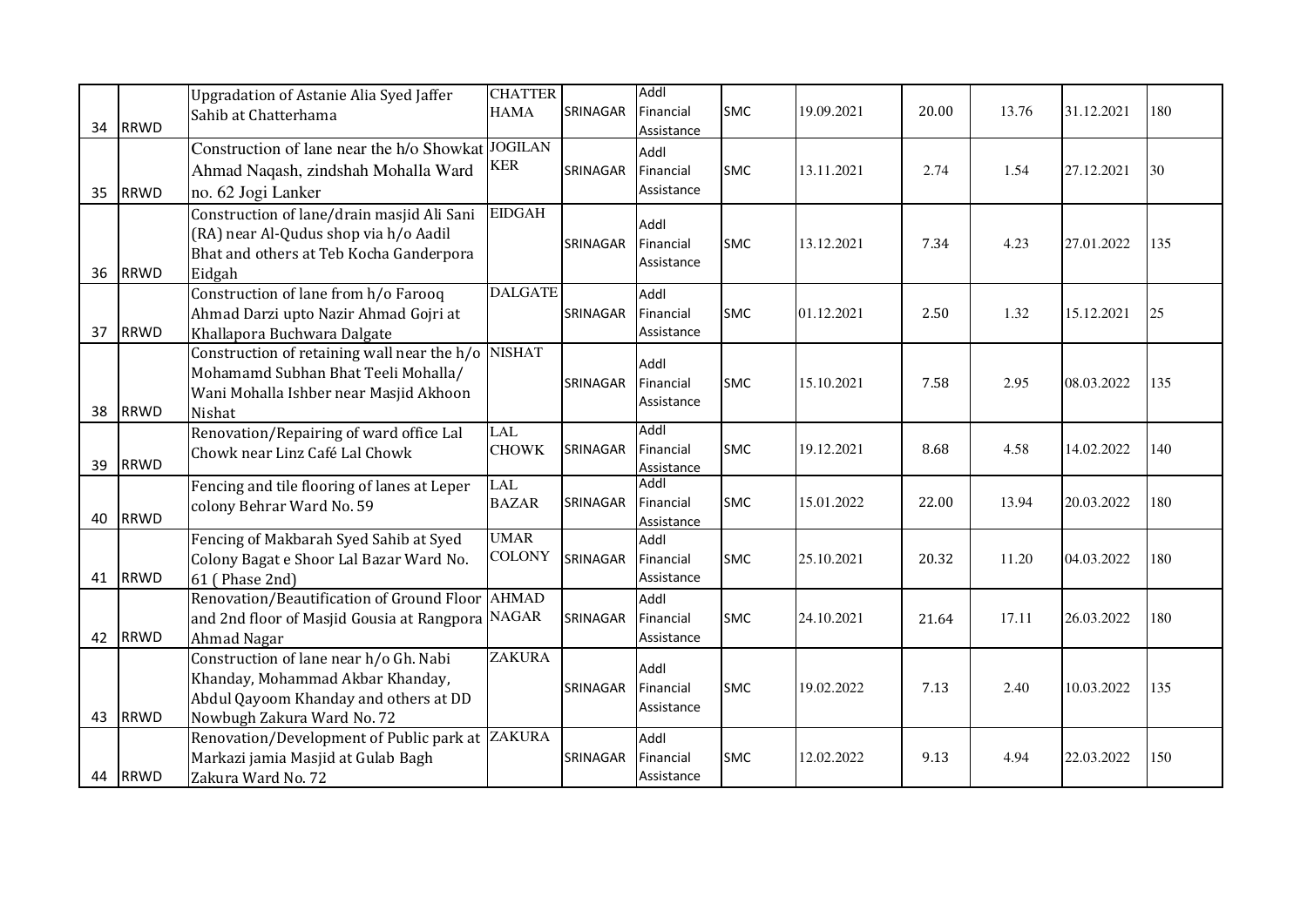| 45 | <b>RRWD</b> | Re-Construction of damaged Pedesprian<br>Mall Lane/road from H/o Ab Rashid Sofi<br>(Baker Shop) upto H/o Umer Jan at<br>Kohankhan                                                      | <b>MUNAWA</b><br><b>RABAD</b>  | SRINAGAR | Addl<br>Financial<br>Assistance | <b>SMC</b> | 03.03.2022 | 19.97 | 10.72 | 26.03.2022 | 180                                        |
|----|-------------|----------------------------------------------------------------------------------------------------------------------------------------------------------------------------------------|--------------------------------|----------|---------------------------------|------------|------------|-------|-------|------------|--------------------------------------------|
| 46 | <b>RRWD</b> | Improvements to Khankah Mir Nazki<br>Quadri by way of construction of allied<br>works at Kral Teng S.R. Gunj Ward No. 39                                                               | <b>MAHARA</b><br><b>J GUNJ</b> | SRINAGAR | Addl<br>Financial<br>Assistance | <b>SMC</b> | 05.11.2021 | 14.65 | 9.05  | 10.01.2022 | 160                                        |
| 47 | <b>RRWD</b> | Construction of 200 mm Dia RCC pipe<br>drain for lane 2nd Syed Abad Achan<br>Saidpora Eidgah                                                                                           | <b>EIDGAH</b>                  | SRINAGAR | Addl<br>Financial<br>Assistance | <b>SMC</b> | 30.01.2022 | 6.32  | 3.71  | 15.02.2022 | 125                                        |
| 48 | <b>RRWD</b> | Renovation of different Masjid Sharief by<br>way of imported wooden penelling at<br>Nawakadal Tarabal                                                                                  | <b>TARBAL</b>                  | SRINAGAR | Addl<br>Financial<br>Assistance | <b>SMC</b> | 15.11.2021 | 20.19 | 1.47  | 08.02.2022 | 180                                        |
| 49 | <b>RRWD</b> | Development of public Park near Imam<br>Barah Hassanabad                                                                                                                               | <b>KATHIDA</b><br><b>RWAZA</b> | SRINAGAR | Addl<br>Financial<br>Assistance | <b>SMC</b> | 14.12.2021 | 21.50 | 15.69 | 10.03.2022 | 180                                        |
| 50 | <b>RRWD</b> | Development of Owaisi Masjid by way of<br>construction of Roof top and allied works<br>at Reshi Mohalla New Road Ward No. 45                                                           | <b>DAULATA</b><br><b>BAD</b>   | SRINAGAR | Addl<br>Financial<br>Assistance | <b>SMC</b> | 12.12.2021 | 7.93  | 6.77  | 20.03.2022 | 135                                        |
| 51 | <b>RRWD</b> | Renovation/fencing of Marriage Hall at<br>Maisuma Lal chowk                                                                                                                            | <b>LAL</b><br><b>CHOWK</b>     | SRINAGAR | Addl<br>Financial<br>Assistance | <b>SMC</b> | 22.12.2021 | 9.00  | 6.66  | 14.02.2022 | 140                                        |
| 52 | <b>RRWD</b> | Construction of boundary walling including HABBAK<br>construction of lane at Majsid imam Mehdi<br>at Meerak colony Habbak Part-B                                                       |                                | SRINAGAR | Addl<br>Financial<br>Assistance | <b>SMC</b> | 05.02.2022 | 6.50  | 4.83  | 02.03.2022 | 125                                        |
| 53 | LRWD        | Construction of lane drain near H/o Bashir<br>Ahmad Bangroo (Milk Walla) at Dhobi<br>Mohalla Opposite Hanfia Masjid at<br>Batamaloo W-21 and from H/o Ab Wahid<br>Khan Mohd Sultan Mir | ziyarat<br>Batmaloo<br>$W-21$  | Srinagar | Addl<br>Financial<br>Assistance | <b>SMC</b> | 22.10.2021 | 3.25  | 1.83  | 28.10.2021 | <b>Benificial</b><br>for general<br>public |
| 54 | LRWD        | Construction of lane/ darin from H/o<br>Mohammad Younis upto H/o Abdul Majeed<br>Sofi at Shah Faisal Abad Lane No.1 Dhobi<br>Mohalla Ziyart Batamloo W-21                              | ziyarat<br>Batmaloo<br>$W-21$  | Srinagar | Addl<br>Financial<br>Assistance | <b>SMC</b> | 08.09.2021 | 9.43  | 6.48  | 18.09.2021 | <b>Benificial</b><br>for general<br>public |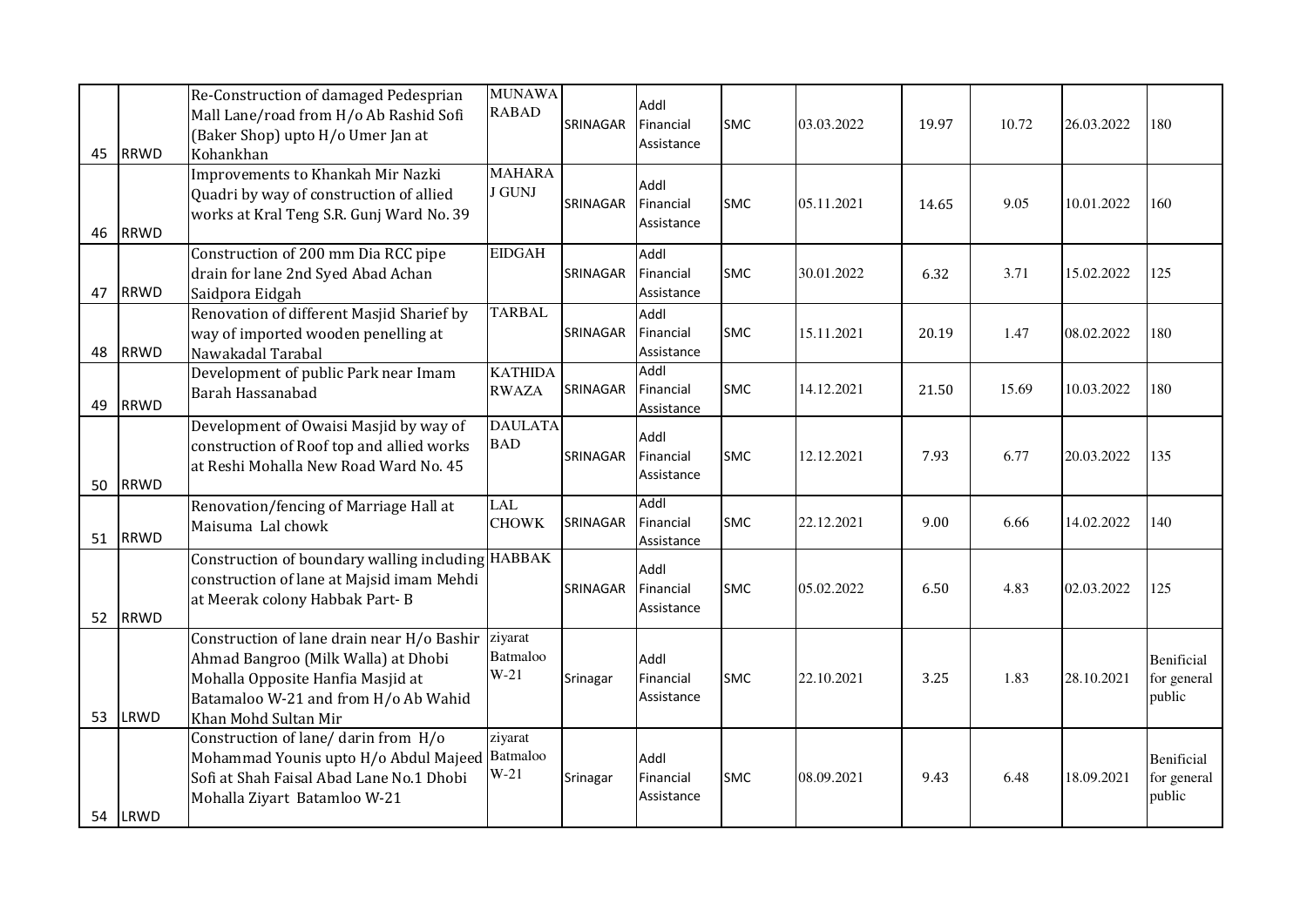| 55 | LRWD | Construction of semi deep drain from H/o<br>Mohammad Yessen Khan upto H/o<br>Mohammad Maqbool Rather at Lane No.05-<br>B at Safia Colony S.D Colony W-20                                       | SD Colony<br>$(W-20)$              | Srinagar | Addl<br>Financial<br>Assistance | <b>SMC</b> | 10.09.2021 | 3.40  | 1.74 | 17.09.2021 | <b>Benificial</b><br>for general<br>public |
|----|------|------------------------------------------------------------------------------------------------------------------------------------------------------------------------------------------------|------------------------------------|----------|---------------------------------|------------|------------|-------|------|------------|--------------------------------------------|
| 56 | LRWD | Construction of tile path at Shamshan<br>Bahoomi at W-23 SMC Karan Nagar                                                                                                                       | Karan<br>Nagar (W-<br>23           | Srinagar | Addl<br>Financial<br>Assistance | <b>SMC</b> | 12.10.2021 | 2.25  | 0.97 | 22.10.2021 | Benificial<br>for general<br>public        |
| 57 | LRWD | Construction of lane/drain from H/o<br>Mukhtar Ahmad Khan upto Shop of Jan Cap (W-46)<br>House at Syed Hamidpora Islamyarbal W-<br>46                                                          | Islamyarbal                        | Srinagar | Addl<br>Financial<br>Assistance | <b>SMC</b> | 12.10.2021 | 3.48  | 1.77 | 22.10.2021 | <b>Benificial</b><br>for general<br>public |
| 58 | LRWD | Up gradation of road Infront of Govt. Girls<br>Hr, Sec School Chanapora W-11                                                                                                                   | Chanapora<br>(W No. 11) Srinagar   |          | Addl<br>Financial<br>Assistance | <b>SMC</b> | 18.09.2021 | 4.43  | 2.47 | 19.09.2021 | Benificial<br>for general<br>public        |
| 59 | LRWD | Up gradation of road by way of G-III &<br>Magadm at Stadium Colony near H/o Ab.<br>Gani Rather Zahoor Ahmad Rather & lane<br>of Darul Uloom W-12                                               | <b>Budshah</b><br>Nagar (W-<br>12) | Srinagar | Addl<br>Financial<br>Assistance | <b>SMC</b> | 20.09.2021 | 9.02  | 6.00 | 22.09.2021 | Benificial<br>for general<br>public        |
| 60 | LRWD | Up gradation of lane from H/o Zahoor<br>Ahmad Khanday, Aijaz Ahmad Bhat, Mohd<br>Shaban Dar & others at Stadium Colony<br>Budshsh Nagar W-12                                                   | <b>Budshah</b><br>Nagar (W-<br>12) | Srinagar | Addl<br>Financial<br>Assistance | <b>SMC</b> | 11.09.2021 | 3.54  | 1.89 | 12.09.2021 | Benificial<br>for general<br>public        |
| 61 | LRWD | Up gradation of lanes from H/o Mr. Abdul<br>Aziz Najar, Mohd Yaqoob Dar, Ab Ahad Dar (W-15)<br>and Ghulam Fatima at Hyder Colony<br>Hyderpora W-15                                             | Hyderpora                          | Srinagar | Addl<br>Financial<br>Assistance | <b>SMC</b> | 01.10.2021 | 12.62 | 5.82 | 10.10.2021 | <b>Benificial</b><br>for general<br>public |
| 62 | LRWD | Up-Gradation of lanes at Irfan colony by<br>way of GSB and G-II and Construction of<br>drain by way of RCC Pipes near H/o Mr.<br>Kaisar Amin, Zahoor Ahmad at Budshah<br>Nagar Natipora (W-10) | Natipora<br>$(W-10)$               | Srinagar | Addl<br>Financial<br>Assistance | <b>SMC</b> | 02.10.2021 | 7.08  | 3.90 | 09.10.2021 | Benificial<br>for general<br>public        |
| 63 | LRWD | Up gradation of lane & drain from H/o 102<br>104 at Stadium Colony Budshah Nagar W-<br>12                                                                                                      | <b>Budshah</b><br>Nagar W-<br>12   | Srinagar | Addl<br>Financial<br>Assistance | <b>SMC</b> | 12.12.2021 | 4.39  | 2.23 | 17.12.2021 | Benificial<br>for general<br>public        |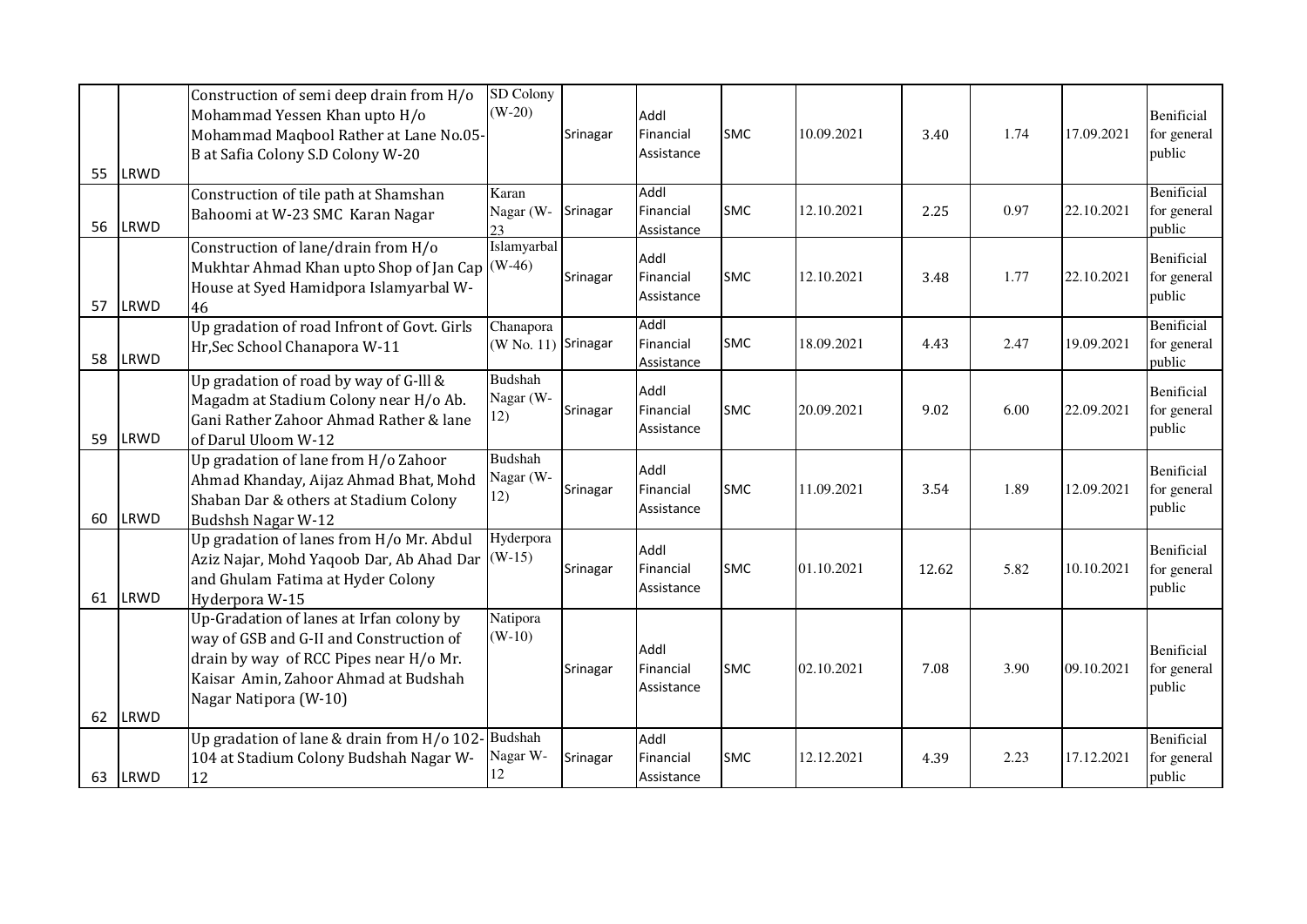| 64 | <b>LRWD</b> | Up gradation of lane and drain from H/o<br>Mr. Gh Mohammad Shah, via Mohd Shafi<br>Bhat, Manzoor Ahmad Darzi and others at<br>Minni Colony Chanapora W-11                                                              | Chanapora<br>(W No. 11)    | Srinagar | Addl<br>Financial<br>Assistance | <b>SMC</b> | 04.09.2021 | 3.38 | 1.71 | 10.09.2021 | Benificial<br>for general<br>public        |
|----|-------------|------------------------------------------------------------------------------------------------------------------------------------------------------------------------------------------------------------------------|----------------------------|----------|---------------------------------|------------|------------|------|------|------------|--------------------------------------------|
| 65 | LRWD        | Upgradation of lane near H/o Mr. Ghulam<br>Mohideen Shah, Mohd Ramzan Shah and<br>lane from Mukhtar Ahmad Ganai, Ab Razak<br>upto Astan lane and Reconstruction of<br>surface drain at Astan Mohalla Humhama<br>$W-16$ | Humhama<br>$W-16$          | Srinagar | Addl<br>Financial<br>Assistance | <b>SMC</b> | 15.10.2021 | 5.12 | 2.65 | 19.10.2021 | <b>Benificial</b><br>for general<br>public |
| 66 | LRWD        | Up gradation / Re Construction of surface<br>drain at Azad Mohalla Mujgund Srinagar<br>W-32                                                                                                                            | Mujgund<br>$(Ward-32)$     | Srinagar | Addl<br>Financial<br>Assistance | <b>SMC</b> | 18.09.2021 | 8.66 | 3.41 | 27.09.2021 | Benificial<br>for general<br>public        |
| 67 | LRWD        | Construction of lanes/drains from H/o<br>Ghulam Hassan upto H/o Bilal Ahmad<br>Patloo and Bashir Ahmad Bhat at Dalal<br>Mohalla Islamyarbal W-46                                                                       | Islamyarbal<br>$(W-46)$    | Srinagar | Addl<br>Financial<br>Assistance | <b>SMC</b> | 04.11.2021 | 5.33 | 2.46 | 15.11.2021 | <b>Benificial</b><br>for general<br>public |
| 68 | LRWD        | Soling / Metaling of Internal road from H/o<br>Ab Rahman Dandroo H/o Younis Ganai at<br>Arampora, Parimpora Sgr W-29                                                                                                   | Parimpora<br>$w-29$        | Srinagar | Addl<br>Financial<br>Assistance | <b>SMC</b> | 30.12.2021 | 1.38 | 0.78 | 08.01.2022 | Benificial<br>for general<br>public        |
| 69 | LRWD        | <b>Construction of Cement Concrete Drain</b><br>from house of Ghulam Rasool Ahanger to<br>house of Mohammad Maqbool Rather at<br>Pot'e Mohalla Shalteng, Zainakote, Srinagar<br>$(W-30)$                               | Zainakote<br>$(w-30)$      | Srinagar | Addl<br>Financial<br>Assistance | <b>SMC</b> | 04.01.2022 | 6.08 | 3.11 | 13.01.2022 | <b>Benificial</b><br>for general<br>public |
| 70 | <b>LRWD</b> | Soling / Metalling of Bund Road from<br>house of Abdul Hamid Bhat to Main Road<br>near Shalteng Chowk, Zainakote (W-30).                                                                                               | Zainakote<br>$(W-30)$ .    | Srinagar | Addl<br>Financial<br>Assistance | <b>SMC</b> | 08.01.2022 | 8.79 | 3.04 | 16.01.2022 | Benificial<br>for general<br>public        |
|    | 71 LRWD     | Construction of lane and drain from H/o<br>Ghulam Mohammad Wani, Ghulam<br>Mohammad Dar Manzoor Ahmad Dar<br>Abdul Khaliq Wani near Police Post<br>Chattabal at Bagh Sunder Bala Chattabal at<br>W-No 23 SMC Sgr       | Karan<br>Nagar (W-<br>(23) | Srinagar | Addl<br>Financial<br>Assistance | <b>SMC</b> | 15.10.2021 | 7.30 | 3.64 | 31.12.2021 | Benificial<br>for general<br>public        |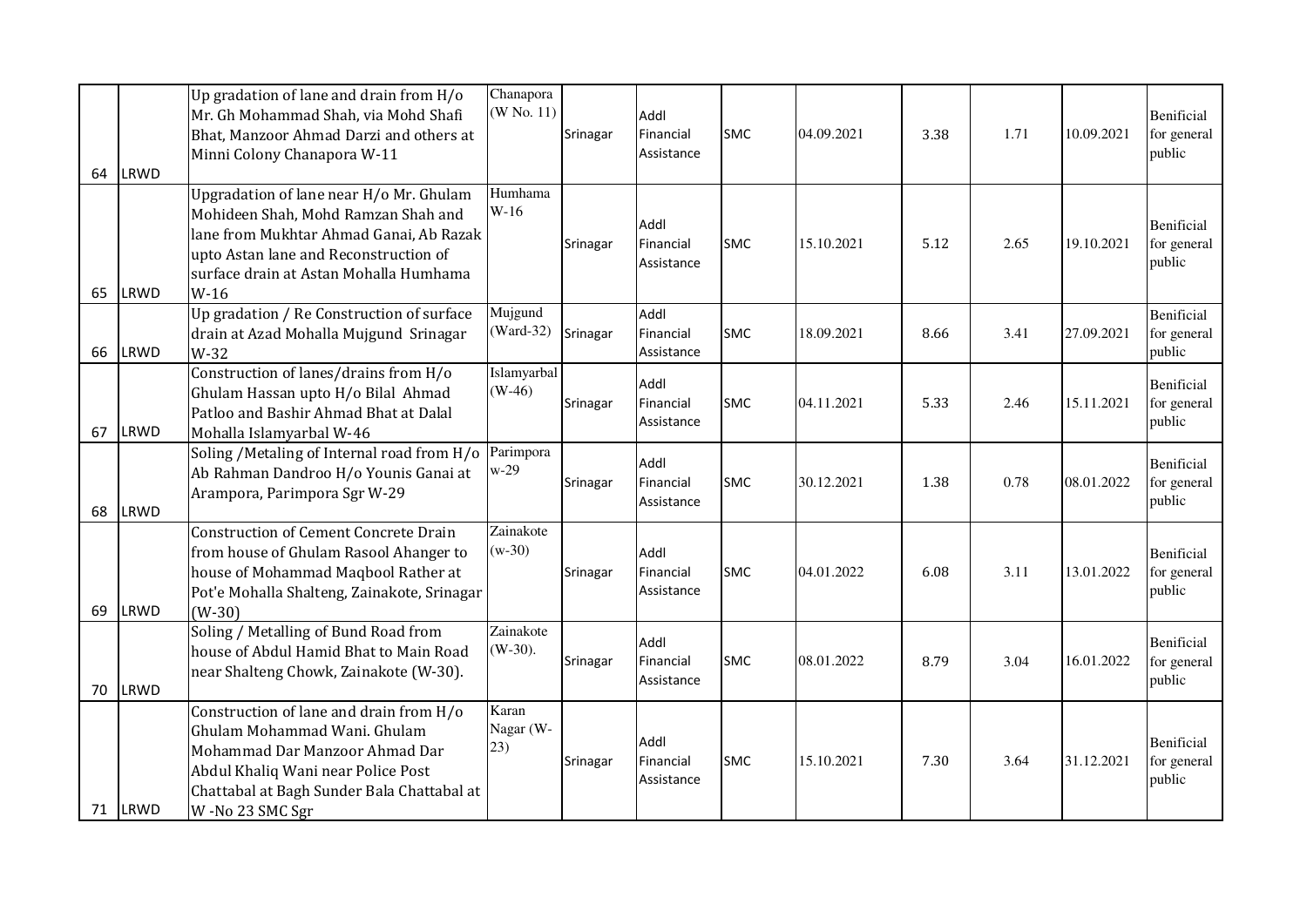| 72 | LRWD        | Construction of lane /drain from G N<br>Bakery upto Ration Ghate at Bazar<br>Batamaloo W-21                                                                      | ziyarat<br>Batmaloo<br>$W-21$              | Srinagar | Addl<br>Financial<br>Assistance | <b>SMC</b> | 28.10.2021 | 3.83  | 1.33  | 04.11.2021 | Benificial<br>for general<br>public        |
|----|-------------|------------------------------------------------------------------------------------------------------------------------------------------------------------------|--------------------------------------------|----------|---------------------------------|------------|------------|-------|-------|------------|--------------------------------------------|
| 73 | <b>LRWD</b> | Construction of drain from H/o Mustafa<br>Ahmad Bhat to H/o Tariq Ahmad Dar at<br>Bazar Batamaloo near Cement Tank W-21                                          | ziyarat<br>Batmaloo<br>$W-22$              | Srinagar | Addl<br>Financial<br>Assistance | <b>SMC</b> | 15.11.2021 | 3.76  | 1.58  | 22.11.2021 | <b>Benificial</b><br>for general<br>public |
| 74 | LRWD        | Upgradation of lane/drain near H/o Nisar<br>Ahmad and Bilal Ahmad near Community<br>Hall & H/o Fayaz Ahmad Mir & Eijaz<br>Ahmad at Kani Kadal Tankipora W-33     | Tankipora<br>W-33                          | Srinagar | Addl<br>Financial<br>Assistance | <b>SMC</b> | 10.12.2021 | 6.67  | 3.40  | 22.12.2021 | <b>Benificial</b><br>for general<br>public |
| 75 | LRWD        | Up gradation of Lane/road backside of<br>Harnambal Playground towards Mehjoor<br>Nagar road W-12                                                                 | Mehjoor<br>Nagar road Srinagar<br>W-09     |          | Addl<br>Financial<br>Assistance | <b>SMC</b> | 18.12.2021 | 3.56  | 1.72  | 22.12.2021 | Benificial<br>for general<br>public        |
| 76 | LRWD        | Construction of Pipe Drain from main road<br>upto Lane No.03 RD:-'0-350' at Extension<br>Colony Rawathpora Barzulla Baghat W-13                                  | <b>Baghat</b><br><b>Barzulla</b><br>$W-13$ | Srinagar | Addl<br>Financial<br>Assistance | <b>SMC</b> | 21.12.2021 | 4.82  | 2.45  | 27.12.2021 | <b>Benificial</b><br>for general<br>public |
| 77 | LRWD        | Construction of Line Wall from road via<br>Riyaz Ahmad Wani near to Graveyard Left<br>side and Right side to the Electric<br>Transformer at check Rawalpora W-14 | Rawalpora<br>$W-14$                        | Srinagar | Addl<br>Financial<br>Assistance | <b>SMC</b> | 14.12.2021 | 9.03  | 5.23  | 23.12.2021 | Benificial<br>for general<br>public        |
| 78 | LRWD        | Up gradation of drains by way of Pipe line<br>behind S M C, and around Shutra Shahi at<br>Shaheed Gunj Ward No.22                                                | Shaheed<br>Gunj                            | Srinagar | Addl<br>Financial<br>Assistance | <b>SMC</b> | 14.11.2021 | 15.46 | 10.89 | 10.01.2022 | Benificial<br>for general<br>public        |
| 79 | LRWD        | Up-gradation of lanes and drain near H/o<br>Gh. Muhammad Ganai and Gh. Nabi Fafoo<br>and others at Mustafa Colony (W-10)                                         | Natipora<br>$(W-10)$                       | Srinagar | Addl<br>Financial<br>Assistance | <b>SMC</b> | 01.12.2021 | 3.59  | 0.89  | (C.C. 1st) | Benificial<br>for general<br>public        |
| 80 | LRWD        | Construction of Pipe Drainage and Lane<br>near H/o Ab Rashid Patloo and Nazir<br>Ahmad Shora, Gh Mohd Dar Gulshan abad<br>Mehjoor Nagar Srinagar W-09 Part-B.    | Mehjoor<br>Nagar                           | Srinagar | Addl<br>Financial<br>Assistance | <b>SMC</b> | 28.10.2021 | 11.22 | 4.25  | 30.12.2021 | Benificial<br>for general<br>public        |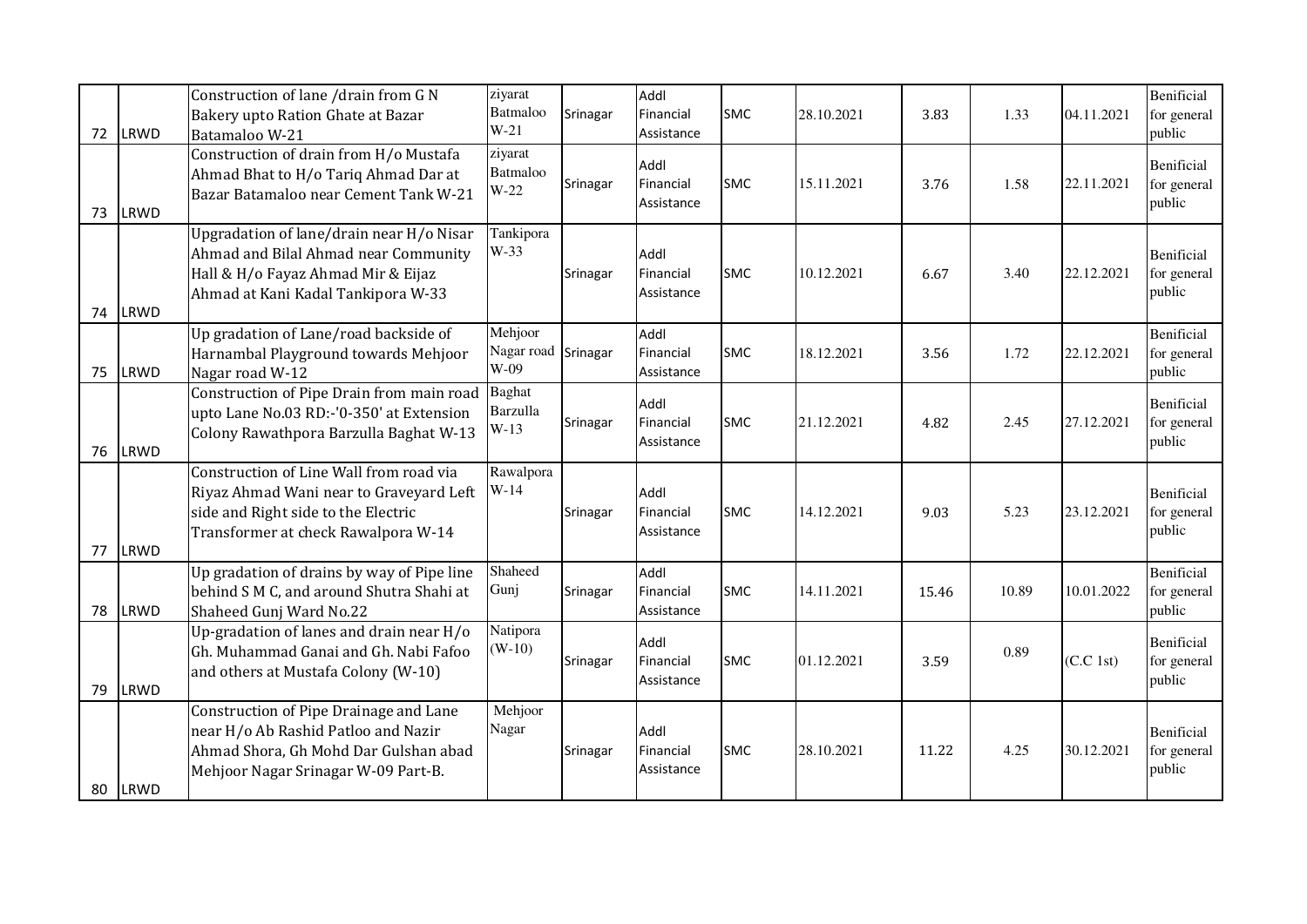| 81 | LRWD | Construction lane/drain from H/o Altaf<br>Hussain Khan upto H/o Dileep Singh at<br>Shallapora Allochi Bagh (W-19)                                                                                                                                                                             | Allochi<br>Bagh<br>$w-19$  | Srinagar | Addl<br>Financial<br>Assistance | <b>SMC</b> | 07.12.2021 | 3.92 | 1.56 | 13.12.2021 | Benificial<br>for general<br>public        |
|----|------|-----------------------------------------------------------------------------------------------------------------------------------------------------------------------------------------------------------------------------------------------------------------------------------------------|----------------------------|----------|---------------------------------|------------|------------|------|------|------------|--------------------------------------------|
| 82 | LRWD | Construction of lane /drain from H/o<br>Mehraj -Din Bhat via Nissar Ahmad Sofi<br>upto H/o Javid Ahmad Sheikh at<br>Lachmanpora Batamaloo (Dar Kocha) S.D<br>Colony W-20                                                                                                                      | S.D Colony<br>$W-20$       | Srinagar | Addl<br>Financial<br>Assistance | <b>SMC</b> | 11.12.2021 | 7.71 | 4.49 | 20.12.2021 | Benificial<br>for general<br>public        |
| 83 | LRWD | Construction lane and drain from H/o<br>Mohd Maqbbol Chattabalie at Bagh Sunder<br>Bala Chattabal W-23 SMC Sgr                                                                                                                                                                                | Chattabal<br>$w-24$        | Srinagar | Addl<br>Financial<br>Assistance | <b>SMC</b> | 25.12.2021 | 1.36 | 0.64 | 06.01.2022 | Benificial<br>for general<br>public        |
| 84 | LRWD | Construction of lane and drain from H/o<br>Mohammad Maqbool Rashie via Bashir<br>Ahmad Shah Mazoor Ahmad and H/o Late<br>Mohammd Sultan Bhat and Abdul Rashid<br>at W- No 23 Bagh Sunder Payeen Chattabal<br><b>SMC Sgr</b>                                                                   | Chattabal<br>$w-24$        | Srinagar | Addl<br>Financial<br>Assistance | <b>SMC</b> | 06.12.2021 | 6.75 | 3.33 | 04.01.2022 | <b>Benificial</b><br>for general<br>public |
| 85 | LRWD | Construction of lane and drain H/o Parvaiz Chattabal<br>Ahmad upto H/o Mohd Amin Kachroo at<br>Back Side and Iqbal Sazbi Mandi Pinch<br>Mandi Mughal Mohalla Chattabal New<br>Colony W-No 24                                                                                                  | $w-24$                     | Srinagar | Addl<br>Financial<br>Assistance | <b>SMC</b> | 24.12.2021 | 1.92 | 1.01 | 08.01.2022 | <b>Benificial</b><br>for general<br>public |
| 86 | LRWD | Soling / Metaling of Internal road from H/o<br>Ali Mohammad Matta via Mohad Ramzan<br>Karani upto Bund at Gulbagh Colony<br>Parimpora Sgr W-29                                                                                                                                                | Parimpora<br>$w-29$        | Srinagar | Addl<br>Financial<br>Assistance | <b>SMC</b> | 31.12.2021 | 2.61 | 1.35 | 03.01.2022 | Benificial<br>for general<br>public        |
| 87 | LRWD | Renovation of lane 1:- from H/o Ghulam<br>Rasool Weanchu to H/o Abdul Rehman Mir 29<br>lane No. II from H/o Abdul Khaliq Karnai to<br>H/o Farooq Ahmad Dar Lane No .III from<br>H/o Bashir Ahmad Mir to H/o Ab Hamid<br>Sheikh near Masjid Zul- Nurain at Abu<br>Bakar Colony, Parimpora W-29 | Parimpora                  | Srinagar | Addl<br>Financial<br>Assistance | <b>SMC</b> | 22.12.2021 | 5.10 | 2.57 | 03.01.2022 | Benificial<br>for general<br>public        |
| 88 | LRWD | Up gradation of lane/drain Pampori Lane,<br>Karfali Mohalla Syed Ali Akbar W-34                                                                                                                                                                                                               | Syed Ali<br>Akbar W-<br>34 | Srinagar | Addl<br>Financial<br>Assistance | <b>SMC</b> | 12.12.2021 | 5.91 | 3.98 | 31.01.2022 | Benificial<br>for general<br>public        |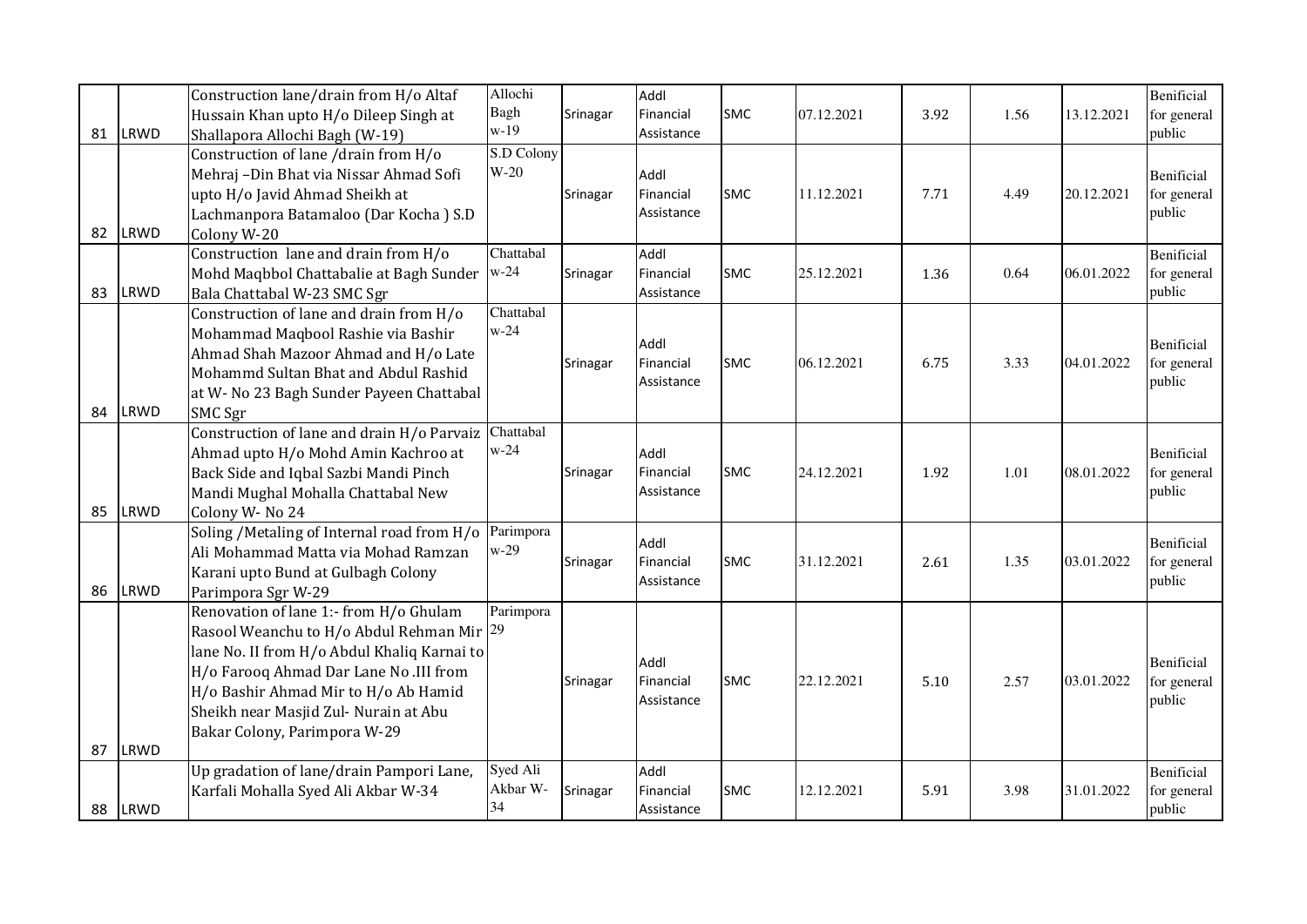| 89 | <b>LRWD</b> | Construction of lane /darin at Ashayi<br>Kocha at Islamyarbal W-46                                                                                                                                                                                                                                                                | Islamyarbal<br>W-46                        | Srinagar | Addl<br>Financial<br>Assistance | <b>SMC</b> | 12.12.2021 | 10.74 | 4.64  | 07.01.2022 | Benificial<br>for general<br>public        |
|----|-------------|-----------------------------------------------------------------------------------------------------------------------------------------------------------------------------------------------------------------------------------------------------------------------------------------------------------------------------------|--------------------------------------------|----------|---------------------------------|------------|------------|-------|-------|------------|--------------------------------------------|
| 90 | <b>LRWD</b> | Upgradation of Lane from H/o Gh. Mohd<br>Parray, Gh. Ahmad Parray at East<br>Extension road Rawathpora Barzulla<br>Baghat W-13                                                                                                                                                                                                    | <b>Baghat</b><br><b>Barzulla</b><br>$W-13$ | Srinagar | Addl<br>Financial<br>Assistance | <b>SMC</b> | 31.01.2022 | 5.37  | 3.27  | 10.02.2022 | Benificial<br>for general<br>public        |
| 91 | LRWD        | Up gradation of drain near Shopkeeper<br>Manzoor Ahmad upto main road at Chinar<br>Colony, Bemina East, Srinagar W-26                                                                                                                                                                                                             | Bemina<br>east<br>$(W-26)$                 | Srinagar | Addl<br>Financial<br>Assistance | <b>SMC</b> | 09.02.2022 | 5.61  | 3.83  | 18.02.2022 | Benificial<br>for general<br>public        |
| 92 | LRWD        | Construction of lane/drain from H/o Gh<br>Qadir Sofi to H/o Mubarak Ahmad from<br>H/o Mohammad Shafi to Mushtaq Ahmad<br>Ward Officer at Gulshan/ Iqra near old<br>Guzar at Allchi Bagh (W-19                                                                                                                                     | Allochi<br>Bagh<br>$w-19$                  | Srinagar | Addl<br>Financial<br>Assistance | <b>SMC</b> | 10.11.2021 | 15.69 | 11.89 | 21.11.2021 | Benificial<br>for general<br>public        |
| 93 | LRWD        | Construction of path and drain for main<br>road near H/o Ali Mohd upto H/o Khan<br>Ashiyana A.Q Khan and others at Patlipora<br>Bala and Re-Construction of path and<br>drain from H/o Ab Majeed Matta via H/o<br>Nazir Ahmad Khan upto H/o Haji Guzar<br>Ahmad Matta and Dr Mushtaq Ahmad at<br>Patlipora Bala W-No 24 Chattabal | Chattabal<br>$w-24$                        | Srinagar | Addl<br>Financial<br>Assistance | <b>SMC</b> | 29.12.2021 | 10.53 | 5.27  | 20.02.2022 | <b>Benificial</b><br>for general<br>public |
| 94 | LRWD        | Re Construction lane and drain from Kaloo<br>Complex upto Jamia Masjid Sharief Syed<br>Mohammad Muntaqi at Guzarbal Chattabal<br>$W-24$                                                                                                                                                                                           | Chattabal<br>$w-24$                        | Srinagar | Addl<br>Financial<br>Assistance | <b>SMC</b> | 20.01.2022 | 6.06  | 2.64  | 30.01.2022 | <b>Benificial</b><br>for general<br>public |
| 95 | LRWD        | Construction of Drain near H/o Mr. MD<br>Ayoub Dar and Others and Lane near H/o<br>Mr. Naseer Ahmad Mir and Imtiyaz Ahmad<br>at Zafar Colony Harnambal Natipora W-10                                                                                                                                                              | Natipora<br>$W-10$                         | Srinagar | Addl<br>Financial<br>Assistance | <b>SMC</b> | 15.12.2021 | 3.59  | 0.86  | C.C 1st    | Benificial<br>for general<br>public        |
| 96 | LRWD        | Development of Public Park behind<br>Government Quarters at Usmaiya Colony<br>Bemina West Srinagar W-27                                                                                                                                                                                                                           | Bemina<br>West<br>Ward-27                  | Srinagar | Addl<br>Financial<br>Assistance | <b>SMC</b> | 01.02.2022 | 10.48 | 4.32  | 13.02.2022 | Benificial<br>for general<br>public        |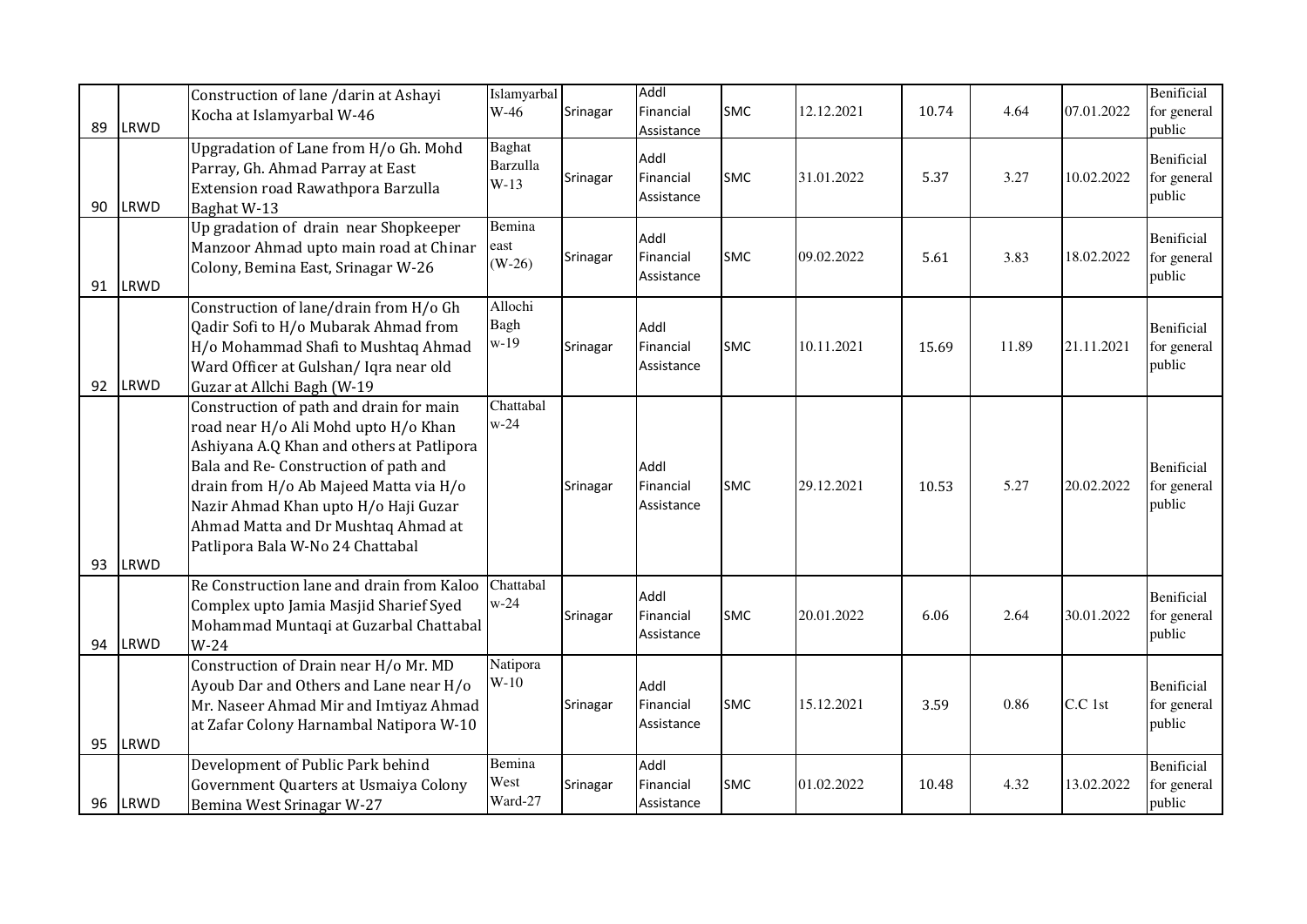| 97  | LRWD                             | Re-Construction of lane from H/o Gh.<br>Mohd Dar Mushtaq Ahmad Sheikh upto<br>the Shop Keeper Rather Prov. Store at Dar<br>Mohalla Rambagh Natipora (Ward-10)                                     | Natipora<br>$W-10$              | Srinagar | Addl<br>Financial<br>Assistance | <b>SMC</b>                    | 23.12.2021 | 5.70  | 4.13  | 03.01.2022 | Benificial<br>for general<br>public        |
|-----|----------------------------------|---------------------------------------------------------------------------------------------------------------------------------------------------------------------------------------------------|---------------------------------|----------|---------------------------------|-------------------------------|------------|-------|-------|------------|--------------------------------------------|
| 98  | LRWD                             | Development / Upgradation of Public Park Bemina<br>near Masjid Umar at Umar Colony Bemina<br>East Srinagar W-26                                                                                   | east<br>$(W-26)$                | Srinagar | Addl<br>Financial<br>Assistance | <b>SMC</b>                    | 01.03.2022 | 6.76  | 3.68  | 10.03.2022 | Benificial<br>for general<br>public        |
| 99  | LRWD                             | Development of Public Park near Masjid<br>Jamia Hanfia at Alamdar Colony, Nund<br>Resh Colony-A Bemina Srinagar                                                                                   | Nund Resh<br>Colony<br>$(W-28)$ | Srinagar | Addl<br>Financial<br>Assistance | <b>SMC</b>                    | 10.01.2022 | 19.72 | 12.39 | 23.01.2022 | <b>Benificial</b><br>for general<br>public |
|     | 100 LRWD                         | Upgradation of lane /drain along Khot Khol Syed Ali<br>near Alihades Masjid Zaldagar, at Syed Ali<br>Akbar, W-34                                                                                  | Akbar W-<br>34                  | Srinagar | Addl<br>Financial<br>Assistance | <b>SMC</b>                    | 10.11.2021 | 13.85 | 5.35  | 16.02.2022 | <b>Benificial</b><br>for general<br>public |
| 101 | <b>Drainage</b><br>Circle<br>SMC | Up-gradation/Construction of 600 mm dia<br>NP3 RCC drain/manholes from Qarra<br>complex to old KawjiAdda dewatering<br>station including parallel 600 mm dia pipe<br>line opposite old Kawji Adda | Kawji<br>Adda<br>Batamalloo     | Srinagar | Addl<br>Financial<br>Assistance | Drainage<br>Circle SMC        | 01.01.2022 | 40.00 | 0.00  | 01.03.2022 | 1500                                       |
| 102 | Drainage<br>Circle<br><b>SMC</b> | Balance work (mechanical) of dewatering<br>station wanimohalla Botakadal, Lalbazaar                                                                                                               | Lalbazaar                       | Srinagar | Addl<br>Financial<br>Assistance | Drainage<br>Circle SMC        | 01.09.2021 | 25.00 | 25.00 | 01.12.2021 |                                            |
| 103 | Drainage<br>Circle<br><b>SMC</b> | Introduction of silt chamber and clearance<br>of main drain including manholes from<br>Patchakadal (Sheikh ulAlam colony) upto<br>Khushalsar outfall                                              | Patchakada                      | Srinagar | Addl<br>Financial<br>Assistance | Drainage<br>Circle SMC        | 01.10.2021 | 25.00 | 18.96 | 26.12.2021 | 500                                        |
| 104 | Drainage<br>Circle<br><b>SMC</b> | Construction of Pipe drain, 400 mm dia<br>near New convent school Gogjibagh                                                                                                                       | Gogjibagh                       | Srinagar | Addl<br>Financial<br>Assistance | <b>Drainage</b><br>Circle SMC | 01.08.2021 | 9.00  | 6.39  | 26.12.2021 | 692                                        |
| 105 | Drainage<br>Circle<br><b>SMC</b> | Construction of out fall drain from H/O<br>Nisarahmad up to Masjid Bilal at lane no 7<br>green colony Baghat Shour                                                                                | <b>Baghat</b><br>Shour          | Srinagar | Addl<br>Financial<br>Assistance | Drainage<br>Circle SMC        | 01.08.2021 | 25.00 | 18.26 | 01.12.2021 | 972                                        |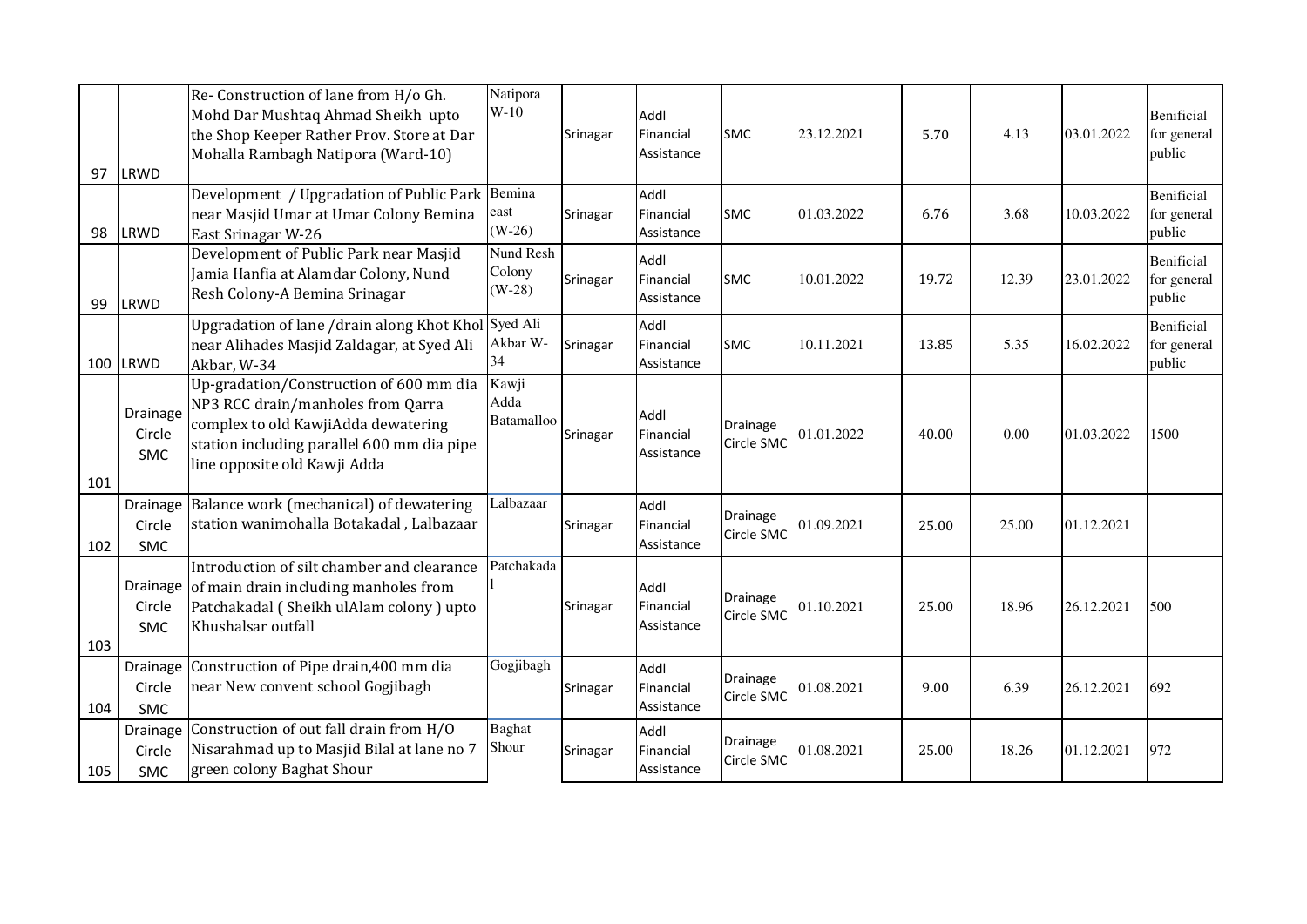| 106 | Drainage<br>Circle<br>SMC        | Construction of 1400 mm dia main outfall<br>pipe drain from Masjid Bilal (Rd 315) to<br>RD 815 m at Green colony Baghat Shour                                               | Shour<br>Bahat        | Srinagar | Addl<br>Financial<br>Assistance | Drainage<br>Circle SMC        | 01.11.2021 | 72.00 | 72.00 | 25.03.2022 | 2000 |
|-----|----------------------------------|-----------------------------------------------------------------------------------------------------------------------------------------------------------------------------|-----------------------|----------|---------------------------------|-------------------------------|------------|-------|-------|------------|------|
| 107 | Drainage<br>Circle<br>SMC        | Construction of RCC pipe drain at<br>Faizabad colony Naikbagh Natipora Sec 1&<br>2                                                                                          | Naikbagh              | Srinagar | Addl<br>Financial<br>Assistance | Drainage<br>Circle SMC        | 01.08.2021 | 34.00 | 27.30 | 01.12.2021 | 2500 |
| 108 | Drainage<br>Circle<br>SMC        | Raising of drain abutments, providing<br>/laying of Steel trash at Sheikh Dawood<br>colony Batamaloo                                                                        | Batamaloo             | Srinagar | Addl<br>Financial<br>Assistance | Drainage<br>Circle SMC        | 01.10.2021 | 42.00 | 36.93 | 31.01.2022 | 5800 |
| 109 | Drainage<br>Circle<br>SMC        | Construction of concrete drain at Samoon<br>colony Solina                                                                                                                   | Solina                | Srinagar | Addl<br>Financial<br>Assistance | <b>Drainage</b><br>Circle SMC | 01.09.2021 | 24.00 | 18.58 | 01.10.2021 | 1200 |
| 110 | <b>Drainage</b><br>Circle<br>SMC | Construction of concrete drain at Bilal<br>colony Rathpora Noor bagh D/S of existing<br>network                                                                             | Rathpora<br>Noor bagh | Srinagar | Addl<br>Financial<br>Assistance | Drainage<br>Circle SMC        | 01.12.2021 | 12.00 | 12.00 | 01.03.2021 | 1200 |
| 111 | Drainage<br>Circle<br>SMC        | Construction of pipe drain 300mm dia at<br>from H/o ArjumandMakhdoomi to existing colony<br>drain at Tawheed colony "C " Natipora                                           | Tawheed               | Srinagar | Addl<br>Financial<br>Assistance | Drainage<br>Circle SMC        | 01.08.2021 | 7.00  | 4.85  | 01.12.2021 | 350  |
| 112 | Circle<br>SMC                    | Construction of RCC pipe drain /manholes<br>Drainage from H/O Mohd. YoushKhardi to H/O<br>Gh.NabiZargar at Mustafa Abad Lane-3<br>Sector=2 HMT Srinagar                     | Mustafa<br>Abad HMT   | Srinagar | Addl<br>Financial<br>Assistance | Drainage<br>Circle SMC        | 01.09.2021 | 20.00 | 16.05 | 25.11.2011 | 150  |
| 113 | Circle<br><b>SMC</b>             | Drainage Reconstruction of Concrete drain at Sheikh<br>Bagh Near 2ndPerol pump Qamarwari                                                                                    | Qamarwari             | Srinagar | Addl<br>Financial<br>Assistance | Drainage<br>Circle SMC        | 01.10.2021 | 6.00  | 4.84  | 16.11.2021 |      |
| 114 | Drainage<br>Circle<br>SMC        | Construction of Concrete drain from<br>existing drain to H/O Anwar Bhat& H/O<br>Ab. Majeed Mir upto H/O Farooq ah. Mir in<br>at Lane 3 of Mir Abad at Mir Abad<br>Batamaloo | Batamaloo             | Srinagar | Addl<br>Financial<br>Assistance | Drainage<br>Circle SMC        | 01.09.2021 | 16.00 | 13.20 | 08.11.2021 | 400  |
| 115 | Drainage<br>Circle<br><b>SMC</b> | Construction of Rcc 600 mm dia pipe drain Harmambal<br>at Harrnambal ground /Natipora stadium                                                                               |                       | Srinagar | Addl<br>Financial<br>Assistance | Drainage<br>Circle SMC        | 01.08.2021 | 23.00 | 20.82 | 01.12.2021 | 1435 |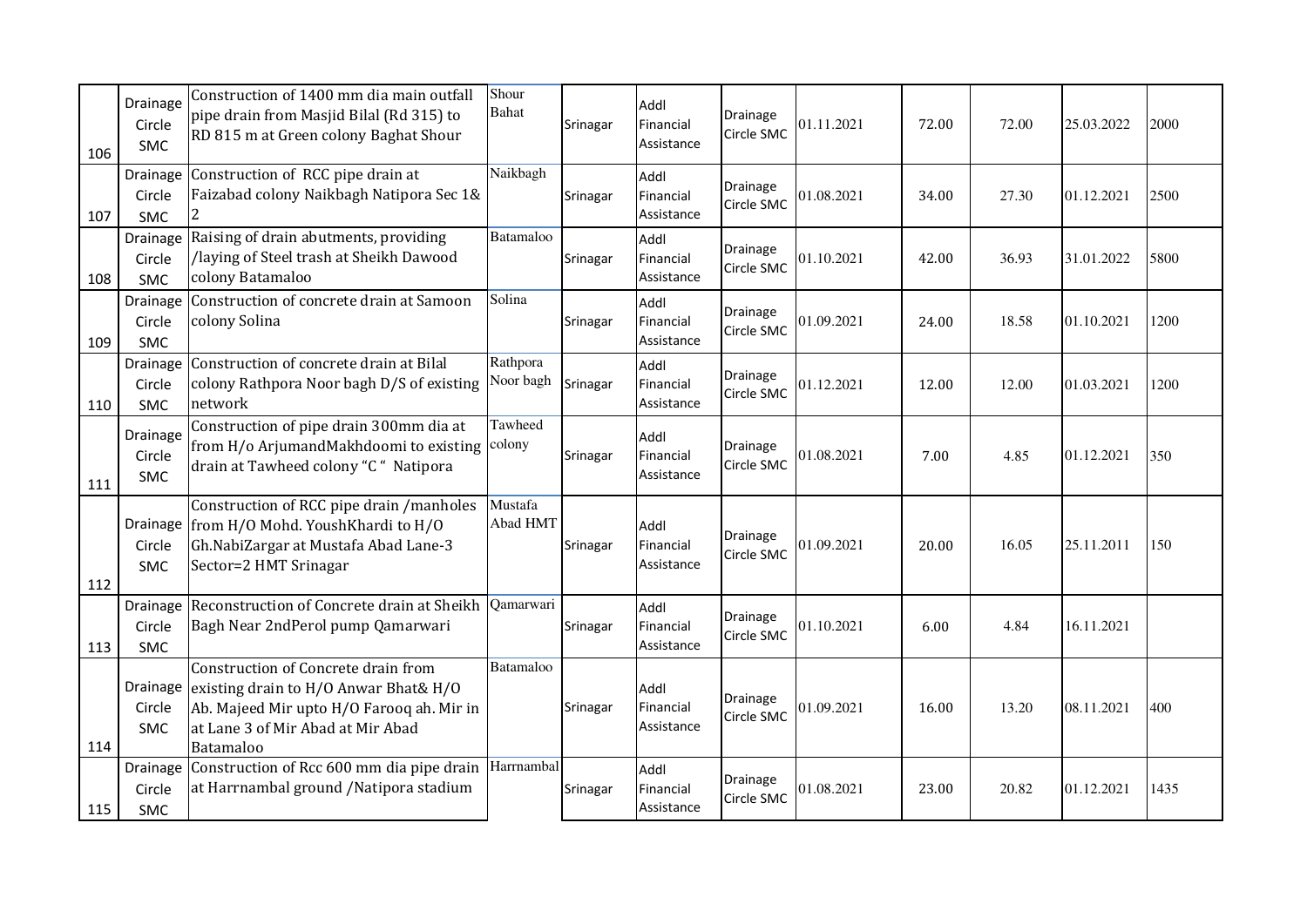| 116 | Drainage<br>Circle<br>SMC. | Construction of 300mm pipe drain from<br>H/O ZainabBhat and others upto existing<br>outfall drain at Saadat lane Mahjoornagar                                                        | Mahjoorna<br>gar         | Srinagar | Addl<br>Financial<br>Assistance | Drainage<br>Circle SMC | 01.08.2021 | 25.00   | 19.35  | 01.12.2021 | 1735 |
|-----|----------------------------|--------------------------------------------------------------------------------------------------------------------------------------------------------------------------------------|--------------------------|----------|---------------------------------|------------------------|------------|---------|--------|------------|------|
| 117 | Circle<br><b>SMC</b>       | Construction of cement concrete drain<br>Drainage including manholes to form inner links of<br>NundReshi colony 'B" near Masjid Zu-<br>Norain, NundReshi Colony<br>$B/A,B/B$ -Bemina | Bemina                   | Srinagar | Addl<br>Financial<br>Assistance | Drainage<br>Circle SMC | 01.09.2021 | 65.00   | 53.43  | 12.12.2021 | 4000 |
| 118 | Circle<br><b>SMC</b>       | Drainage   Construction of pipe drain from Masjid<br>Muzamil to out fall channel including Lane<br>4 green colony Elahibaghsrinagar                                                  | Elahibagh                | Srinagar | Addl<br>Financial<br>Assistance | Drainage<br>Circle SMC | 01.08.2021 | 30.00   | 18.50  | 01.03.2022 | 1350 |
| 119 | Circle<br><b>SMC</b>       | Construction of RCC pipe drain including<br>Drainage   manholes from House of Bashir Ah Kanu<br>onwards at Mustafabad 2 - Kaluna Colony<br>HMT Sgr, length 380 mtrs                  | Kaluna<br>Colony<br>HMT, | Srinagar | Addl<br>Financial<br>Assistance | Drainage<br>Circle SMC | 01.09.2021 | 28.00   | 21.98  | 01.12.2021 | 200  |
| 120 | Circle<br>SMC              | Drainage Construction of drain from h/o Mr.<br>Khanday to h/o Zahid Imran at Green<br>avenue sector-B peer Bagh                                                                      | peer Bagh                | Srinagar | Addl<br>Financial<br>Assistance | Drainage<br>Circle SMC | 01.08.2021 | 17.00   | 13.70  | 01.12.2021 | 1435 |
|     |                            | Total                                                                                                                                                                                |                          |          |                                 |                        |            | 1341.77 | 507.59 |            |      |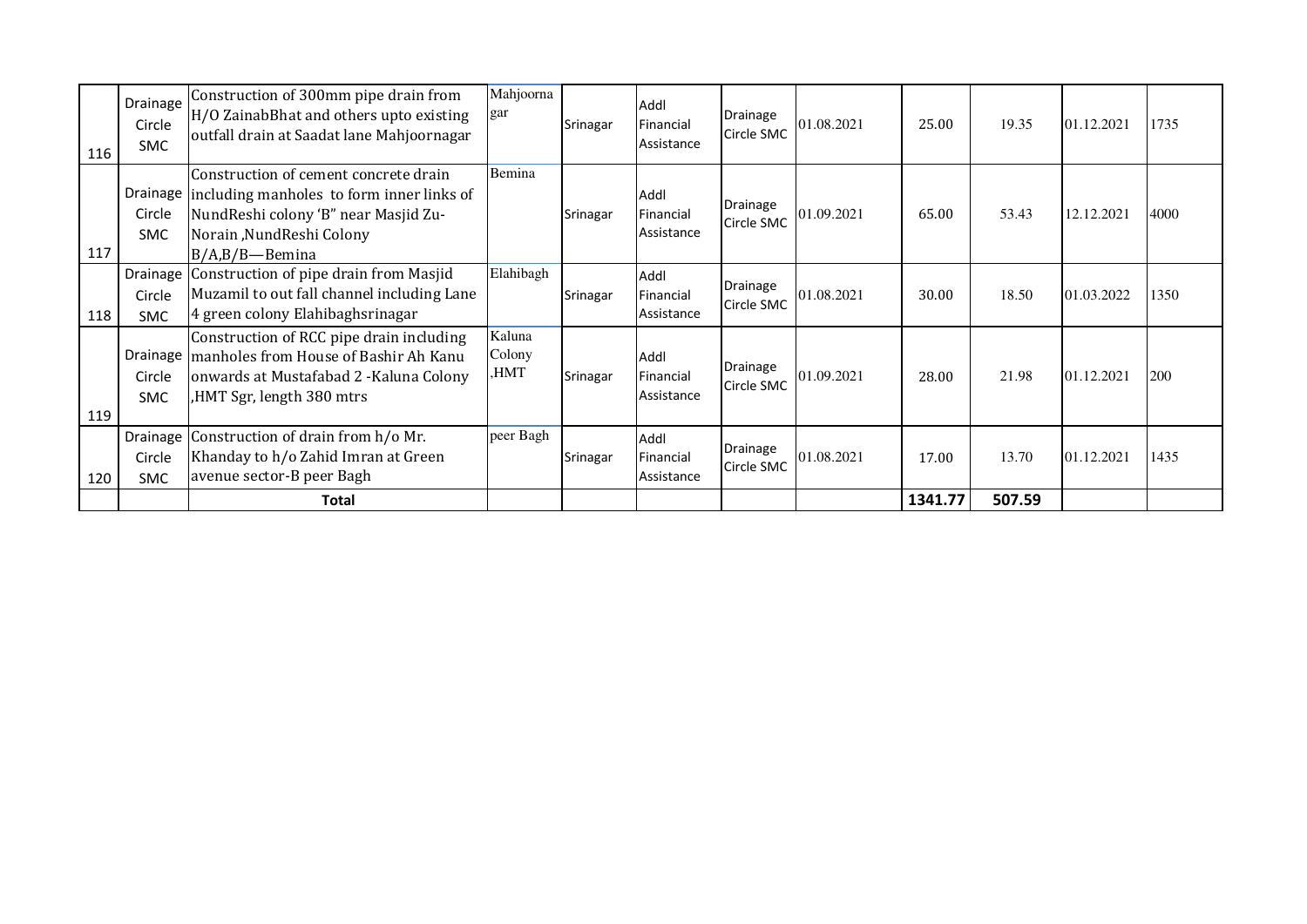| SNO.           | Sector/HOD  | Name of the Project /Scheme                                                                                                                          | Location/<br><b>Ward No</b>      | <b>Distrcict</b> | Source (<br><b>UTCapex</b><br>B <sub>2V</sub><br>others) | /Loan/CS Executin<br>S/PMDP/ g Agency | Date of<br>Start (<br>Month<br>/year) | <b>AA Cost</b> | <b>Total Cost</b><br>of<br>Completio<br>ture | Date of<br>Completion<br>n/Expendi Month/Year | No. of<br>Beneficiarie<br>$\mathbf{s}$ |
|----------------|-------------|------------------------------------------------------------------------------------------------------------------------------------------------------|----------------------------------|------------------|----------------------------------------------------------|---------------------------------------|---------------------------------------|----------------|----------------------------------------------|-----------------------------------------------|----------------------------------------|
| E.             |             | My Town My Pride (Capex)                                                                                                                             |                                  |                  |                                                          |                                       |                                       |                |                                              |                                               |                                        |
| $\mathbf{1}$   | <b>RRWD</b> | Construction of lane from h/o Kamerdin Khan upto Bashir<br>Ahmad Pursghar at Masjid Bulkak at Dalipora                                               | <b>KAWDARA</b>                   | SRINAGAR         | <b>MTMP</b>                                              | <b>SMC</b>                            | 27.05.2021                            | 4.00           | 1.87                                         | 12.06.2021                                    | 40                                     |
| $\overline{2}$ | <b>RRWD</b> | Repairing of lane from h/o late Ghulam Nabi Budoo upto<br>Muhammad Ashraf Pampori and Takie Angan at Dalipora<br>at different at Yeehapora           | <b>KAWDARA</b>                   | SRINAGAR MTMP    |                                                          | <b>SMC</b>                            | 08.06.2021                            | 3.10           | 1.53                                         | 25.06.2021                                    | 35                                     |
| 3              | <b>RRWD</b> | Reconstruction of lane drain near Lab Block to h/o Mehraj-<br>Ud-Din upto peer Ghulam Muhammad Panjara at Tujgari<br>Mohalal Nowhatta                | <b>MAKHDOO</b><br>M SAHIB        | <b>SRINAGAR</b>  | <b>MTMP</b>                                              | SMC                                   | 26.05.2021                            | 3.00           | 1.36                                         | 08.06.2021                                    | 35                                     |
| 4              | <b>RRWD</b> | Reconstruction of lane drain from h/o ghulam Nabi Khan to<br>Abdul Majid via h/o Ghulam Muhammad Dar at Gojwara                                      | <b>JAMIA</b><br><b>MASJID</b>    | SRINAGAR         | <b>MTMP</b>                                              | <b>SMC</b>                            | 22.05.2021                            | 6.95           | 3.42                                         | 09.06.2021                                    | 125                                    |
| 5              | <b>RRWD</b> | Construction of lane drain near h/o Tariq Ahmad Panjara<br>upto Bashir Ahmad Panjara at Tujgari Mohalla Nowhatta<br>opposite Police Station Nowhatta | <b>MAKHDOO</b><br><b>M SAHIB</b> | SRINAGAR         | <b>MTMP</b>                                              | <b>SMC</b>                            | 10.06.2021                            | 1.80           | 0.59                                         | 19.06.2021                                    | 20                                     |
| 6              | <b>RRWD</b> | Construction of lane from h/o Muhammad Amin to h/o<br>Muhammad Ramzan at Bangi Mohalla Shanpora Habbak                                               | <b>HABBAK</b>                    | SRINAGAR         | <b>MTMP</b>                                              | SMC                                   | 20.05.2021                            | 5.75           | 2.83                                         | 16.06.2021                                    | 120                                    |
| $\overline{7}$ | <b>RRWD</b> | Construction of lane drain from h/o Riyaz Ahmad Ganaie<br>upto Tariq Ahmad Rather at Shaikh-Ul-Alam Kawadara                                         | <b>KAWDARA</b>                   | SRINAGAR         | <b>MTMP</b>                                              | SMC                                   | 25.05.2021                            | 6.50           | 3.24                                         | 28.06.2021                                    | 125                                    |
| 8              | <b>RRWD</b> | construction of drain at Standard Public Schol upto Naza<br>Puj at Ganaei Doori Hawal                                                                | <b>HAWAL</b>                     | SRINAGAR         | <b>MTMP</b>                                              | <b>SMC</b>                            | 25.05.2021                            | 6.00           | 2.45                                         | 10.06.2021                                    | 120                                    |
| 9              | <b>RRWD</b> | Construction of lane drain from h/o Nazir Ahmad Chounka<br>to h/o Feroze Ahmad Malik at Devi Angan                                                   | <b>HAWAL</b>                     | SRINAGAR         | <b>MTMP</b>                                              | <b>SMC</b>                            | 10.06.2021                            | 5.73           | 2.20                                         | 20.06.2021                                    | 120                                    |
| 10             | <b>RRWD</b> | Construction of lane drain from h/o Abdul Rashid Wandroo<br>upto Muhammad Amin Bhat at Aram Masjid Rozbal                                            | <b>ROZBAL</b>                    | SRINAGAR         | <b>MTMP</b>                                              | SMC                                   | 05.06.2021                            | 14.00          | 7.16                                         | 08.07.2021                                    | 160                                    |
| 11             | <b>RRWD</b> | Development of public park with fencing, filling, benches at AQUILMIR<br>Kawa Mohalla near Auto Stand Khanyar                                        | <b>KHANYAR</b>                   | SRINAGAR         | <b>MTMP</b>                                              | <b>SMC</b>                            | 05.06.2021                            | 6.30           | 3.78                                         | 09.07.2021                                    | 125                                    |
| 12             | <b>RRWD</b> | Repairing of the bathroom /Lavatory Block at Jamia Masjid                                                                                            | JAMIA<br><b>MASJID</b>           | SRINAGAR         | <b>MTMP</b>                                              | <b>SMC</b>                            | 25.06.2021                            | 1.15           | 0.89                                         | 09.06.2021                                    | 15                                     |
| 13             | <b>RRWD</b> | Improvement of spring at Brane by way of construction of<br>boundary wall and iron grill                                                             | <b>BRANE</b>                     | SRINAGAR         | <b>MTMP</b>                                              | SMC                                   | 25.05.2021                            | 0.90           | 0.64                                         | 15.06.2021                                    | 15                                     |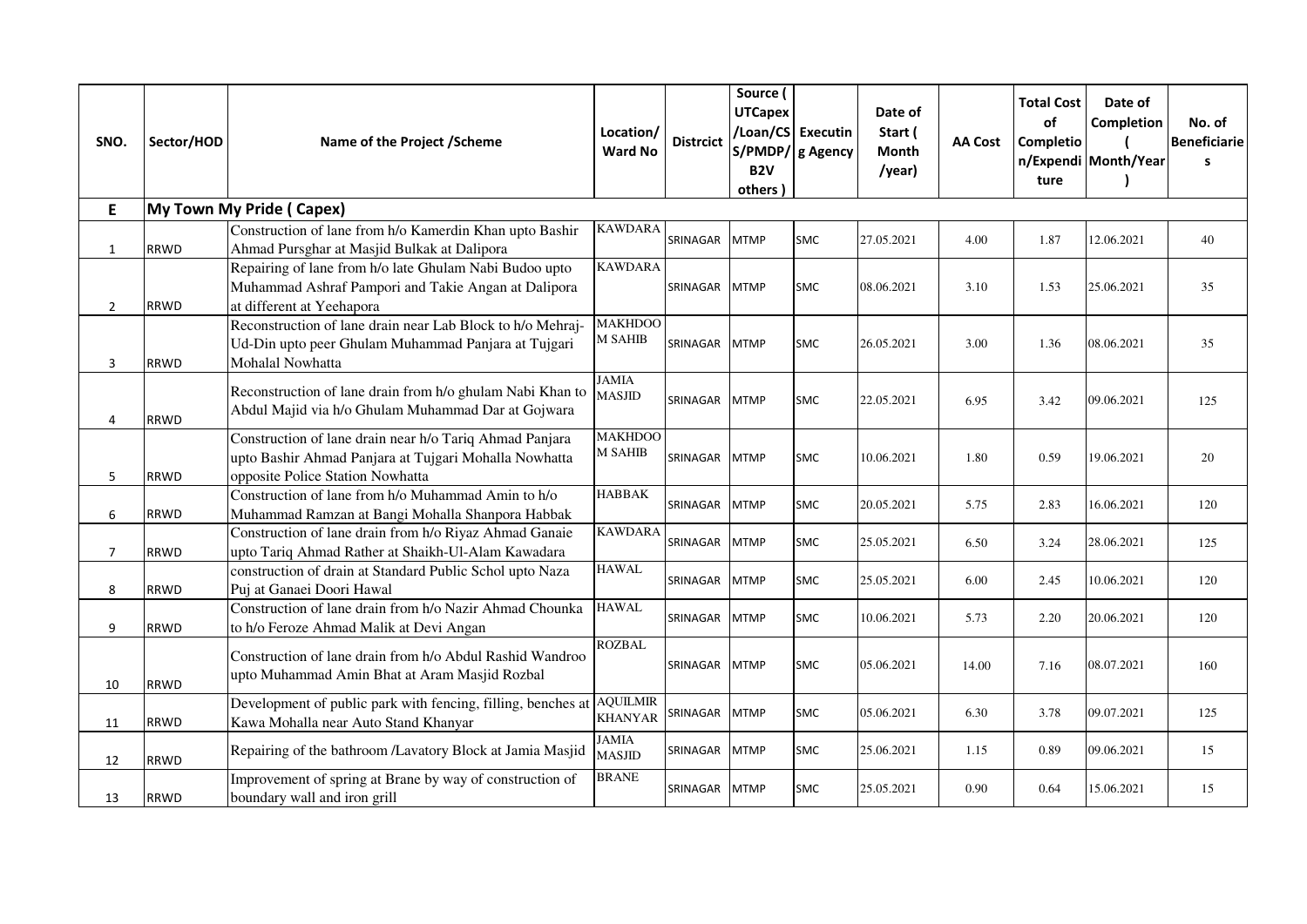| 14 | <b>RRWD</b> | Reconstruction of lane drain near The shop Taj Mahal Cloth M SAHIB<br>House and shop of Mushtaq Ahmad Cloth at Nowhatta                 | <b>MAKHDOO</b>                          | SRINAGAR      | <b>MTMP</b> | <b>SMC</b> | 08.06.2021 | 4.00 | 1.94 | 29.06.2021 | 40  |
|----|-------------|-----------------------------------------------------------------------------------------------------------------------------------------|-----------------------------------------|---------------|-------------|------------|------------|------|------|------------|-----|
| 15 | <b>RRWD</b> | Reconstruction of lane drain near h/o Ghulam nabi Khan<br>upto Farooq Ahmad Khan at Shampora opposie Gunj Baksh<br>Park at Nowhatta     | <b>MAKHDOO</b><br>M SAHIB               | SRINAGAR      | <b>MTMP</b> | <b>SMC</b> | 25.05.2021 | 2.50 | 1.19 | 05.06.2021 | 25  |
| 16 | <b>RRWD</b> | Construction of lane drain near h/o Abdul Majeed at<br>Bangladesh Mohalla Khanyar                                                       | <b>ROZBAL</b>                           | SRINAGAR      | <b>MTMP</b> | <b>SMC</b> | 28.05.2021 | 2.50 | 1.12 | 10.06.2021 | 25  |
| 17 | <b>RRWD</b> | Reconstruction of lane drain near the main chowk Jamia<br>Masjid Gate near Transformer                                                  | <b>JAMIA</b><br><b>MASJID</b>           | SRINAGAR      | <b>MTMP</b> | <b>SMC</b> | 28.05.2021 | 2.00 | 0.98 | 09.06.2021 | 25  |
| 18 | <b>RRWD</b> | Construction of lane drain and reconstruction of R wall near<br>h/o Abdul Hamid Dar and others and Mallapora Wantapora                  | <b>KAWDARA</b>                          | SRINAGAR      | <b>MTMP</b> | <b>SMC</b> | 15.06.2021 | 8.50 | 4.43 | 17.07.2021 | 140 |
| 19 | <b>RRWD</b> | Construction of lane by way of tiling from h/o Abdul<br>Majeed Shaikh upto Haji Ghulam Qadir Dar at Lam Brane                           | <b>BRANE</b>                            | SRINAGAR      | <b>MTMP</b> | <b>SMC</b> | 05.06.2021 | 5.56 | 2.85 | 28.06.2021 | 120 |
| 20 | <b>RRWD</b> | Construction of lane drain at Rose link kakaw enclave near<br>h/o Dr. Mehrajdin Mir and others at Buchpora opposite<br>jacuqar Showroom | <b>BUCHPOR</b><br>A                     | SRINAGAR      | <b>MTMP</b> | <b>SMC</b> | 08.06.2021 | 3.80 | 1.97 | 20.06.2021 | 40  |
| 21 | <b>RRWD</b> | Construction of lane drain from h/o Abdul Hamid Bakshi<br>and others at Khar Mohalla Syedpora Eidgah Sgr                                | <b>EIDGAH</b>                           | SRINAGAR      | <b>MTMP</b> | <b>SMC</b> | 05.06.2021 | 8.00 | 3.72 | 17.09.2021 | 135 |
| 22 | <b>RRWD</b> | Reconstruction of drain by way of steel trash near shandar<br>cloth house to Imtiyaz Ahmad Chasti at Islamiya High<br>School road       | <b>MAHARAJ</b><br><b>GUNJ</b>           | SRINAGAR      | <b>MTMP</b> | <b>SMC</b> | 20.05.2021 | 2.75 | 1.55 | 15.06.2021 | 30  |
| 23 | <b>RRWD</b> | Reconstruction of lane drain tiling from h/o Mehraj-Ud-Din<br>Shiva and others at Gani Ait Manz Mahrajgunj                              | <b>MAHARAJ</b><br>$\operatorname{GUNJ}$ | SRINAGAR      | <b>MTMP</b> | <b>SMC</b> | 20.06.2021 | 6.02 | 2.43 | 15.09.2021 | 125 |
| 24 | <b>RRWD</b> | Construction of Mausoleum at Asthan Aliya Khajri Sahab<br>Chandpora Jamia Masjid                                                        | <b>JAMIA</b><br><b>MASJID</b>           | SRINAGAR      | <b>MTMP</b> | <b>SMC</b> | 05.08.2021 | 6.00 | 3.46 | 17.10.2021 | 120 |
| 25 | <b>RRWD</b> | Construction of lane drain from Muhammad Shafi upto<br>Muhammad Kamal Mir at Bangladesh Mohalla Khanyar                                 | <b>ROZBAL</b>                           | SRINAGAR      | <b>MTMP</b> | <b>SMC</b> | 19.07.2021 | 5.00 | 1.78 | 25.09.2021 | 100 |
| 26 | <b>RRWD</b> | Development of Gravyeard at Hazar Bazar Kaka Sahib at<br>Rozabal belongs to Ali Muhammad Teli and others near<br>Tanga House            | <b>MAKHDOO</b><br><b>M SAHIB</b>        | SRINAGAR      | <b>MTMP</b> | <b>SMC</b> | 12.07.2021 | 6.00 | 2.02 | 29.10.2021 | 120 |
| 27 | <b>RRWD</b> | Construction of R./wall at Ganaie graveyard Gulab Teng<br>back side Ration Ghat Narwara A                                               | <b>KAWDARA</b>                          | SRINAGAR      | <b>MTMP</b> | <b>SMC</b> | 12.07.2021 | 4.00 | 2.48 | 14.08.2021 | 40  |
| 28 | <b>RRWD</b> | Construction of lane drain from h/o Nazir Ahmad Dar via<br>h/o Ghulam Qadir Thakur at Doulatabad Khanyar                                | <b>DAULATA</b><br><b>BAD</b>            | SRINAGAR MTMP |             | <b>SMC</b> | 17.02.2022 | 5.15 | 2.45 | 10.03.2022 | 100 |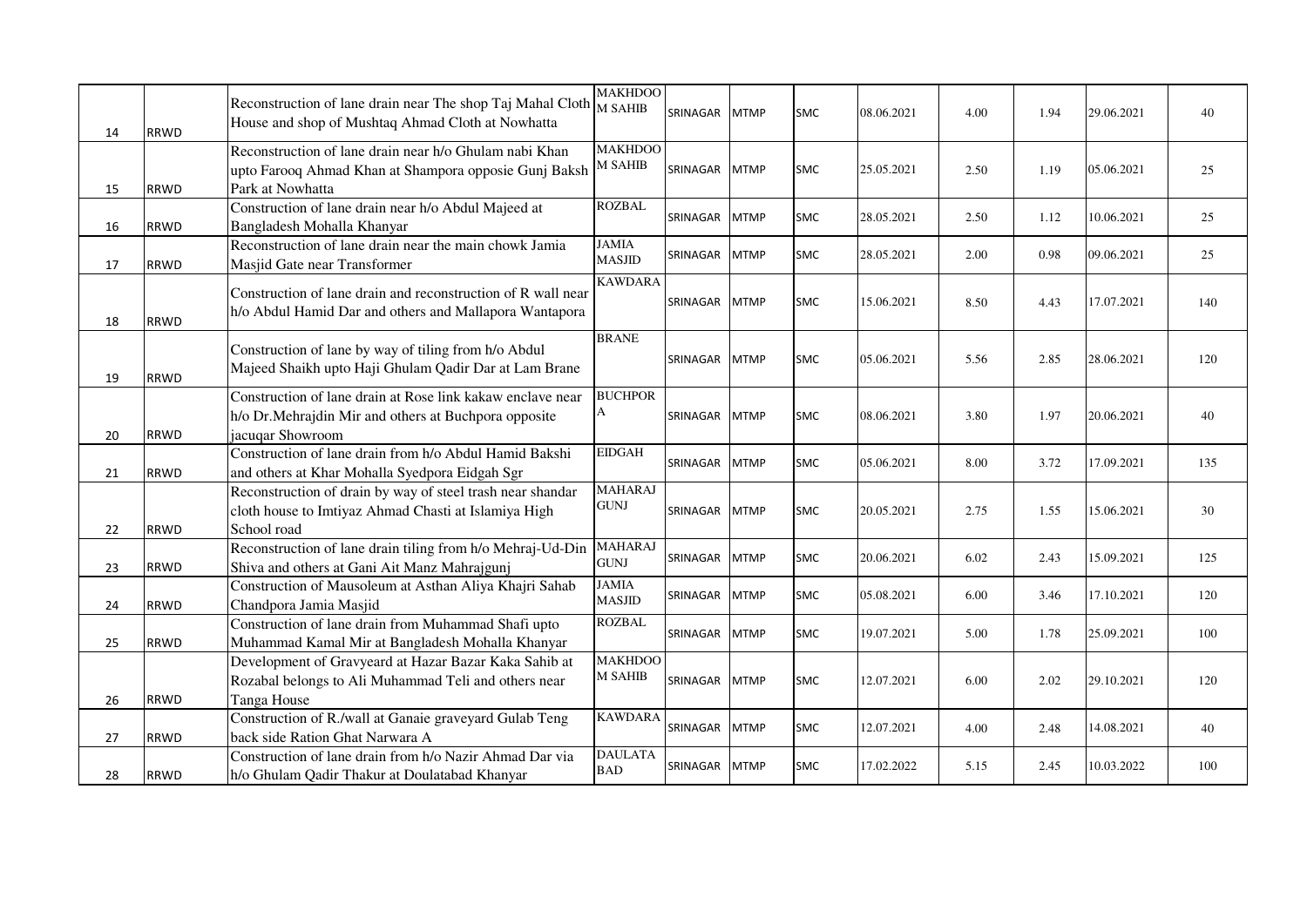| 29 | LRWD                   | Construction of road and soakage Pit near the H/o M.r<br>Manzoor Ahmad Shah and others at Humhamma Heights                                                          | Humhamma<br>$(W-16)$                 | Srinagar | <b>MTMP</b> | <b>SMC</b>             | 16.04.2021 | 4.83  | 2.71  | 12.06.2021 | Beneficial for<br>general public |
|----|------------------------|---------------------------------------------------------------------------------------------------------------------------------------------------------------------|--------------------------------------|----------|-------------|------------------------|------------|-------|-------|------------|----------------------------------|
| 30 | LRWD                   | Construction of surface drain/Trash Guards near H/o<br>Mohammad Ahmad Jan Bagh-i- Mehtab                                                                            | Baghi<br>Mehtab<br>$(W-74)$          | Srinagar | <b>MTMP</b> | <b>SMC</b>             | 05.06.2021 | 5.92  | 4.70  | 12.06.2021 | Beneficial for<br>general public |
| 31 | LRWD                   | Construction of Surface Drain and Lane from House of<br>Abdul Gani Wani to Abdul Rashid Wani and Others at<br>Village Bathar, Ward-17, Srinagar                     | Hamaniya<br>Colony<br>$(W-17)$       | Srinagar | <b>MTMP</b> | <b>SMC</b>             | 22.05.2021 | 5.00  | 3.42  | 28.05.2021 | Beneficial for<br>general public |
| 32 | LRWD                   | Development of lane from H/o Fayaz Ahmad Dar to H/o<br>Imtiyaz Ahmad near Cement Bridge, Qamarwari Sgr(W-<br>25)                                                    | Qamarwari<br>$W-25$                  | Srinagar | <b>MTMP</b> | <b>SMC</b>             | 26.05.2021 | 1.60  | 0.83  | 01.06.2021 | Beneficial for<br>general public |
| 33 | LRWD                   | Development of park at Bemina, Sgr (S.No 50) under My<br>Town My Pride                                                                                              | Bemina east<br>$(W-26)$              | Srinagar | <b>MTMP</b> | <b>SMC</b>             | 15.10.2021 | 30.00 | 22.18 | 20.01.2022 | Beneficial for<br>general public |
| 34 | Drainage<br>Circle SMC | Const. of Cement concrete drain including Manholes at<br>Zargar Lane from H/O Abdul Rashid to Ghulam<br>Mohammad Bhat to main drain at Malroo Shaltang<br>Srinagar. | Malroo<br>Shaltang                   | Srinagar | <b>MTMP</b> | Drainage<br>Circle SMC | 01.06.2021 | 15.56 | 7.42  | 01.08.2021 | 150                              |
| 35 | Drainage<br>Circle SMC | Construction of damaged/ defunct cement concrete drain at<br>Kashi Mohalla at Batmaloo Srinagar                                                                     | Batmaloo                             | Srinagar | <b>MTMP</b> | Drainage<br>Circle SMC | 01.06.2021 | 19.04 | 7.50  | 01.07.2021 | 600                              |
| 36 | Drainage<br>Circle SMC | Construction of C.C lateral drain including Manholes at<br>Nazirabad near Degree College Bemina from the H/O Ather<br>Ullah Khan and others.                        | Bemina                               | Srinagar | <b>MTMP</b> | Drainage<br>Circle SMC | 01.06.2021 | 7.84  | 3.78  | 01.07.2021 | 200                              |
| 37 | Drainage<br>Circle SMC | Construction of Cement concrete drain from the H/O Abdul<br>Rehman Khanday upto the H/O Mohammad Yousuf at<br>Rampora Qamarwari near Masjid Usman                   | Qamarwari                            | Srinagar | <b>MTMP</b> | Drainage<br>Circle SMC | 01.06.2021 | 7.00  | 4.21  | 01.08.2021 | 350                              |
| 38 | Drainage<br>Circle SMC | Construction of drain at Mominabad B Tangpora Byepass<br>near HP Gas Agency                                                                                         | Tengpora                             | Srinagar | <b>MTMP</b> | Drainage<br>Circle SMC | 01.06.2021 | 10.00 | 4.22  | 01.08.2021 | 400                              |
| 39 | Drainage<br>Circle SMC | Const. pipe drain from H/o Fayaz Ahmad Gania upto outfall<br>drains at Alamdar Clony (Extension Baghat Shura)                                                       | Alamdar<br>Colony<br>Baghat<br>Shura | Srinagar | <b>MTMP</b> | Drainage<br>Circle SMC | 01.04.2021 | 47.00 | 25.56 | 01.12.2021 | 3500                             |
| 40 | Drainage<br>Circle SMC | D E for const. of cc drain at Majeed Bagh Ganderpora<br>Eidgah Srinagar                                                                                             | Eidgah                               | Srinagar | <b>MTMP</b> | Drainage<br>Circle SMC | 01.05.2021 | 38.00 | 19.62 | 01.12.2021 | 2700                             |
| 41 | Drainage<br>Circle SMC | Const. of Drainage System to Chinar Colony Maehjoor<br>Nagar left over work                                                                                         | Mahjoor<br>Nagar                     | Srinagar | <b>MTMP</b> | Drainage<br>Circle SMC | 01.05.2021 | 18.67 | 18.67 | 01.12.2021 | 2200                             |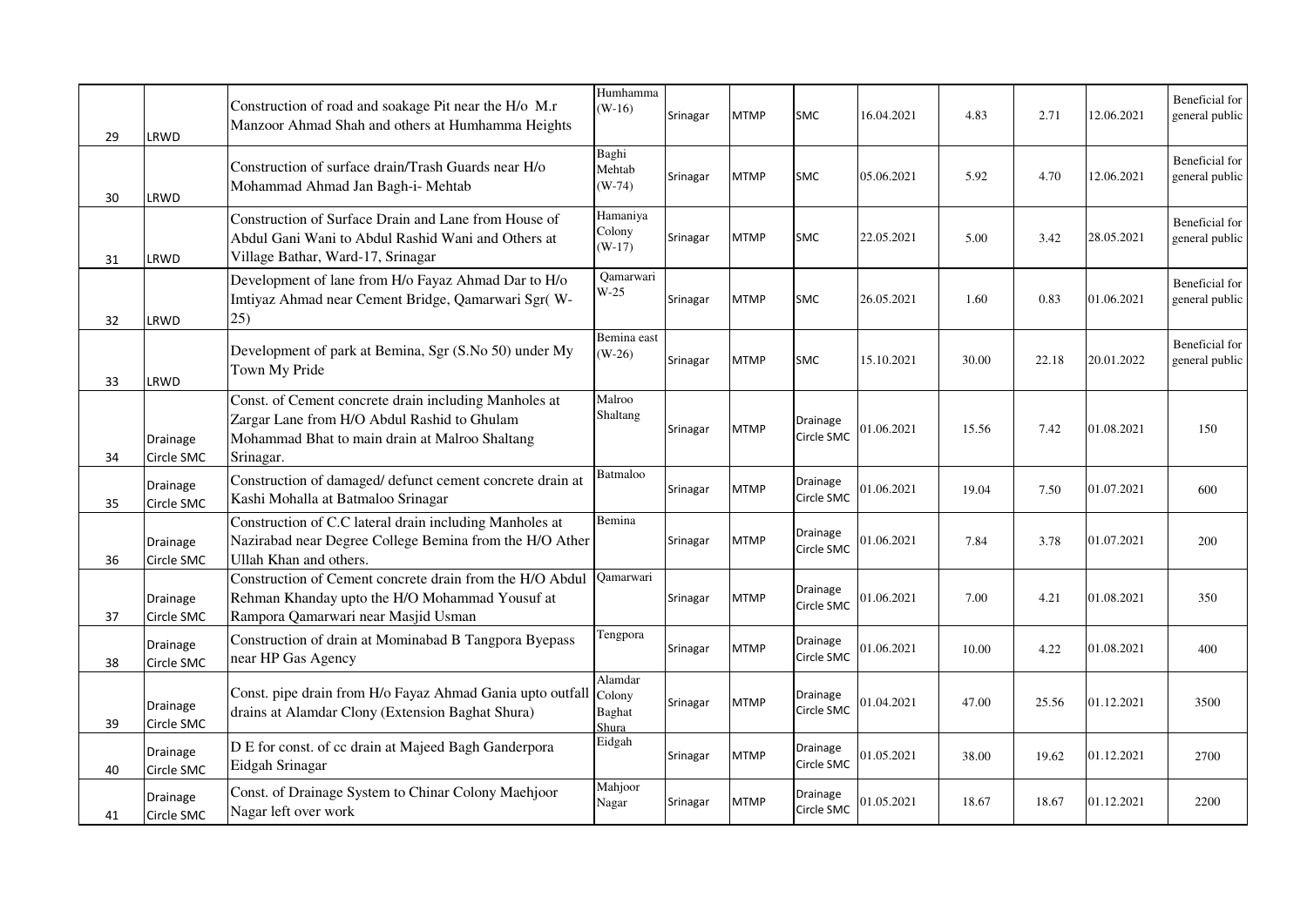| 42 | Drainage<br>Circle SMC | Const of pipe drain (Storm water) At Gulbahar Colony<br>Rangpora                              | Rangpora | Srinagar | <b>MTMP</b> | Drainage<br>Circle SMC | 01.05.2021 | 20.00  | 12.70  | 01.03.2022 | 1450 |
|----|------------------------|-----------------------------------------------------------------------------------------------|----------|----------|-------------|------------------------|------------|--------|--------|------------|------|
| 43 | Drainage<br>Circle SMC | Construction of drainage network for chinar colony Mehjoor Mehjoor<br>Nagar left over portion | Nagar    | Srinagar | <b>MTMP</b> | Drainage<br>Circle SMC | 01.01.2022 | 18.00  | 9.53   | 01.02.2022 | 700  |
|    |                        | Total                                                                                         |          |          |             |                        |            | 385.42 | 213.38 |            |      |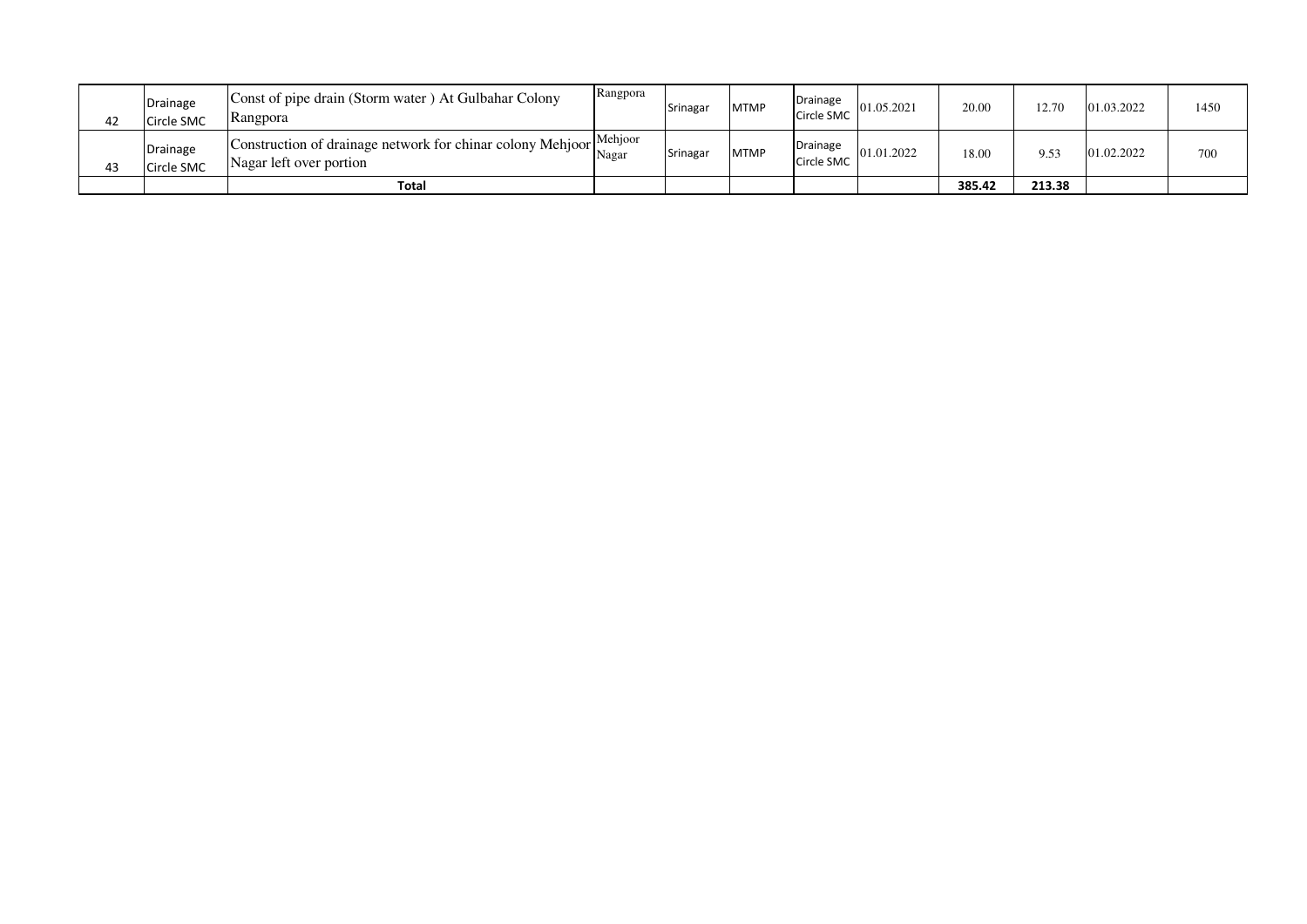| SNO.           | Sector/HO<br>D | Name of the Project / Scheme                                                                                                                                                                               | Location/Ward<br>No              | <b>Distrcict</b> | Source (<br><b>UTCapex</b><br>B <sub>2V</sub><br>others | /Loan/CS Executin<br>S/PMDP/ g Agency | Date of<br>Start (<br>Month<br>/year) |      | <b>Total</b><br>Cost of<br>AA Cost   Completi<br>on/Expe<br>nditure | Date of<br>Completio<br>n (<br>Month/Ye<br>ar) | No. of<br><b>Beneficia</b><br>ries      |
|----------------|----------------|------------------------------------------------------------------------------------------------------------------------------------------------------------------------------------------------------------|----------------------------------|------------------|---------------------------------------------------------|---------------------------------------|---------------------------------------|------|---------------------------------------------------------------------|------------------------------------------------|-----------------------------------------|
|                |                | <b>14th Finance Commission</b>                                                                                                                                                                             |                                  |                  |                                                         |                                       |                                       |      |                                                                     |                                                |                                         |
| $\mathbf{1}$   | <b>RRWD</b>    | Re-construction of Lane Drain from the<br>h/o Abdul Hameed to Hhulam Hassan<br>Khan at Koker Bazar Lal Chowk.                                                                                              | <b>LAL CHOWK</b>                 | SRINAGAR         | 14Th F.C                                                | <b>SMC</b>                            | 27.01.2022                            | 2.16 | 1.21                                                                | 05.02.2022                                     | 25                                      |
| $\overline{2}$ | <b>RRWD</b>    | Construction of Lane/ Drane from the<br>h/o Mohammad Shaban Guroo upto the<br>h/o Mohammad Mubeen Sajad.                                                                                                   | <b>MUNAWARAB</b><br>AD           | SRINAGAR         | 14Th F.C                                                | <b>SMC</b>                            | 23.02.2022                            | 3.00 | 1.82                                                                | 08.03.2022                                     | 35                                      |
| 3              | <b>RRWD</b>    | Supply of Garden Benches (7'-0") long<br>for ground of Govt Higher Secondary<br>Institute palpora                                                                                                          | <b>PALPORA</b>                   | SRINAGAR         | 14Th F.C                                                | <b>SMC</b>                            | 15.02.2022                            | 0.90 | 0.66                                                                | 27.02.2022                                     | 15                                      |
| $\overline{4}$ | <b>RRWD</b>    | Construction of Drain from shop of<br>Firdous Ahmad Khan to the h/o Ali<br>Mohammad Najar via h/o Ali<br>Mohammad Shyura, Gulzar Ahmad<br>Najar and others at Old Bota Kadal Lal<br>Bazar, Srinagar Part-B | <b>BOTSHAH</b><br><b>MOHALLA</b> | SRINAGAR         | 14Th F.C                                                | <b>SMC</b>                            | 21.02.2022                            | 3.74 | 2.83                                                                | 15.03.2022                                     | 40                                      |
| 5              | <b>RRWD</b>    | Construction of tile lane from link road<br>to Mohammad Ashraf Wani at Umar<br>Colony-B lane No-2.                                                                                                         | <b>UMAR</b><br><b>COLONY</b>     | SRINAGAR         | 14Th F.C                                                | <b>SMC</b>                            | 21.02.2022                            | 1.59 | 0.96                                                                | 15.03.2022                                     | 20                                      |
| 6              | <b>RRWD</b>    | <b>Construction of Graveyard Meterial</b><br>Storage shed at Gasoo Tailbal.                                                                                                                                | <b>TAILBAL</b>                   | SRINAGAR         | 14Th F.C                                                | <b>SMC</b>                            | 11.02.2022                            | 1.10 | 0.80                                                                | 16.02.2022                                     | 15                                      |
| $\overline{7}$ | <b>RRWD</b>    | Devlopement of Lane near Haadi<br>Motors/ Me & Mammat store at 90 feet<br>road, near Dummat Ward-69                                                                                                        | <b>SOURA</b>                     | SRINAGAR         | 14Th F.C                                                | <b>SMC</b>                            | 10.02.2022                            | 4.59 | 2.29                                                                | 17.02.2022                                     | 70                                      |
| 8              | LRWD           | Construction Lane & Steps near Masjid<br>Sharief Kondbal Padshahi Bagh Sgr (W-<br>09)                                                                                                                      | Mehjoor Nagar<br>road W-09       | Srinagar         | <b>CAPEX</b>                                            | <b>SMC</b>                            | 29.01.2022                            | 1.16 | 0.95                                                                | 07.02.2022                                     | Beneficia<br>1 for<br>general<br>public |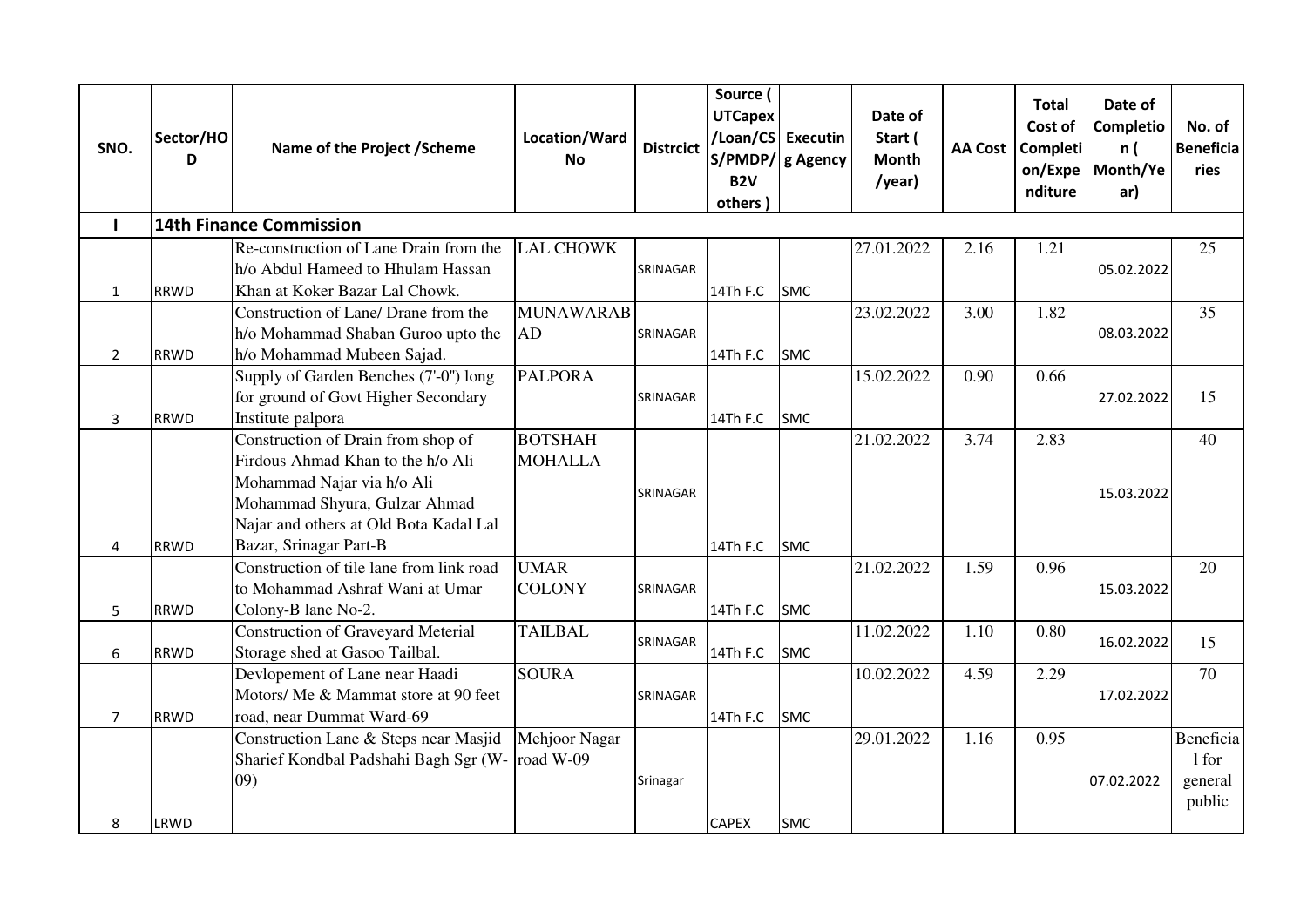|          |              | Construction of semi deep drain(Balance Bemina West                                                                                                      |                                |          |                              |                          | 20.02.2022 | 5.12 | 3.37 |            | Beneficia                               |
|----------|--------------|----------------------------------------------------------------------------------------------------------------------------------------------------------|--------------------------------|----------|------------------------------|--------------------------|------------|------|------|------------|-----------------------------------------|
|          |              | Portion) near Masjid Alfarooq Colony,<br>Bemina Housing colony at Bemina West                                                                            | Ward-27                        | Srinagar |                              |                          |            |      |      | 01.03.2022 | 1 for<br>general                        |
| 9        | LRWD         |                                                                                                                                                          |                                |          | <b>CAPEX</b>                 | <b>SMC</b>               |            |      |      |            | public                                  |
|          |              | Renovation of drain and Providing Trash Solina (Ward-<br>Guard aat Mehtab lane Magarmal Bagh<br>Solina (W-18).                                           | 18)                            | Srinagar |                              |                          | 01.03.2022 | 3.40 | 2.47 | 07.03.2022 | Beneficia<br>1 for<br>general<br>public |
| 10       | LRWD         |                                                                                                                                                          |                                |          | <b>CAPEX</b>                 | <b>SMC</b>               |            |      |      |            |                                         |
| 11       | LRWD         | Construction of Surface drain near<br>Government High School at<br>Durbal, Bemina, srinagar.                                                             | Hamaniya<br>Colony<br>$(W-17)$ | Srinagar | <b>CAPEX</b>                 | <b>SMC</b>               | 04.03.2022 | 2.37 | 1.69 | 12.03.2022 | Beneficia<br>1 for<br>general<br>public |
|          |              | Construction of link road upto house of<br>Ali Mohammad Mir (tailor Master)<br>Mohammad abass Mir and others near<br>Imambar at Astan Mohalla Gund hassi | Lawaypora W-<br>31             | Srinagar |                              |                          | 16.03.2022 | 2.53 | 1.96 | 20.03.2022 | Beneficia<br>1 for<br>general<br>public |
| 12<br>13 | LRWD<br>LRWD | <b>Bhat</b> (W-31)<br>Fixing of Cast Iron Benches at Aastaan<br>of Rehmat Ullah Shah Sahib Parimpora                                                     | Parimpora<br>$W-29$            | Srinagar | <b>CAPEX</b><br><b>CAPEX</b> | <b>SMC</b><br><b>SMC</b> | 10.03.2022 | 0.96 | 0.63 | 12.03.2022 | Beneficia<br>1 for<br>general<br>public |
| 14       | LRWD         | Development of lane from H/o Ghulam<br>Mohd Matta to Khazir Mohammad<br>Matta at Bilal Colony C Qamarwari,<br>(Ward-25).                                 | Qamarwari<br>$W-25$            | Srinagar | <b>CAPEX</b>                 | <b>SMC</b>               |            | 4.15 | 2.49 |            | Beneficia<br>1 for<br>general<br>public |
| 15       | LRWD         | Development of lane from H/Ogulam<br>Mohd Malla toMukhtar Ahmad Malla<br>opposite Masjid Ibrahim, Qamaewari<br>Srinagar.                                 | Qamarwari<br>$W-25$            | Srinagar | <b>CAPEX</b>                 | <b>SMC</b>               | 10.03.2022 | 3.08 | 1.84 | 20.03.2022 | Beneficia<br>1 for<br>general<br>public |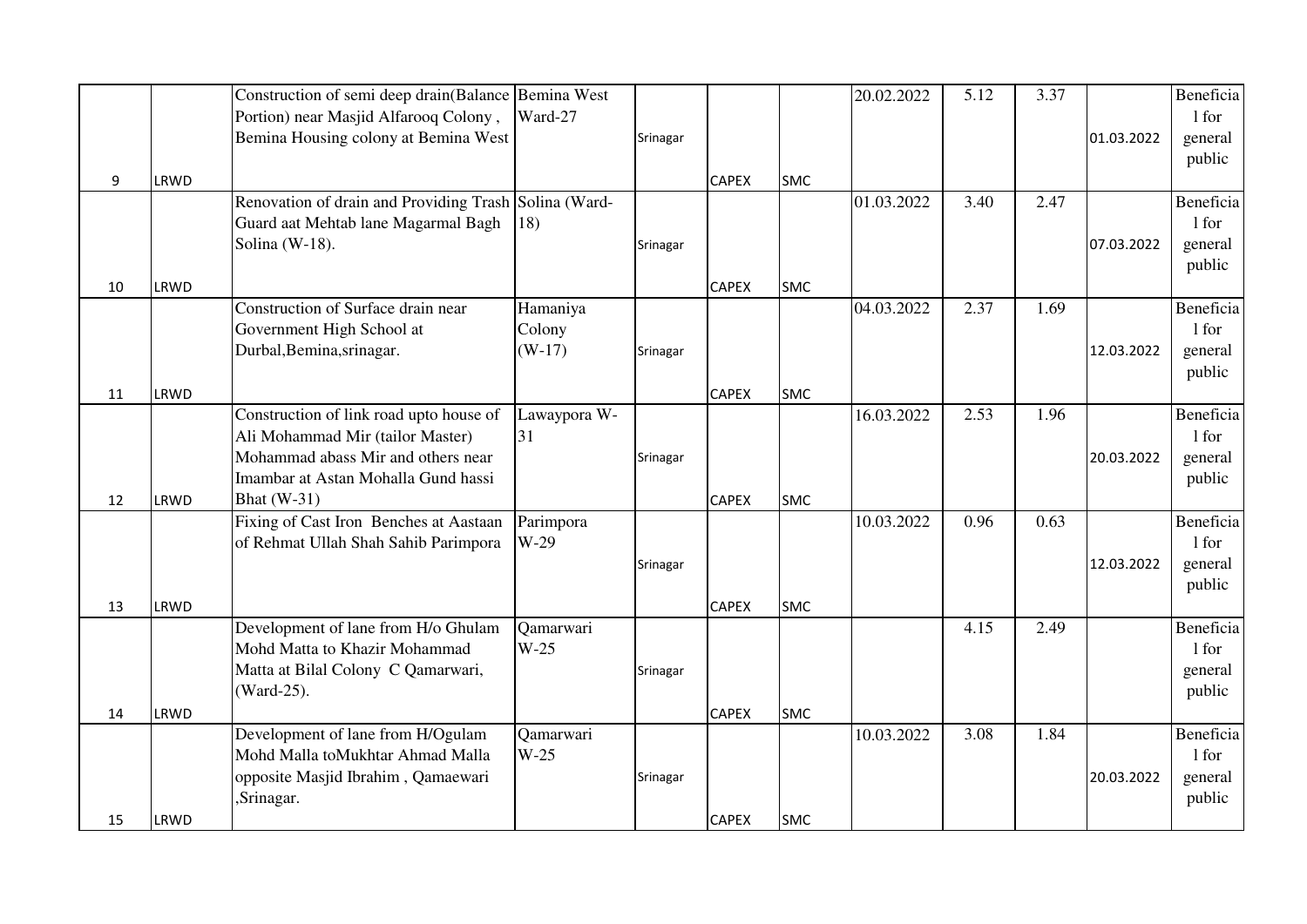|    |      | Upgradation of lane / drain from H/o    | Syed Ali Akbar |          |              |            | 05.03.2022 | 1.92  | 1.24  |            | Beneficia |
|----|------|-----------------------------------------|----------------|----------|--------------|------------|------------|-------|-------|------------|-----------|
|    |      | Peer Nazir Ahmad Shah and Ganjoo        | $W-34$         |          |              |            |            |       |       |            | 1 for     |
|    |      | house at karfali Mohalla Syed Ali Akbar |                | Srinagar |              |            |            |       |       | 20.03.2022 | general   |
|    |      | Road Ward-34                            |                |          |              |            |            |       |       |            | public    |
| 16 | LRWD |                                         |                |          | <b>CAPEX</b> | <b>SMC</b> |            |       |       |            |           |
|    |      | Total                                   |                |          |              |            |            | 41.77 | 27.21 |            |           |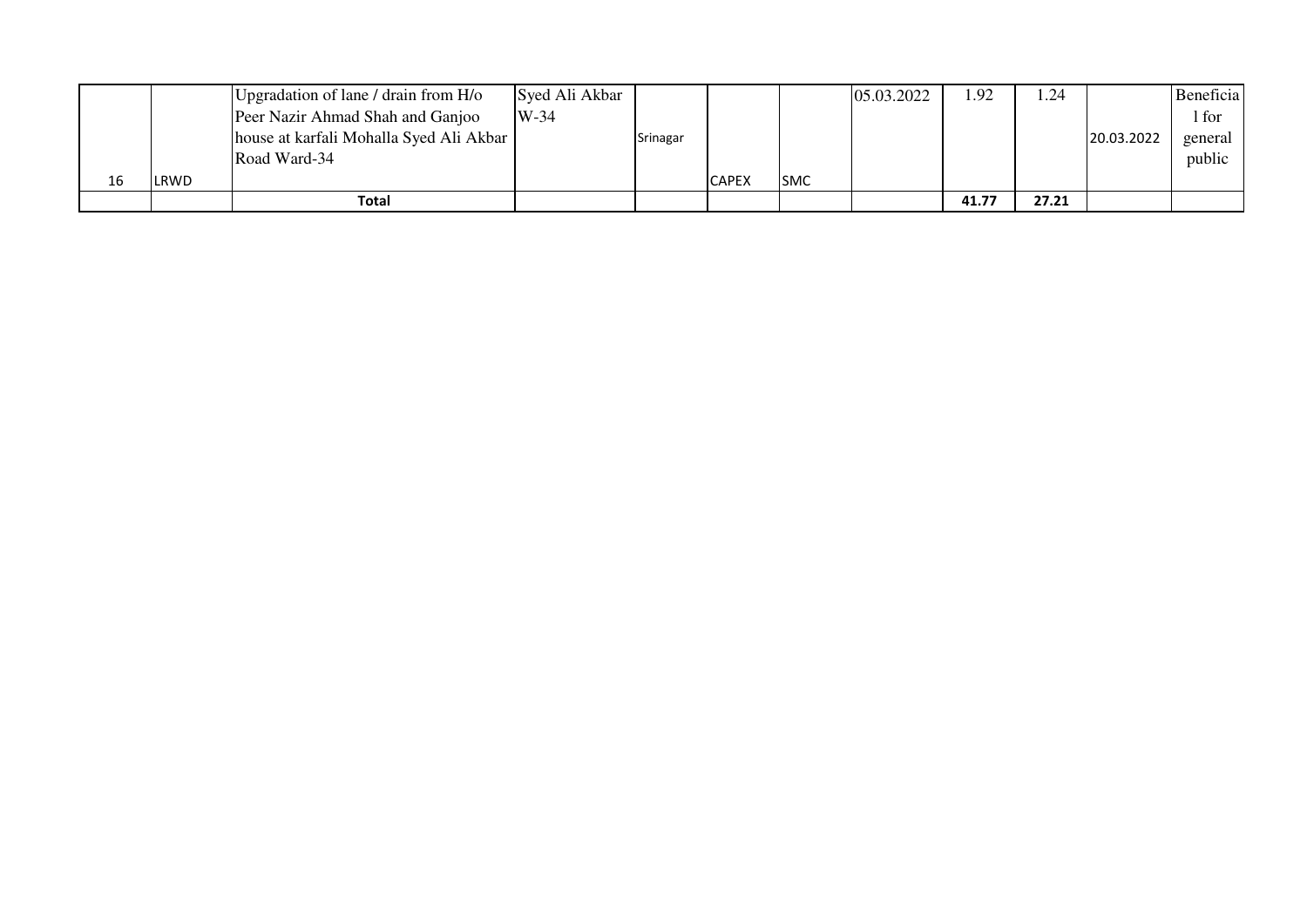| SNO.           | Sector/HOD  | Name of the Project / Scheme                                                                                                         | Location/<br><b>Ward No</b>   | <b>Distrcict</b> | Source (<br><b>UTCapex</b><br>S/PMDP/ g Agency<br>B <sub>2V</sub><br>others | /Loan/CS Executin | <b>Date of Start</b><br>(Month<br>/year) | <b>AA Cost</b> | <b>Total Cost</b><br>of<br>Completi<br>diture | Date of<br>Completion<br>on/Expen Month/Year | No. of<br><b>Beneficia</b><br>ries  |
|----------------|-------------|--------------------------------------------------------------------------------------------------------------------------------------|-------------------------------|------------------|-----------------------------------------------------------------------------|-------------------|------------------------------------------|----------------|-----------------------------------------------|----------------------------------------------|-------------------------------------|
| н              |             | <b>Internal Resources/Dev. Grants</b>                                                                                                |                               |                  |                                                                             |                   |                                          |                |                                               |                                              |                                     |
| $\mathbf{1}$   | <b>RRWD</b> | Renovation/Reparing of Toilet Block/ Urinals on left<br>side and right side of Police Station at Ghat No. 17<br>Nehru Park           | <b>DALGATE</b>                | SRINAGAR         | Internal<br><b>Resources</b><br>2021-2022                                   | <b>SMC</b>        | 02.08.2021                               | 3.63           | 2.64                                          | 30.08.2021                                   | General<br>Public                   |
| $\overline{2}$ | <b>RRWD</b> | Renovation/Repairing of toilet blocks at Dalgate near<br>State Bank Lane and Toilet Block at Nehru Park near<br>CT/PT                | <b>DALGATE</b>                | SRINAGAR         | Internal<br>Resources<br>2021-2022                                          | SMC               | 12.10.2021                               | 6.43           |                                               | 07.02.2022                                   | General<br>Public                   |
| 3              | <b>RRWD</b> | Construction of M.S Pipe drain near the h/o Qazi<br>Mohammad Ashraf at Tengpora Zoonimar Ward No.<br>57 Gillikadal                   | <b>GILLI</b><br><b>KADAL</b>  | SRINAGAR         | <b>DEVOLUTIO</b><br>N 2021-<br>2022                                         | <b>SMC</b>        | 10.10.2021                               | 0.64           | 0.24                                          | 12.10.2021                                   | General<br>Public                   |
| 4              | <b>RRWD</b> | Renovation/repairs to Fountain at<br>a. JLNM Hospital Rainawari<br>b. Police Station Khanyar<br>c. Baba Dharamdas Temple Munawarabad | <b>MUNAWA</b><br><b>RABAD</b> | SRINAGAR         | <b>DEVOLUTIO</b><br>N 2021-<br>2022                                         | <b>SMC</b>        | 05.10.2021                               | 1.70           | 1.05                                          | 25.10.2021                                   | General<br>Public                   |
| 5              | <b>RRWD</b> | Renovation/Repairs to Fountain at TRC near Radio<br>Kashmir                                                                          | LAL<br><b>CHOWK</b>           | SRINAGAR         | <b>DEVOLUTIO</b><br>N 2021-<br>2022                                         | <b>SMC</b>        | 29.09.2021                               | 1.55           | 1.36                                          | 04.11.2021                                   | General<br>Public                   |
| 6              | LRWD        | Construction of lane from H/o Mr zahoor Ahmad,<br>Aijaz Ahmad and others at Gousia Colony Yayil<br>near Maple Grove School humhama   | Humhamm<br>$a(W-16)$          | Srinagar         | <b>CAPEX</b>                                                                | <b>SMC</b>        | 25.12.2021                               | 1.47           | 1.15                                          | 30.12.2021                                   | Beneficial<br>for general<br>public |
| $\overline{7}$ | LRWD        | Renovation of Sub Divisional Office of Sub Division<br>Ellahibagh at Old Fund Office Karan Nagar Srinagar                            | Karan<br>Nagar<br>$(W-23)$    | Srinagar         | <b>CAPEX</b>                                                                | <b>SMC</b>        | 13.02.2022                               | 1.43           | 0.98                                          | 28.02.2022                                   | <b>Beneficial</b><br>for Dept.      |
| 8              | LRWD        | Renovation of Chairman Room (Health & Sanitation)<br>at Central Office SMC Karan Nagar Srinagar                                      | Karan<br>Nagar<br>$(W-23)$    | Srinagar         | <b>CAPEX</b>                                                                | <b>SMC</b>        | 31.12.2021                               | 4.23           | 2.16                                          | 26.01.2022                                   | <b>Beneficial</b><br>for Dept.      |
| 9              | LRWD        | Renovation of Store Room at Ground Floor at LRWD<br>at Karan Nagar.                                                                  | Karan<br>Nagar<br>$(W-23)$    | Srinagar         | <b>CAPEX</b>                                                                | <b>SMC</b>        | 12.02.2022                               | 0.33           | 0.25                                          | 19.02.2022                                   | Beneficial<br>for Dept.             |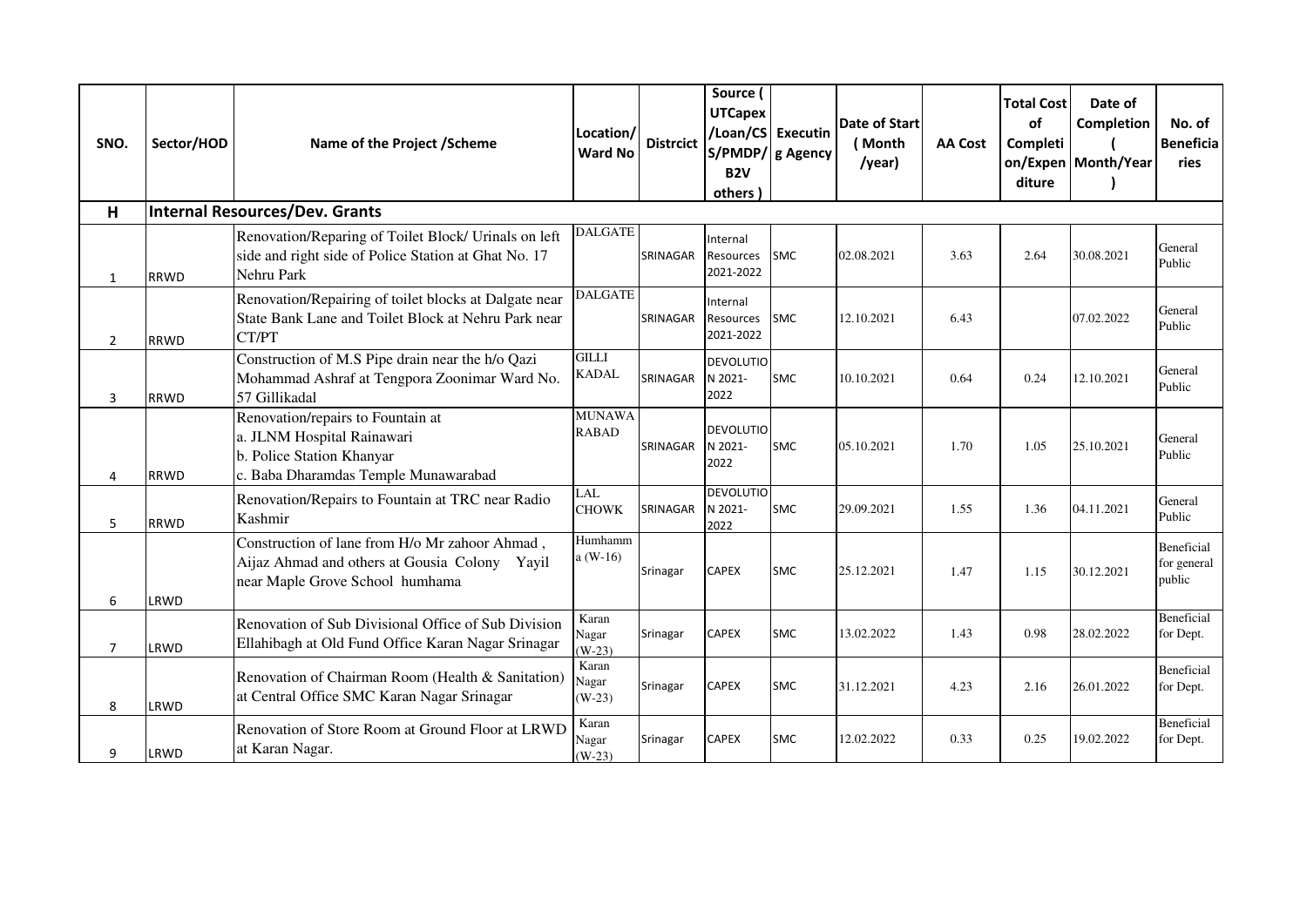| 10 | LRWD                          | Development of link road by way of providing of<br>GSB & WBM grade -2 from main road to the house<br>of Javaid shah Bilal Ahmad Bhat, Manzoor Shah &<br>others near Govt. Middle school at Haji Bagh, Bemina | Bemina                     | Srinagar | <b>CAPEX</b>                 | <b>SMC</b>             | 10.11.2021 | 0.70   | 0.52  | 17.11.2021 | Beneficial<br>for general<br>public |
|----|-------------------------------|--------------------------------------------------------------------------------------------------------------------------------------------------------------------------------------------------------------|----------------------------|----------|------------------------------|------------------------|------------|--------|-------|------------|-------------------------------------|
| 11 | LRWD                          | Renvoation of informatic lab at central office SMC<br>karan Nagar Srinagar                                                                                                                                   | Karan<br>Nagar<br>$(W-23)$ | Srinagar | <b>CAPEX</b>                 | <b>SMC</b>             | 15.10.2021 | 2.41   | 1.81  | 21.10.2021 | Beneficial<br>for Dept.             |
| 12 | Drainage<br>Circle SMC        | Restoation of road surface by way of Macadam and<br>construction of retaining wall near Shaltang village<br>crossing opposite Unani Hospital Srinagar.                                                       | Shaltang<br><b>HMT</b>     | Srinagar | Internal<br>Resources        | Drainage<br>Circle SMC | 01.01.2022 | 25.00  | 24.94 | 01.02.2022 | 1500                                |
| 13 | Drainage<br>Circle SMC        | Construction of RCC Pipe lateral drains in lane No. I<br>and J of Lane No. 1 of Momin-Abad, Batmaloo,<br>Srinagar                                                                                            | Batmaloo                   | Srinagar | Internal<br>Resources        | Drainage<br>Circle SMC | 01.12.2021 | 29.92  | 14.50 | 01.03.2022 | 590                                 |
| 14 | <b>Drainage</b><br>Circle SMC | Laying of 150 MM Dia cost iron S&S pipe G&B<br>filling near H.O 37 SHEER Bagh Ellahi Bagh                                                                                                                    | Ellahi Bagh                | Srinagar | Internal<br>Resources        | Drainage<br>Circle SMC | 01.10.2021 | 2.20   | 1.82  | 01.12.2021 | 100                                 |
| 15 | Drainage<br>Circle SMC        | Constrcution of pipe drain at Rawathpora Bagat<br>Barzulla                                                                                                                                                   | Barzulla                   | Srinagar | Internal<br><b>Resources</b> | Drainage<br>Circle SMC | 01.02.2022 | 26.00  | 12.02 | 01.03.2022 | 800                                 |
|    |                               | <b>Total</b>                                                                                                                                                                                                 |                            |          |                              |                        |            | 107.64 | 65.44 |            |                                     |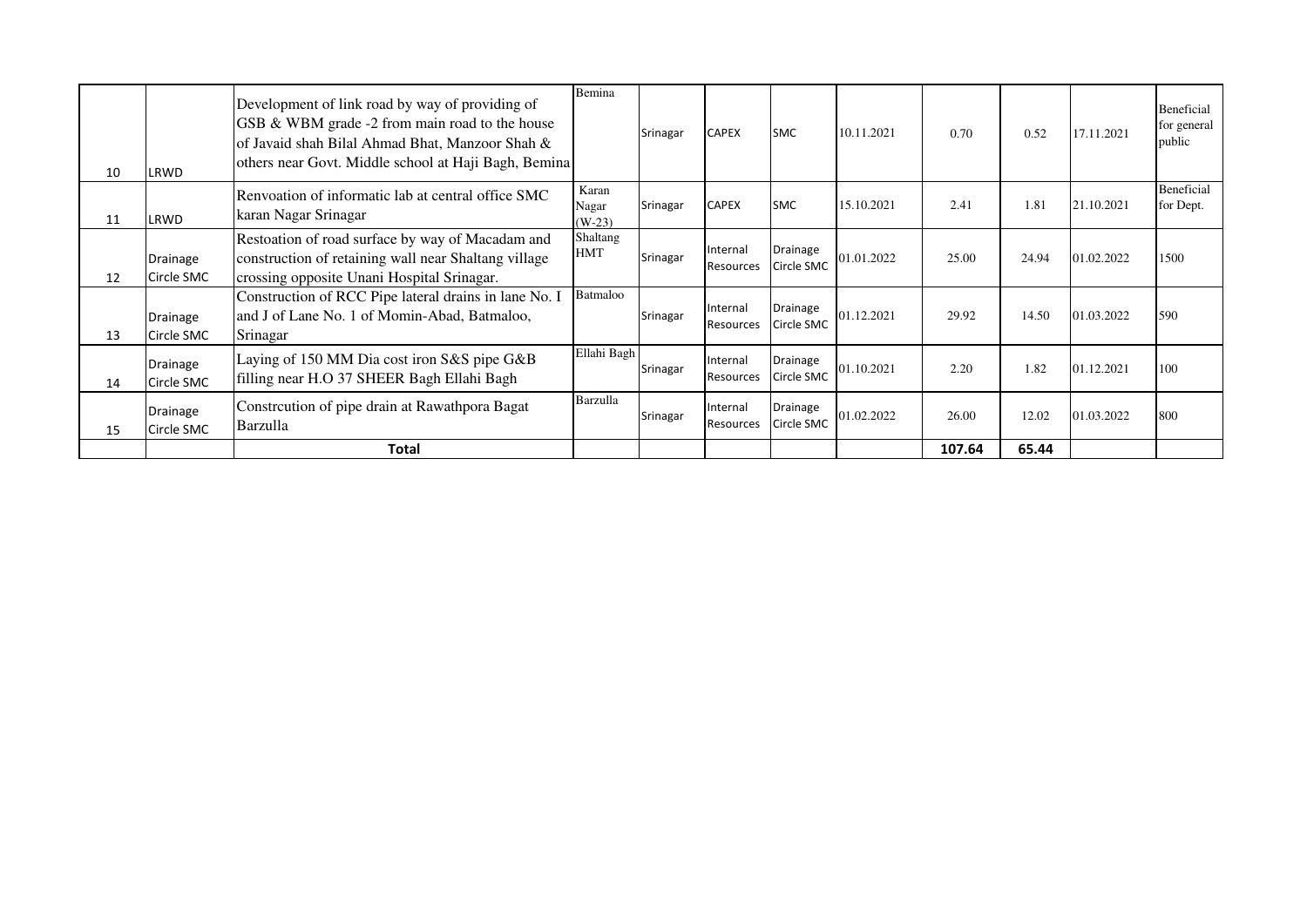| SNO.           | Sector/HO<br>D   | Name of the Project / Scheme                                                     | Location/W<br>ard No                           | <b>Distrcict</b> | Source (<br>UTCapex/L<br>oan/CSS/P<br>MDP/B2V | <b>Executing</b><br>Agency | Date of Start<br>(Month<br>/year) | <b>AA Cost</b> | <b>Total Cost</b><br>of<br>Completion | Date of<br>Completion<br>/Expenditur Month/Year | No. of<br><b>Beneficiaries</b> |
|----------------|------------------|----------------------------------------------------------------------------------|------------------------------------------------|------------------|-----------------------------------------------|----------------------------|-----------------------------------|----------------|---------------------------------------|-------------------------------------------------|--------------------------------|
| G              | <b>SBM (CSS)</b> |                                                                                  |                                                |                  | others)                                       |                            |                                   |                | e                                     |                                                 |                                |
| $\mathbf{1}$   | <b>RRWD</b>      | Imam Bara Lashkari Mohalla                                                       | <b>HABBAK</b>                                  | SRINAGAR         | SBM                                           | SMC                        | 17.05.2018                        | 15.11          | 12.50                                 | 12.06.2021                                      | <b>General Public</b>          |
| $\overline{2}$ | <b>RRWD</b>      | Jamia Milya Islamia Imam Bara Koolipora<br>Srinagar                              | <b>KHANYAR</b>                                 | SRINAGAR         | SBM                                           | <b>SMC</b>                 | 27.11.2020                        | 15.11          | 15.11                                 | 14.06.2021                                      | General Public                 |
| 3              | <b>RRWD</b>      | Govt. Boys Higher Secondery School Shalimar                                      | SHALIMAR                                       | SRINAGAR         | SBM                                           | <b>SMC</b>                 | 06.02.2019                        | 15.11          | 15.11                                 | 12.07.2021                                      | <b>General Public</b>          |
| $\overline{4}$ | <b>RRWD</b>      | Masjid Sharief Achanambal                                                        | <b>KHONMOH</b>                                 | SRINAGAR         | SBM                                           | <b>SMC</b>                 | 12.04.2018                        | 15.11          | 15.11                                 | 25.08.2021                                      | <b>General Public</b>          |
| 5              | <b>RRWD</b>      | Jamia Masjid Khonmoh                                                             | <b>KHONMOH</b>                                 | SRINAGAR         | SBM                                           | SMC                        | 14.04.2018                        | 15.11          | 15.11                                 | 28.04.2021                                      | <b>General Public</b>          |
| 6              | <b>RRWD</b>      | Bongam Khoanmoh (zewan)                                                          | ZEWAN                                          | SRINAGAR         | <b>SBM</b>                                    | <b>SMC</b>                 | 13.04.2018                        | 15.11          | 15.11                                 | 25.04.2021                                      | <b>General Public</b>          |
| $\overline{7}$ | <b>RRWD</b>      | Malik Bagh Lal Bazar                                                             | <b>LAL BAZAR</b>                               | SRINAGAR         | SBM                                           | <b>SMC</b>                 | 03.11.2018                        | 15.11          | 15.11                                 |                                                 | 01.04.2021 General Public      |
| 8              | <b>RRWD</b>      | <b>Botinical Garden</b>                                                          | <b>BOTNICAL</b><br>GARDEN                      | SRINAGAR         | SBM                                           | <b>SMC</b>                 | 06.02.2019                        | 15.11          | 15.11                                 | 11.07.2021                                      | <b>General Public</b>          |
| 9              | <b>RRWD</b>      | Danihama Thoker Mohalla Main Chowk near<br>Masjid Sharief                        | <b>TAILBAL</b>                                 | SRINAGAR         | <b>SBM</b>                                    | <b>SMC</b>                 | 06.02.2019                        | 15.11          | 0.00                                  | 02.01.2022                                      | <b>General Public</b>          |
| 10             | <b>RRWD</b>      | Nehru Park near sumo Stand                                                       | <b>NEHRU PARK</b>                              | SRINAGAR         | SBM                                           | <b>SMC</b>                 | 27.10.2018                        | 15.11          | 5.50                                  | 12.07.2021                                      | <b>General Public</b>          |
| 11             | <b>RRWD</b>      | Rose Mary School Lasjan                                                          | LASJAN                                         | SRINAGAR         | SBM                                           | <b>SMC</b>                 | 15.06.2018                        | 15.11          | 11.12                                 | 28.11.2021                                      | <b>General Public</b>          |
| 12             | <b>RRWD</b>      | SDA colony NOOR bagh                                                             | <b>NOOR BAGH</b>                               | SRINAGAR         | SBM                                           | <b>SMC</b>                 | 23.03.2019                        | 15.11          | 15.06                                 | 20.10.2021                                      | <b>General Public</b>          |
| 13             | <b>RRWD</b>      | Hassanabad Imam Bara                                                             | <b>HASSANABA</b>                               | SRINAGAR         | SBM                                           | SMC                        | 30.04.2018                        | 15.11          | 15.10                                 | 02.06.2021                                      | <b>General Public</b>          |
| 14             | <b>RRWD</b>      | Zeashta Devi Mandir near Raj Bhawan                                              | <b>ZEASTHA</b><br><b>DEVI</b><br><b>MANDIR</b> | SRINAGAR         | SBM                                           | <b>SMC</b>                 | 03.11.2018                        | 15.11          | 15.11                                 | 04.07.2021                                      | General Public                 |
| 15             | <b>RRWD</b>      | Darasgah Doonipora Zadibal Alamagari Bazar                                       | ZADIBAL                                        | SRINAGAR         | SBM                                           | <b>SMC</b>                 | 02.11.2018                        | 15.11          | 14.11                                 | 10.04.2021                                      | <b>General Public</b>          |
| 16             | <b>RRWD</b>      | Govt Girls Higher Secondery Institute Kothi<br>Bagh                              | <b>LAL CHOWK</b>                               | SRINAGAR         | SBM                                           | <b>SMC</b>                 | 25.05.2018                        | 15.11          | 8.10                                  | 30.01.2022                                      | <b>General Public</b>          |
| 17             | <b>RRWD</b>      | Jamia Masjid Dooda Mohalla Shalimar                                              | SHALIMAR                                       | SRINAGAR         | SBM                                           | <b>SMC</b>                 | 06.02.2018                        | 15.11          | 15.11                                 | 15.09.2021                                      | <b>General Public</b>          |
| 18             | <b>RRWD</b>      | Masjid Shat Mohalla Shalimar                                                     | SHALIMAR                                       | SRINAGAR         | SBM                                           | SMC                        | 06.02.2018                        | 15.11          | 15.11                                 | 01.06.2021                                      | <b>General Public</b>          |
| 19             | <b>RRWD</b>      | construction of CT/PT block in the premises of<br>Church at Church Lane Srinagar | <b>LAL CHOWK</b>                               | SRINAGAR         | SBM                                           | <b>SMC</b>                 | 15.12.2020                        | 15.11          | 15.11                                 | 15.06.2021                                      | <b>General Public</b>          |
| 20             | <b>RRWD</b>      | <b>JLNM</b> Hospital                                                             | <b>RAINAWARI</b>                               | SRINAGAR         | SBM                                           | <b>SMC</b>                 | 15.04.2018                        | 15.11          | 0.00                                  | 14.01.2022                                      | <b>General Public</b>          |
|                |                  | <b>Total</b>                                                                     |                                                |                  |                                               |                            |                                   | 302.20         | 247.70                                |                                                 |                                |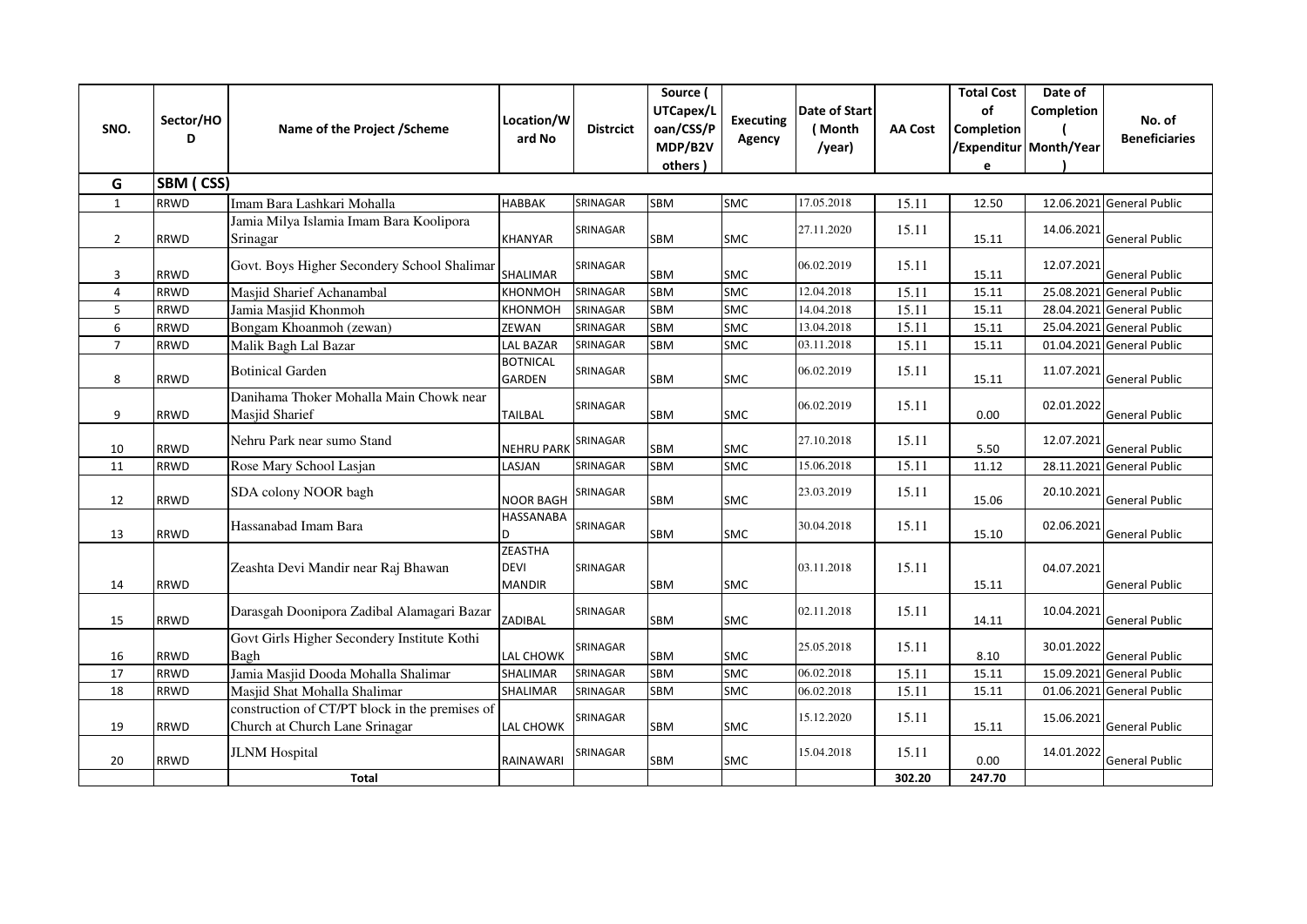| SNO.           | Sector/H<br><b>OD</b>         | Name of the Project / Scheme                                                                                                                                                                                                                     | Location/<br><b>Ward No</b> | <b>Distrcict</b> | Source (<br><b>UTCapex</b><br><b>B2V</b><br>others ) | /Loan/CS Executin<br>S/PMDP/ g Agency | Date of Start<br>(Month<br>/year) | <b>AA Cost</b> | <b>Total Cost</b><br>of<br><b>Completio</b><br>ture | Date of<br>Completion<br>n/Expendi Month/Year | No. of<br><b>Beneficia</b><br>ries |
|----------------|-------------------------------|--------------------------------------------------------------------------------------------------------------------------------------------------------------------------------------------------------------------------------------------------|-----------------------------|------------------|------------------------------------------------------|---------------------------------------|-----------------------------------|----------------|-----------------------------------------------------|-----------------------------------------------|------------------------------------|
|                | (Draiange Capex)              |                                                                                                                                                                                                                                                  |                             |                  |                                                      |                                       |                                   |                |                                                     |                                               |                                    |
| $\mathbf{1}$   | <b>Drainage</b><br>Circle SMC | Construction of cement concrete drain including<br>manholes at Shams Abad 3 from Sub main drain upto<br>H/o Dr. Irfan Majeed and H/O Mohammad Yaqoob<br>Wani at Bemina (D/S Shams-Abad 3 & 3A Bemina).                                           | Bemina                      | Srinagar         | UT Capex                                             | Drainage<br>Circle SMC                | 01.11.2021                        | 15.79          | 15.77                                               | 01.12.2021                                    | 200                                |
| $\overline{2}$ | Drainage                      | Construction of cement concrete drain including<br>manholes from main drain upto the H/o Mr. Abdul<br>Rehman and H/o Bilal Ahmad Beigh at Sector D<br>Hamdania Colony, Bemina (Drainage Scheme<br>Circle SMC Hamdania Colony, Bemina).           | Bemina                      | Srinagar         | UT Capex                                             | Drainage<br>Circle SMC                | 01.11.2021                        | 21.73          | 18.10                                               | 01.12.2021                                    | 500                                |
| 3              | <b>Drainage</b><br>Circle SMC | Construction of 600 mm dia R.C.C. Pipe drain including<br>manholes from Temporary Dewatering Station<br>onwards at Sector D Hamdaniya Colony, Bemina<br>(Drainage Scheme Hamdania Colony, Bemina).                                               | Bemina                      | Srinagar         | <b>UT Capex</b>                                      | Drainage<br>Circle SMC                | 01.11.2021                        | 20.40          | 20.04                                               | 01.12.2021                                    | 600                                |
| 4              | Drainage<br>Circle SMC        | Construction of RCC 450mm dia Pipe drain including<br>Manholes at Hamdania Colony Sector D Bemina<br>Srinagar.                                                                                                                                   | Bemina                      | Srinagar         | UT Capex                                             | Drainage<br>Circle SMC                | 01.02.2022                        | 7.40           | 4.79                                                | 01.02.2022                                    | 200                                |
| 5              | Drainage                      | Construction of cement concrete lateral drain<br>including manholes from existing outfall drain upto<br>H/o Mr. Nazir Ahmad Bhat in Sector E at Friends<br>Colony, Batamaloo, Srinagar (Drainage Scheme<br>Circle SMC Friends Colony, Batamaloo) | Batamalloo                  | Srinagar         | UT Capex                                             | Drainage<br>Circle SMC                | 01.02.2022                        | 5.45           | 5.42                                                | 01.11.2021                                    | 150                                |
| 6              | <b>Drainage</b>               | Construction of cement concrete drain including<br>manholes from H/o Sameer Ahmad Magray to H/o Mr.<br>Ali Mohammad Mir at Khan Mohalla Friends Colony,<br>Batamaloo, Srinagar (Drainage Scheme Friends<br>Circle SMC Colony, Batamaloo)         | Batamalloo                  | Srinagar         | UT Capex                                             | Drainage<br>Circle SMC                | 01.10.2021                        | 18.43          | 18.42                                               | 01.11.2021                                    | 350                                |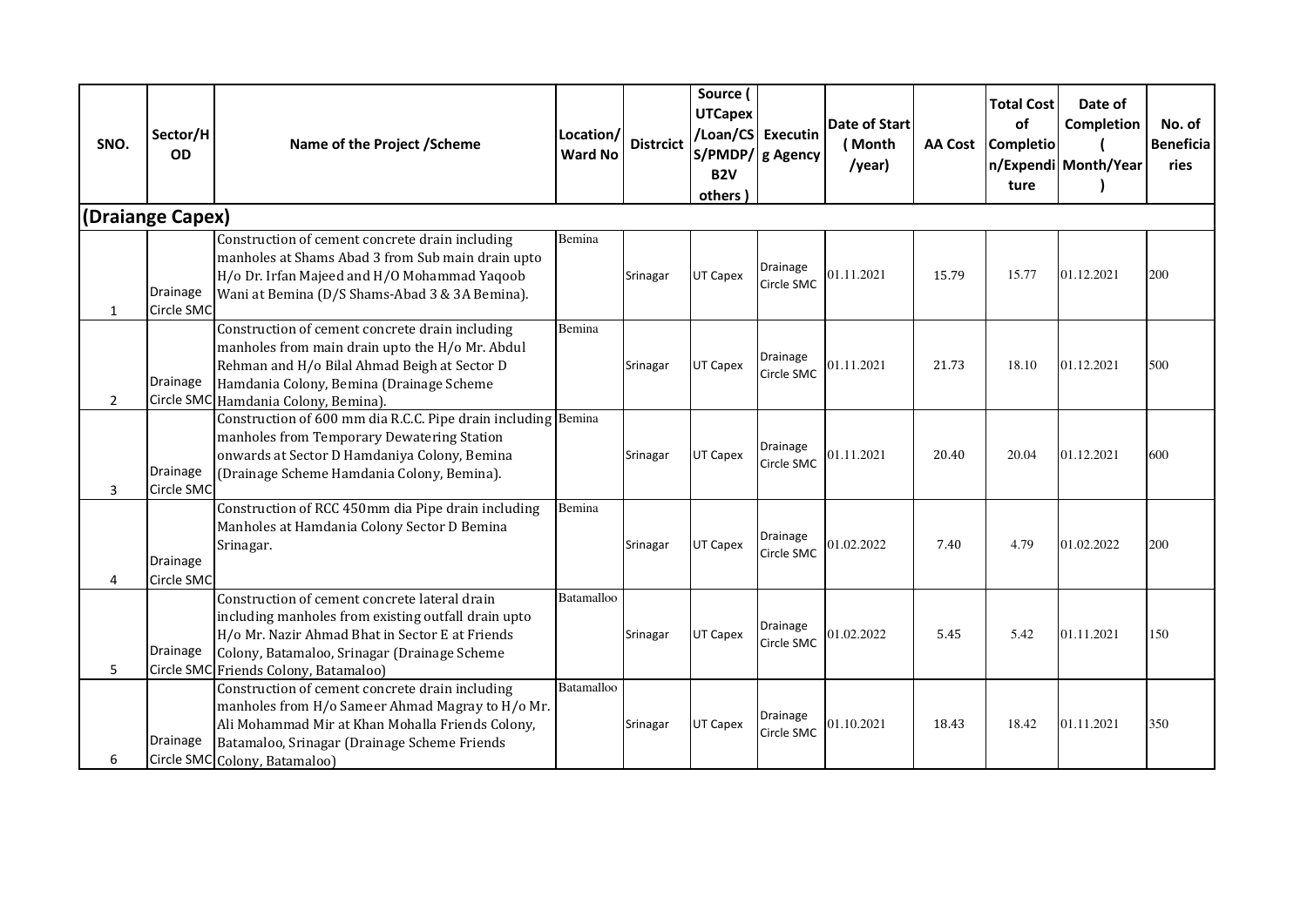| $\overline{7}$ | Drainage<br>Circle SMC        | Construction of cement concrete drain including<br>manholes from existing drain upto the H/o Mr.<br>Mohammad Amin Bhat in Sector F at Friends Colony,<br>Batamaloo, Srinagar (Drainage Scheme Friends<br>Colony, Batamaloo) | Friends<br>Colony<br>Batamalloo | Srinagar | UT Capex | Drainage<br>Circle SMC | 01.10.2021 | 6.08  | 6.06  | 01.11.2021 | 300  |
|----------------|-------------------------------|-----------------------------------------------------------------------------------------------------------------------------------------------------------------------------------------------------------------------------|---------------------------------|----------|----------|------------------------|------------|-------|-------|------------|------|
| 8              | <b>Drainage</b><br>Circle SMC | Const.of drain from existing drain at Tajud din colony<br>Khal Rambagh                                                                                                                                                      | Rambagh                         | Srinagar | UT Capex | Drainage<br>Circle SMC | 01.11.2021 | 5.40  | 5.36  | 01.01.2022 | 400  |
| 9              | <b>Drainage</b><br>Circle SMC | Const.of drain from existing drain at Faaizabad colony<br>Natipora                                                                                                                                                          | Faaizabad<br>Natipora           | Srinagar | UT Capex | Drainage<br>Circle SMC | 01.07.2021 | 11.21 | 11.21 | 01.01.2022 | 400  |
| 10             | <b>Drainage</b><br>Circle SMC | Const.ofc.c drain from H.No.171-173 at Alfarooq<br>Colony                                                                                                                                                                   | Alfarooq<br>Colony<br>Natipora  | Srinagar | UT Capex | Drainage<br>Circle SMC | 01.07.2021 | 4.47  | 4.46  | 01.11.2021 | 300  |
| 11             | <b>Drainage</b><br>Circle SMC | Const of pipe drain near Masjid usman upto existing<br>outfall at Jawahirnagar.                                                                                                                                             | Jawahar<br>nagar.               | Srinagar | UT Capex | Drainage<br>Circle SMC | 01.07.2021 | 13.20 | 13.20 | 01.11.2021 | 1200 |
| 12             | Drainage<br>Circle SMC        | Const.fo pipe drain inside Ramawasher Temple.                                                                                                                                                                               | Jawahar<br>nagar.               | Srinagar | UT Capex | Drainage<br>Circle SMC | 01.08.2021 | 2.25  | 2.25  | 01.01.2022 | 100  |
| 13             | <b>Drainage</b><br>Circle SMC | Const.of 400mm Pipe drain including manholes from<br>H.No.272 to 278 near Masjid Usman                                                                                                                                      | Jawahar<br>nagar.               | Srinagar | UT Capex | Drainage<br>Circle SMC | 01.12.2021 | 5.90  | 5.89  | 01.12.2021 | 390  |
| 14             | <b>Drainage</b><br>Circle SMC | Const.of 300mm Pipe drain including manholes near<br>H.No.178 Wani Manzil Jawahir nagar                                                                                                                                     | Jawahar<br>nagar.               | Srinagar | UT Capex | Drainage<br>Circle SMC | 01.12.2021 | 2.10  | 2.08  | 01.01.2022 | 120  |
| 15             | Drainage<br>Circle SMC        | Const.of pipe drain opposite Ahlihadees Masjid from<br>existing drain upto H/o.Shabir Ahmad lone                                                                                                                            | Rose lane                       | Srinagar | UT Capex | Drainage<br>Circle SMC | 01.07.2021 | 7.56  | 7.32  | 01.11.2021 | 385  |
| 16             | <b>Drainage</b><br>Circle SMC | Const.of c.c drain at Basharat colony Methan<br>Channapora                                                                                                                                                                  | Channapora                      | Srinagar | UT Capex | Drainage<br>Circle SMC | 01.11.2021 | 3.14  | 3.14  | 01.11.2021 | 200  |
| 17             | <b>Drainage</b><br>Circle SMC | Const.of drainage net work around Harinumbal<br>Ground inner links Mehjoor nagar                                                                                                                                            | Mehjoor<br>nagar                | Srinagar | UT Capex | Drainage<br>Circle SMC | 01.09.2021 | 15.81 | 15.81 | 01.11.2021 | 1480 |
| 18             | Drainage<br>Circle SMC        | Const.of drain from existing drain near Pump station<br>at Rambagh                                                                                                                                                          | Rambagh                         | Srinagar | UT Capex | Drainage<br>Circle SMC | 01.11.2021 | 1.62  | 1.61  | 01.12.2021 | 300  |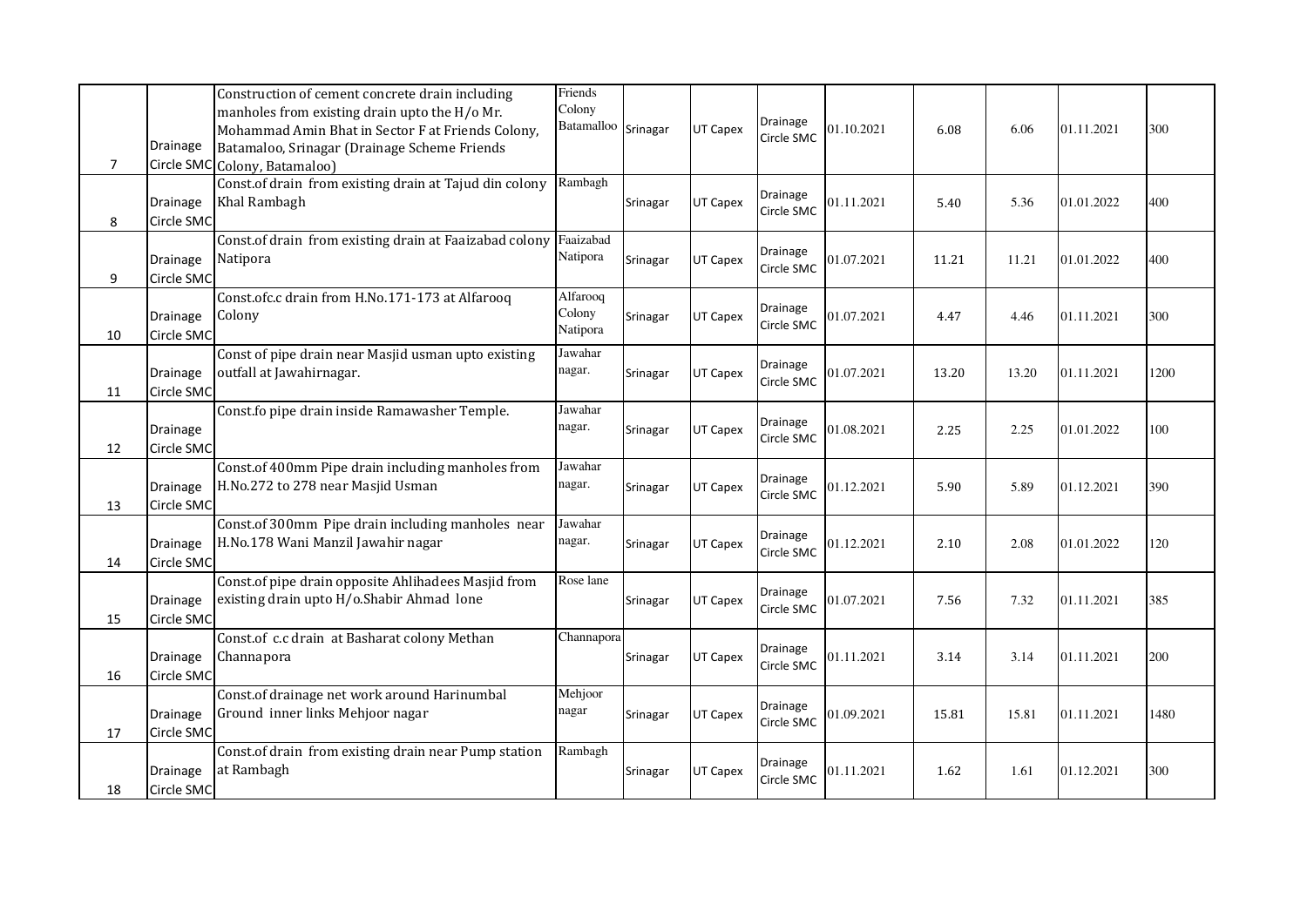| 19 | Drainage<br>Circle SMC        | Const.of drain from existing drain at Zafran colony<br>Mehjoornagar                                                                                           | Mehjoorna<br>gar  | Srinagar | UT Capex | Drainage<br>Circle SMC        | 01.11.2021 | 3.30   | 3.30   | 01.12.2021 | 330 |
|----|-------------------------------|---------------------------------------------------------------------------------------------------------------------------------------------------------------|-------------------|----------|----------|-------------------------------|------------|--------|--------|------------|-----|
| 20 | Drainage<br>Circle SMC        | Const.of Pipe drain from existing drain to Faizabad<br>colony Natipora Section III                                                                            | Natipora          | Srinagar | UT Capex | Drainage<br>Circle SMC        | 01.10.2021 | 16.33  | 16.32  | 01.01.2022 | 400 |
| 21 | <b>Drainage</b><br>Circle SMC | Const.of Pipe drain at Faizabad inner links (Balance<br>portion)                                                                                              | Faizabad          | Srinagar | UT Capex | Drainage<br>Circle SMC        | 01.12.2021 | 6.24   | 6.24   | 01.01.2022 | 400 |
| 22 | <b>Drainage</b><br>Circle SMC | Const.of drain at Gulshanabad Mehjoor nagar lane<br>No.5&6                                                                                                    | Mehjoor<br>nagar  | Srinagar | UT Capex | Drainage<br>Circle SMC        | 01.10.2021 | 10.79  | 10.70  | 01.01.2022 | 750 |
| 23 | <b>Drainage</b><br>Circle SMC | Const.of Pipe drain including rasing of depressed<br>manholes at Rose lane channapora Lane H&K                                                                | channapora        | Srinagar | UT Capex | <b>Drainage</b><br>Circle SMC | 01.09.2021 | 5.48   | 5.48   | 01.11.2021 | 450 |
| 24 | Drainage<br>Circle SMC        | Const.of drain from existing drain at stadium colony<br>stone lane                                                                                            | stadium<br>colony | Srinagar | UT Capex | Drainage<br>Circle SMC        | 01.12.2021 | 4.40   | 3.12   | 01.01.2022 | 320 |
| 25 | <b>Drainage</b><br>Circle SMC | Const.of Pipe drain at Irfan colony (Balance Portion)                                                                                                         | Chanpora          | Srinagar | UT Capex | Drainage<br>Circle SMC        | 01.12.2021 | 6.48   | 6.47   | 01.01.2022 | 522 |
| 26 | Drainage                      | Const.of Pipe drain 300mm dia from H.No.472 to<br>H/o.Abdul Majid Qadri. Near Masjid Usman & near the Nagar<br>Circle SMC H/O Altaf at Jawahar Nagar srinagar | Jawahar           | Srinagar | UT Capex | Drainage<br>Circle SMC        | 01.02.2022 | 8.73   | 7.62   | 01.03.2022 | 650 |
| 27 | <b>Drainage</b><br>Circle SMC | Const.of Pipe drain at Roase Lane Lane M including<br>raising of manholes.                                                                                    | Roase<br>Lane     | Srinagar | UT Capex | Drainage<br>Circle SMC        | 01.02.2022 | 4.88   | 4.88   | 01.03.2022 | 320 |
|    |                               | <b>Total</b>                                                                                                                                                  |                   |          |          |                               |            | 234.57 | 225.04 |            |     |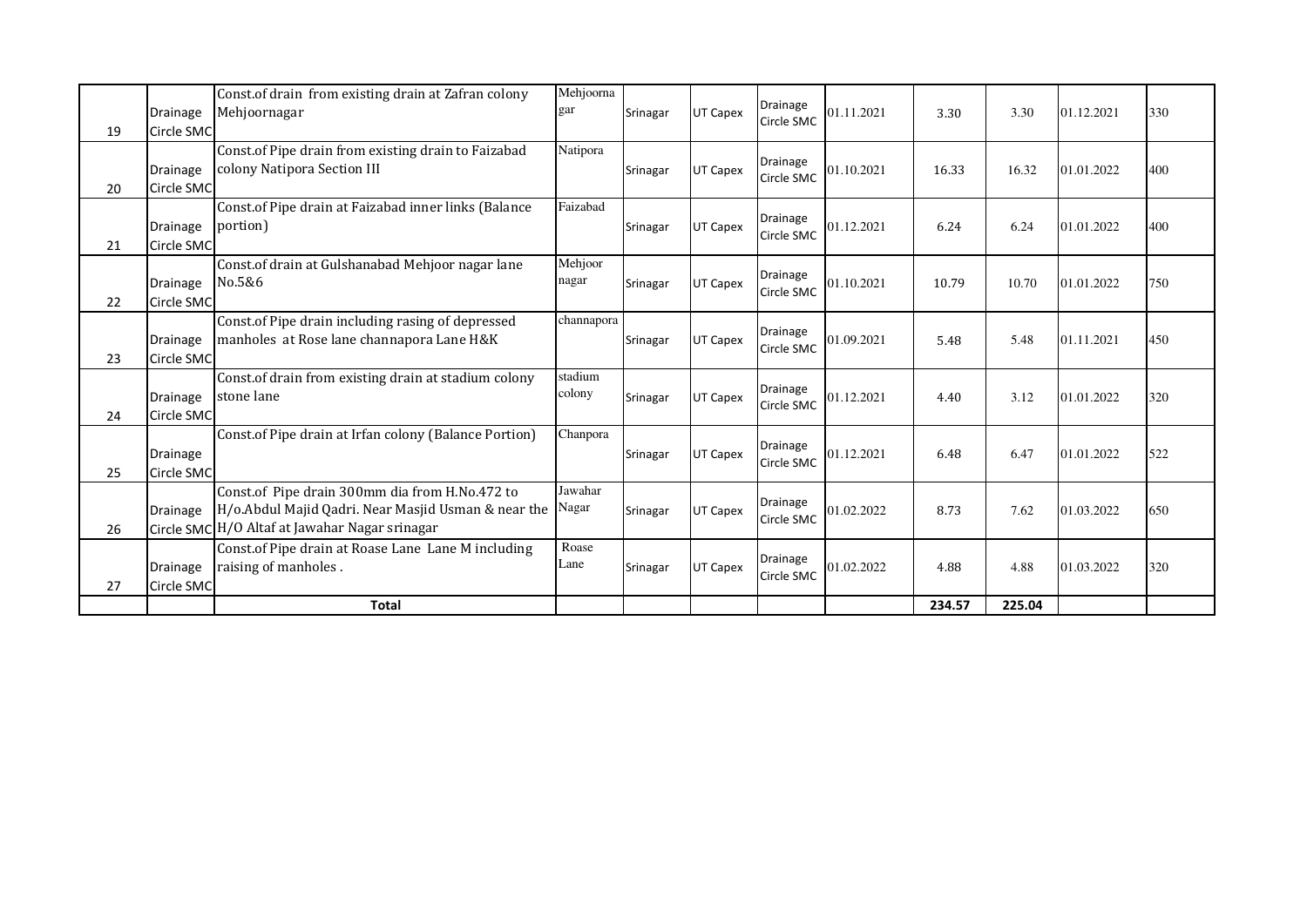| S.No            | Sector /                       | Name of Project / Scheme                                                                                              | Location                 | <b>District</b> | <b>Source</b>      | <b>Executing</b>    | Date of      | AA cost       | <b>Total cost</b> | Date of    | No. of  |
|-----------------|--------------------------------|-----------------------------------------------------------------------------------------------------------------------|--------------------------|-----------------|--------------------|---------------------|--------------|---------------|-------------------|------------|---------|
|                 | <b>HOD</b>                     |                                                                                                                       |                          |                 | (UT                | Agency              | <b>Start</b> | {Rs. in lacs} | οf                | Completion | benefi- |
|                 |                                |                                                                                                                       |                          |                 | Capex/<br>Loan/CSS |                     | (MM/YY)      | Original      | completio         | (MM/YY)    | ciaries |
| $\mathcal{I}$   | $\overline{c}$                 | 3                                                                                                                     | $\overline{\mathcal{L}}$ | 5               | 6                  | $\overline{7}$      | 8            | 9             | n /<br>10         | 11         | 12      |
| (A)             |                                | { Capex Budget 2021-22 } [MACADAMIZATION]                                                                             |                          |                 |                    |                     |              |               |                   |            |         |
|                 | Capex                          |                                                                                                                       |                          |                 |                    |                     |              |               |                   |            |         |
| $\mathbf{1}$    | Budget/<br><b>SMC</b>          | Upgradation of road from Zero bridge to Gad- Henzpora<br>Rajbagh incld. link road near Farhad Guest House             | <b>Sadhanzpor</b>        | Srinagar        | Capex<br>2021-22   | CRD(SMC) 08.10.2021 |              | 39.64         | 15.344            | 09.10.2021 | 4000    |
| $\overline{2}$  | Capex<br>Budget/<br><b>SMC</b> | Upgradation of road at Noorani Masjid, Mustafa abad<br>colony opposite Zum Zum Hotel and allied links<br>Rambagh      | Rambagh                  | Srinagar        | Capex<br>2021-22   | CRD(SMC) 08.10.2021 |              | 26.30         | 21.947            | 20.10.2021 | 1800    |
| 3               | Capex<br>Budget/<br><b>SMC</b> | Improvement/Upgradation of various lanes & inner<br>links of Firdousabad Batamalo Sgr                                 | Batmalloo                | Srinagar        | Capex<br>2021-22   | CRD(SMC) 28.09.2021 |              | 40.38         | 33.515            | 08.10.2021 | 1850    |
| 4               | Capex<br>Budget/<br><b>SMC</b> | Balance portion of Old Barzulla Bund road (From<br>Dumkadal) including stretch near SMC Garbage Shed                  | <b>Barzulla</b>          | Srinagar        | Capex<br>2021-22   | CRD(SMC) 01.10.2021 |              | 31.45         | 22.676            | 15.10.2021 | 1150    |
| 5               | Capex<br>Budget/<br><b>SMC</b> | Usmaniya Colony, Shadaab links Bagh-e-Mehtab<br>including Lane No 1 Alamdar Colony & other links                      | aghi Mehta               | Srinagar        | Capex<br>2021-22   | CRD(SMC) 08.09.2021 |              | 24.00         | 22.334            | 29.09.2021 | 3100    |
| 6               | Capex<br>Budget/<br><b>SMC</b> | Rose Lane / Green lane Chanapora                                                                                      | Channapora               | Srinagar        | Capex<br>2021-22   | CRD(SMC) 19.09.2021 |              | 28.88         | 23.826            | 25.09.2021 | 2900    |
| $\overline{7}$  | Capex<br>Budget/<br><b>SMC</b> | Inner road links of Parraypora                                                                                        | Parraypora               | Srinagar        | Capex<br>2021-22   | CRD(SMC) 13.10.2021 |              | 21.45         | 19.710            | 25.10.2021 | 1780    |
| 8               | Capex<br>Budget/<br><b>SMC</b> | Diamond Silk Factory Lane Rambagh                                                                                     | Rambagh                  | Srinagar        | Capex<br>2021-22   | CRD(SMC) 21.09.2021 |              | 15.00         | 12.349            | 27.09.2021 | 600     |
| 9               | Capex<br>Budget/<br><b>SMC</b> | Link roads from Hotel Kosheen to Graveyard at Old<br>Zero Bridge Rajbagh and link road at Gold's Gem.                 | Rajbagh                  | Srinagar        | Capex<br>2021-22   | CRD(SMC) 15.09.2021 |              | 13.91         | 0.791             | 27.09.2021 | 1500    |
| 10              | Capex<br>Budget/<br><b>SMC</b> | Road connecting main road and various links at<br>Zawoora                                                             | Zawoora                  | Srinagar        | Capex<br>2021-22   | CRD(SMC) 15.10.2021 |              | 11.69         | 7.368             | 16.10.2021 | 4000    |
| 11              | Capex<br>Budget/<br><b>SMC</b> | Roads at Lalloo Chowk to Ahlihadees Masjid<br>including Bismillah Colony and Channa Mohalla at Hyderpora<br>Hyderpora |                          | Srinagar        | Capex<br>2021-22   | CRD(SMC) 01.10.2021 |              | 34.78         | 28.280            | 09.10.2021 | 2600    |
| 12 <sup>2</sup> | Capex<br>Budget/<br><b>SMC</b> | Links at Sector-A of Hamdaniya Colony Bemina<br>(Right Side) including Sector-D                                       | <b>Bemina</b>            | Srinagar        | Capex<br>2021-22   | CRD(SMC) 20.08.2021 |              | 30.00         | 27.610            | 15.10.2021 | 2000    |
| 13              | Capex<br>Budget/<br><b>SMC</b> | Gulshan Nagar Bypass to Bagh-E-Mehtab including<br>Shankarpora                                                        | aghi Mehta               | Srinagar        | Capex<br>2021-22   | CRD(SMC) 06.10.2021 |              | 27.64         | 18.091            | 08.10.2021 | 2300    |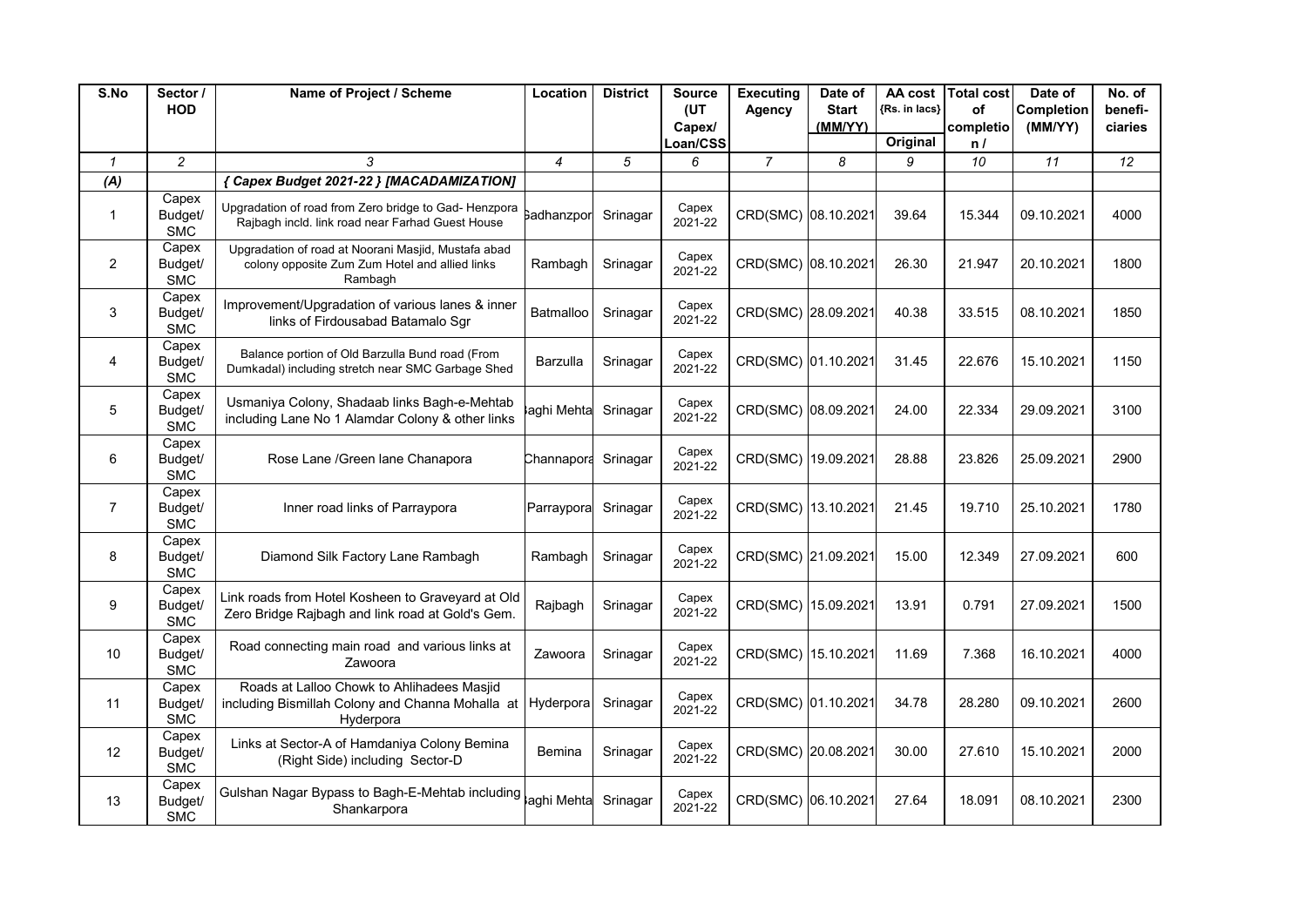| 14 | Capex<br>Budget/<br><b>SMC</b>    | Madina Colony Chanapora sector 1 & 2                                                         | Channapora       | Srinagar | Capex<br>2021-22 | CRD(SMC) 17.09.2021 | 30.00 | 19.120 | 20.09.2021 | 3800 |
|----|-----------------------------------|----------------------------------------------------------------------------------------------|------------------|----------|------------------|---------------------|-------|--------|------------|------|
| 15 | Capex<br>Budget/<br><b>SMC</b>    | Various links at Housing Colony, Maisuma colony<br>incld. Khan colony-B Channapora           | Channapora       | Srinagar | Capex<br>2021-22 | CRD(SMC) 14.10.2021 | 31.92 | 15.824 | 20.10.2021 | 3700 |
| 16 | Capex<br>Budget/<br><b>SMC</b>    | Link road at Nawchibagh Habib Colony                                                         | Parraypora       | Srinagar | Capex<br>2021-22 | CRD(SMC) 28.09.2021 | 3.84  | 3.146  | 30.09.2021 | 900  |
| 17 | Capex<br>Budget/<br><b>SMC</b>    | Lane No.5 Rajbagh near Post office incld. masjid<br>hamza lane on right side along Graveyard | Rajbagh          | Srinagar | Capex<br>2021-22 | CRD(SMC) 17.09.2021 | 41.59 | 26.283 | 19.09.2021 | 3800 |
| 18 | Capex<br>Budget/<br><b>SMC</b>    | Road links at Iqbal Colony Natipora                                                          | Natipora         | Srinagar | Capex<br>2021-22 | CRD(SMC) 29.09.2021 | 43.00 | 26.019 | 05.10.2021 | 3000 |
| 19 | Capex<br>Budget/<br><b>SMC</b>    | Link Roads at Naaz Colony Panthachowk.                                                       | anthachow        | Srinagar | Capex<br>2021-22 | CRD(SMC) 14.09.2021 | 15.00 | 14.308 | 13.10.2021 | 1200 |
| 20 | Capex<br>Budget/<br><b>SMC</b>    | Dhobi Mohalla incld. links at Dhobi Masjid Batmaloo                                          | Batmalloo        | Srinagar | Capex<br>2021-22 | CRD(SMC) 14.09.2021 | 14.99 | 10.550 | 18.09.2021 | 1500 |
| 21 | Capex<br>Budget/<br><b>SMC</b>    | Link near HMT main gate old bank zainakot.                                                   | <b>HMT</b>       | Srinagar | Capex<br>2021-22 | CRD(SMC) 18.09.2021 | 13.00 | 8.461  | 19.09.2021 | 1000 |
| 22 | Capex<br>Budget/<br><b>SMC</b>    | Mehbool-ul-Alam Colony Maloora                                                               | Maloora          | Srinagar | Capex<br>2021-22 | CRD(SMC) 13.09.2021 | 11.61 | 6.750  | 15.09.2021 | 500  |
| 23 | Capex<br>Budget/<br><b>SMC</b>    | Improvement/Upgradation Of Road Surface At<br>Budgair road from Ali Kadal to Kawdara.        | Kawdara          | Srinagar | Capex<br>2021-22 | CRD(SMC) 08.09.2021 | 10.78 | 8.024  | 10.09.2021 | 2000 |
| 24 | $C$ apex<br>Budget/<br><b>SMC</b> | Improvement/Upgradation Of Road Surface At<br>Exchange Road to Old Fire Station Lal Chowk.   | Exchange<br>Road | Srinagar | Capex<br>2021-22 | CRD(SMC) 27.09.2021 | 24.57 | 16.893 | 30.09.2021 | 500  |
| 25 | Capex<br>Budget/<br><b>SMC</b>    | Check Mujgund                                                                                | Mujgund          | Srinagar | Capex<br>2021-22 | CRD(SMC) 13.09.2021 | 15.72 | 10.920 | 15.09.2021 | 300  |
| 26 | Capex<br>Budget/<br><b>SMC</b>    | Improvement/Upgradation Of Road Surface At New<br>Colony Batamaloo and other links.          | Batmalloo        | Srinagar | Capex<br>2021-22 | CRD(SMC) 19.09.2021 | 35.00 | 24.568 | 23.09.2021 | 1800 |
| 27 | Capex<br>Budget/<br><b>SMC</b>    | Improvement/Upgradation Of Arampora<br><b>Rehmatullah Colony</b>                             | Qamarwari        | Srinagar | Capex<br>2021-22 | CRD(SMC) 16.09.2021 | 15.00 | 5.140  | 16.09.2021 | 300  |
| 28 | Capex<br>Budget/<br><b>SMC</b>    | Road from Sofi Mohalla vicharnag old chongi<br>including Defodal Road                        | Vicharnag        | Srinagar | Capex<br>2021-22 | CRD(SMC) 12.10.2021 | 31.62 | 21.313 | 16.10.2021 | 2200 |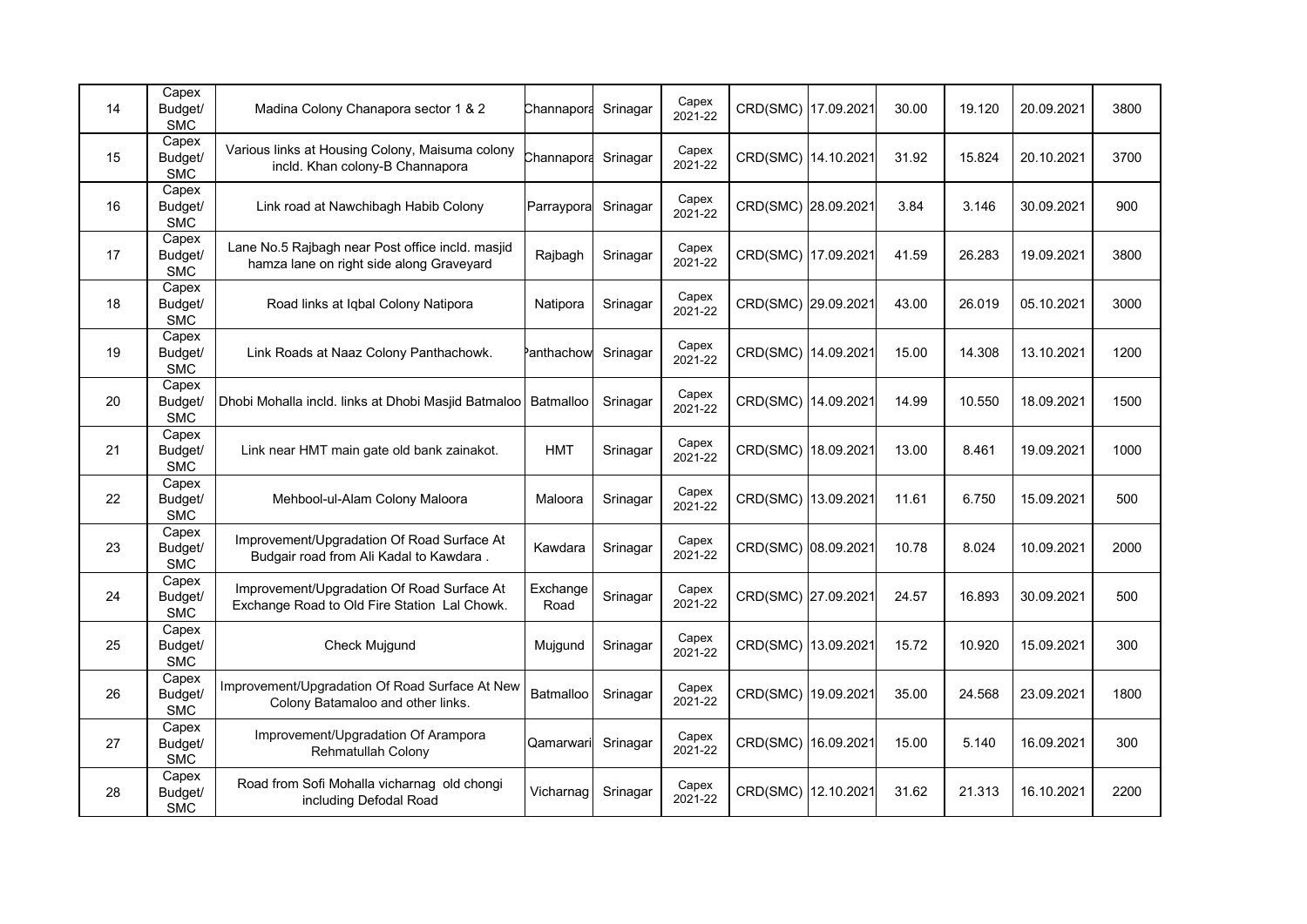| 29 | Capex<br>Budget/<br><b>SMC</b> | Improvement/Upgradation Of Road Surface At Kaksarai<br>Junction to Zampakadal Srinagar & allied link.                                                                   | Kaksaria      | Srinagar | Capex<br>2021-22 | CRD(SMC) 02.10.2021 | 30.00 | 23.290 | 10.10.2021 | 1500 |
|----|--------------------------------|-------------------------------------------------------------------------------------------------------------------------------------------------------------------------|---------------|----------|------------------|---------------------|-------|--------|------------|------|
| 30 | Capex<br>Budget/<br><b>SMC</b> | New Colony Rathpora Eidgah Srinagar                                                                                                                                     | Eidgah        | Srinagar | Capex<br>2021-22 | CRD(SMC) 03.10.2021 | 15.72 | 13.893 | 05.10.2021 | 200  |
| 31 | Capex<br>Budget/<br><b>SMC</b> | Chai-Dob/Chari-nambal to Zadi masjid including<br>nowpora safakadal srinagar                                                                                            | Safakadal     | Srinagar | Capex<br>2021-22 | CRD(SMC) 24.09.2021 | 62.90 | 49.281 | 27.09.2021 | 4000 |
| 32 | Capex<br>Budget/<br><b>SMC</b> | Zampakadal to Tatto ground including lanes near<br>sabzimandi                                                                                                           | Zampakada     | Srinagar | Capex<br>2021-22 | CRD(SMC) 02.10.2021 | 35.00 | 22.480 | 10.10.2021 | 2000 |
| 33 | Capex<br>Budget/<br><b>SMC</b> | Main Road Khiwan to Narwara Roshan Ghat - A near<br>Ahad Zargar Road, Dangerpora to Narwara via Noorshah<br>Masjid and link at main road Nai Sadak near Garbage<br>shed | Narwara       | Srinagar | Capex<br>2021-22 | CRD(SMC) 06.10.2021 | 37.00 | 22.054 | 10.10.2021 | 1500 |
| 34 | Capex<br>Budget/<br><b>SMC</b> | Al-Noor Rampora Chattabal                                                                                                                                               | Chattabal     | Srinagar | Capex<br>2021-22 | CRD(SMC) 07.10.2021 | 16.00 | 7.500  | 08.10.2021 | 700  |
| 35 | Capex<br>Budget/<br><b>SMC</b> | Link road Qamarwari Chowk near cement Bridge Masjid<br>Abu-Turab(R.A) Janat-ul-Firdous ready made garment                                                               | Qamarwari     | Srinagar | Capex<br>2021-22 | CRD(SMC) 07.09.2021 | 9.53  | 7.207  | 08.09.2021 | 200  |
| 36 | Capex<br>Budget/<br><b>SMC</b> | Main road Syedpora inner Lanes                                                                                                                                          | Syedpora      | Srinagar | Capex<br>2021-22 | CRD(SMC) 29.09.2021 | 29.80 | 23.195 | 30.09.2021 | 1200 |
| 37 | Capex<br>Budget/<br><b>SMC</b> | Various links at Bemina Chinar Colony & other links                                                                                                                     | <b>Bemina</b> | Srinagar | Capex<br>2021-22 | CRD(SMC) 20.09.2021 | 30.00 | 21.290 | 23.09.2021 | 1500 |
| 38 | Capex<br>Budget/<br><b>SMC</b> | Imp. of various lanes at left and right side of Mominabad<br>Road, Batmaloo incld. lane No.1 & lane No.18                                                               | Batmalloo     | Srinagar | Capex<br>2021-22 | CRD(SMC) 17.09.2021 | 40.00 | 33.000 | 05.10.2021 | 1200 |
| 39 | Capex<br>Budget/<br><b>SMC</b> | Roads in Bemina-Shamasabad Sector 3                                                                                                                                     | Bemina        | Srinagar | Capex<br>2021-22 | CRD(SMC) 22.08.2021 | 41.74 | 28.250 | 27.08.2021 | 300  |
| 40 | Capex<br>Budget/<br><b>SMC</b> | Sakidaffar Chowk to Masjid Madeena                                                                                                                                      | Sakidafar     | Srinagar | Capex<br>2021-22 | CRD(SMC) 06.10.2021 | 19.95 | 15.495 | 07.10.2021 | 1500 |
| 41 | Capex<br>Budget/<br><b>SMC</b> | Improvement/Upgradation of link road Gulshan Ali<br>Shalimar Imam Bargah link road                                                                                      | Shalimar      | Srinagar | Capex<br>2021-22 | CRD(SMC) 18.09.2021 | 5.35  | 4.634  | 20.09.2021 | 1500 |
| 42 | Capex<br>Budget/<br><b>SMC</b> | Improvement/Upgradation of road from Parray<br>Chowk to Matti Mohalla Shalimar                                                                                          | Shalimar      | Srinagar | Capex<br>2021-22 | CRD(SMC) 06.10.2021 | 10.73 | 10.152 | 08.10.2021 | 3000 |
| 43 | Capex<br>Budget/<br><b>SMC</b> | Improvement/Upgradation of link road Shalimar<br>Meerakabad Bonigam Parray Chowk                                                                                        | Shalimar      | Srinagar | Capex<br>2021-22 | CRD(SMC) 08.10.2021 | 7.00  | 4.407  | 10.10.2021 | 200  |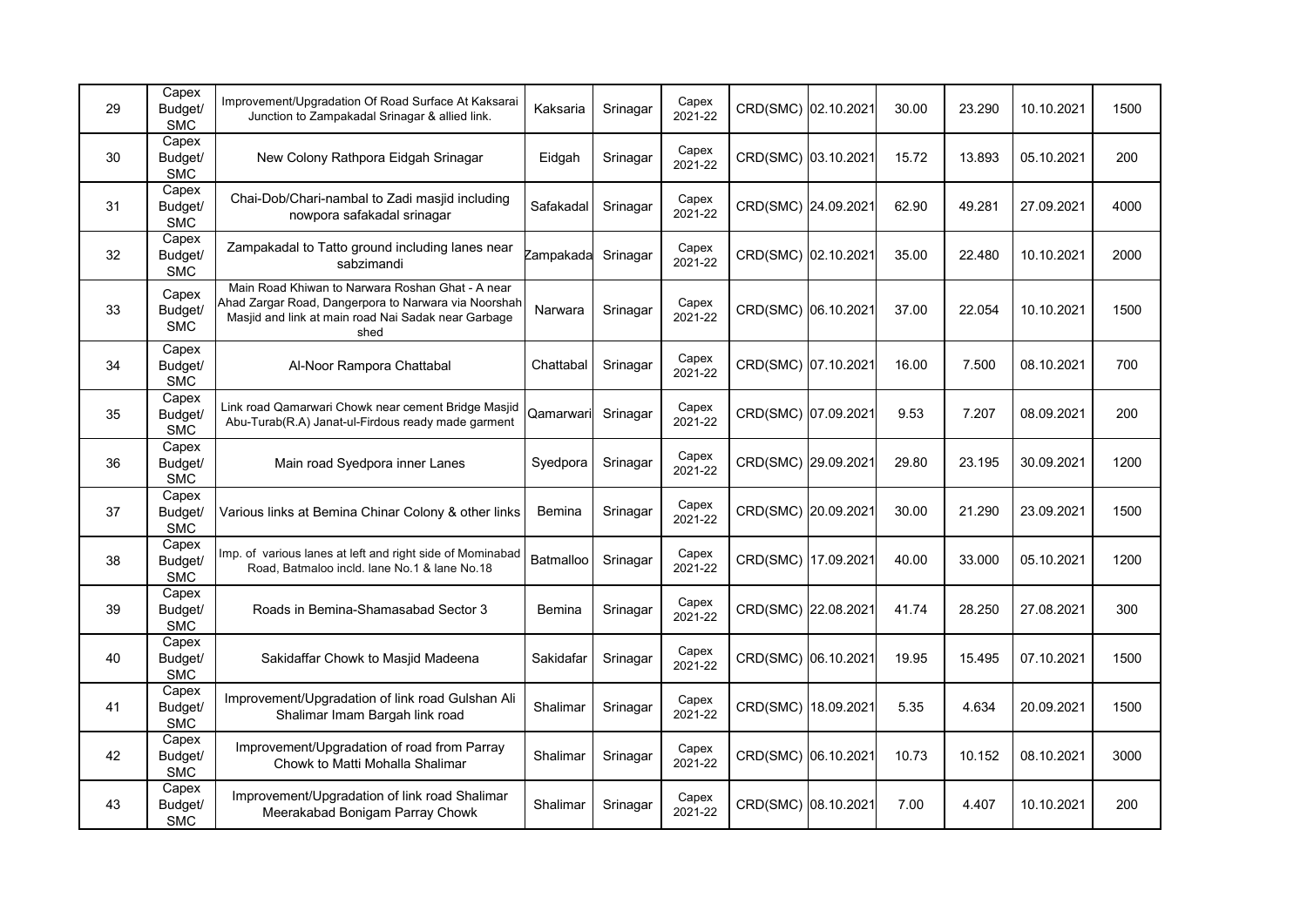| 44 | Capex<br>Budget/<br><b>SMC</b> | Improvement/Upgradation of Lashkar Mohalla and<br>Dar Mohalla at Ishber                                                                                                                                                    | Nishat            | Srinagar | Capex<br>2021-22 | CRD(SMC) 14.10.2021 | 30.00  | 27.654 | 16.10.2021 | 770   |
|----|--------------------------------|----------------------------------------------------------------------------------------------------------------------------------------------------------------------------------------------------------------------------|-------------------|----------|------------------|---------------------|--------|--------|------------|-------|
| 45 | Capex<br>Budget/<br><b>SMC</b> | Improvement/Upgradation of link road from PHC<br>Nishat To Khagi Mohalla Brein                                                                                                                                             | <b>Nishat</b>     | Srinagar | Capex<br>2021-22 | CRD(SMC) 19.09.2021 | 3.77   | 2.568  | 20.09.2021 | 500   |
| 46 | Capex<br>Budget/<br><b>SMC</b> | Improvement/Upgradation of Ganie Doori Masjid Road<br>and Mughal Imam Bargah Road at Alamgari Bazar                                                                                                                        | Alamgari<br>Bazar | Srinagar | Capex<br>2021-22 | CRD(SMC) 08.10.2021 | 12.92  | 10.399 | 10.10.2021 | 850   |
| 47 | Capex<br>Budget/<br><b>SMC</b> | Improvement/Upgradation of Choudhary Bagh Bridge to<br>Kana Kachi Bridge incl. Mahdi Stop to Haji Mohalla,<br>Zaildar Mohalla, Tubi Mohalla, Ansar Mohalla, Badan<br>Mohalla Ashaibagh and other various links of BUD Dal. | <b>Bud Dal</b>    | Srinagar | Capex<br>2021-22 | CRD(SMC) 19.09.2021 | 100.00 | 86.640 | 17.10.2021 | 15000 |
| 48 | Capex<br>Budget/<br><b>SMC</b> | Improvement/Upgradation of Koundabal near Fire<br>Station to Bugdaji Mohalla,                                                                                                                                              | Rainawari         | Srinagar | Capex<br>2021-22 | CRD(SMC) 22.09.2021 | 16.01  | 10.220 | 26.09.2021 | 810   |
| 49 | Capex<br>Budget/<br><b>SMC</b> | Improvement/Upgradation of Handam Mohalla and<br>Mir Mohalla Shanpora main road                                                                                                                                            | Handam<br>Mohalla | Srinagar | Capex<br>2021-22 | CRD(SMC) 09.10.2021 | 45.00  | 34.492 | 19.10.2021 | 1700  |
| 50 | Capex<br>Budget/<br><b>SMC</b> | Improvement/Upgradation of road from Rajouri kadal<br>upto gani Mohalla via Gager Guroo incl. Gojwara Chowk Rajouri Kada<br>to Khar Mohalla Jamia Masjid Srinagar                                                          |                   | Srinagar | Capex<br>2021-22 | CRD(SMC) 10.10.2021 | 16.46  | 9.506  | 13.10.2021 | 5000  |
| 51 | Capex<br>Budget/<br><b>SMC</b> | Improvement/Restoration of New colony Wanihama Wanihama                                                                                                                                                                    |                   | Srinagar | Capex<br>2021-22 | CRD(SMC) 25.09.2021 | 8.11   | 6.484  | 27.09.2021 | 1000  |
| 52 | Capex<br>Budget/<br><b>SMC</b> | Link Road from Animal Husbandary to Mulfaq and<br>Asthan junction via Dar Mohalla to Sheikh Mohalla and<br>allied links                                                                                                    | Mulfaq            | Srinagar | Capex<br>2021-22 | CRD(SMC) 17.09.2021 | 18.00  | 14.660 | 23.09.2021 | 2000  |
| 53 | Capex<br>Budget/<br><b>SMC</b> | Restoration of road from Masjid Shareef Gujri<br>Mohalla, Dar Mohalla, chitera Mohalla                                                                                                                                     | Bujri Mohall      | Srinagar | Capex<br>2021-22 | CRD(SMC) 28.09.2021 | 14.00  | 12.420 | 29.09.2021 | 3500  |
| 54 | Capex<br>Budget/<br><b>SMC</b> | Restoration of road from Sumo Stand Chatterhama<br>to Girls High School Chatterahoma upto Power<br>Cannal                                                                                                                  | Chatterham:       | Srinagar | Capex<br>2021-22 | CRD(SMC) 26.09.2021 | 11.64  | 9.987  | 28.09.2021 | 3000  |
| 55 | Capex<br>Budget/<br><b>SMC</b> | Imptt: / Upgd. Of road Mallabagh to Baghat e shoor<br>Usmanabad lane Sector C Lane 5                                                                                                                                       | Malbagh           | Srinagar | Capex<br>2021-22 | CRD(SMC) 07.09.2021 | 17.00  | 9.860  | 15.09.2021 | 250   |
| 56 | Capex<br>Budget/<br><b>SMC</b> | Improvement/Upgradation of Inner lanes of Tajdar<br>Colony upto Lane 8 Shah I Hamdaan Colony Zakura                                                                                                                        | Zakura            | Srinagar | Capex<br>2021-22 | CRD(SMC) 14.10.2021 | 38.00  | 26.596 | 20.10.2021 | 3000  |
| 57 | Capex<br>Budget/<br><b>SMC</b> | Improvement/Upgradation of link road from Saidakadal<br>stop towards Hassana abad Berouni Kathi Darwaza incl<br>allied links, link near Aala Residency saidakadal,                                                         | Saidakadal        | Srinagar | Capex<br>2021-22 | CRD(SMC) 24.09.2021 | 45.65  | 32.705 | 27.09.2021 | 1290  |